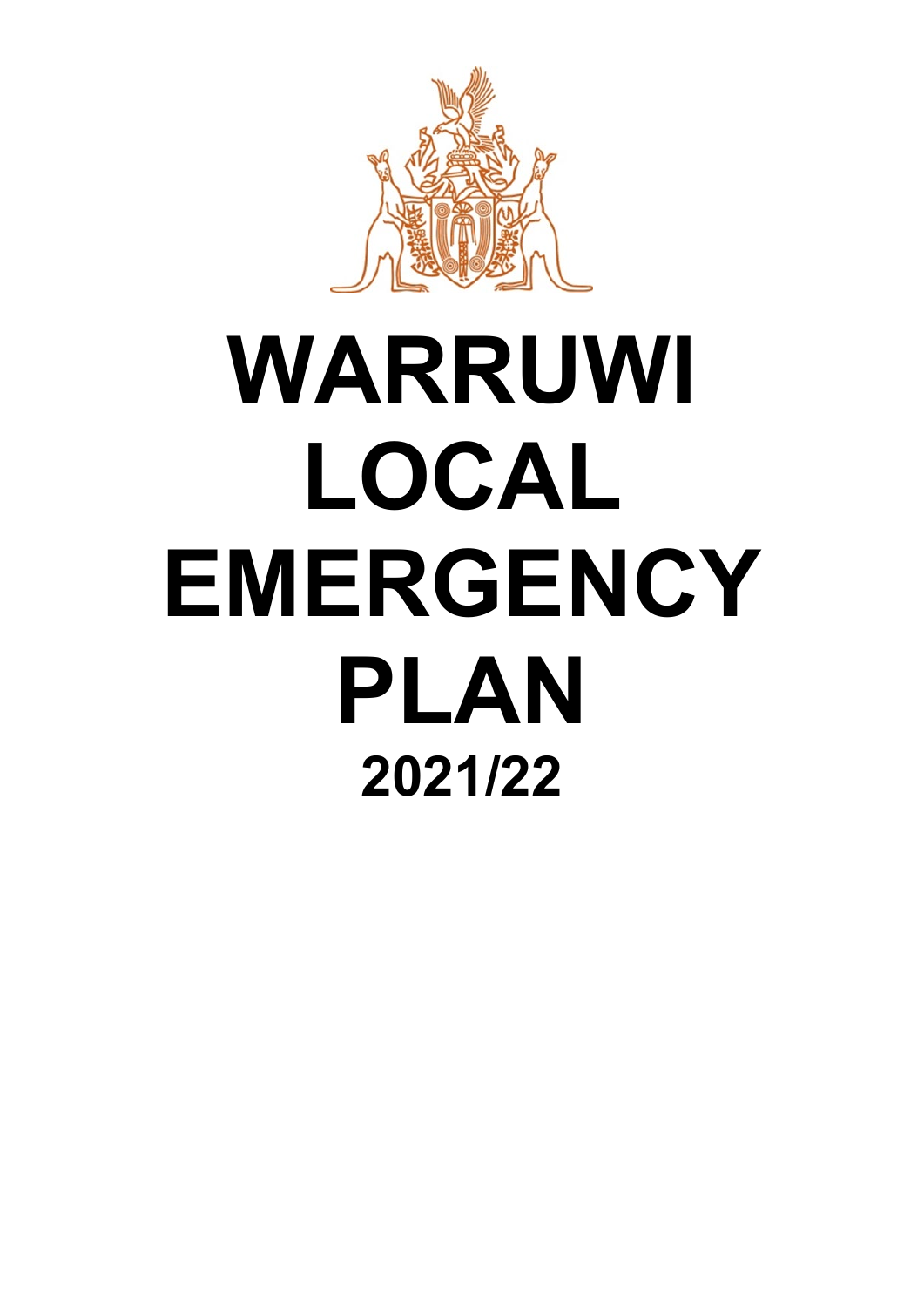

#### **TERRITORY EMERGENCY MANAGEMENT COUNCIL**

## **Authority**

The Warruwi Plan (the Plan) approved by the Territory Controller 2013 and in accordance with section 17 of the *Emergency Management Act 2013* (the Act) has been reviewed and endorsed by the Regional Emergency Controller, hereafter referred to as the Regional Controller, as the Territory Controller's delegate.

Regional Controller Martin Dole

Dated this 2nd day of November 2021

Copyright: 2021

Disclaimer

Every effort has been made to ensure that the information contained within these guidelines is accurate and where possible reflects current best practice. However, NTES does not give any warranty or accept any liability in relation to the content of material contained in the document.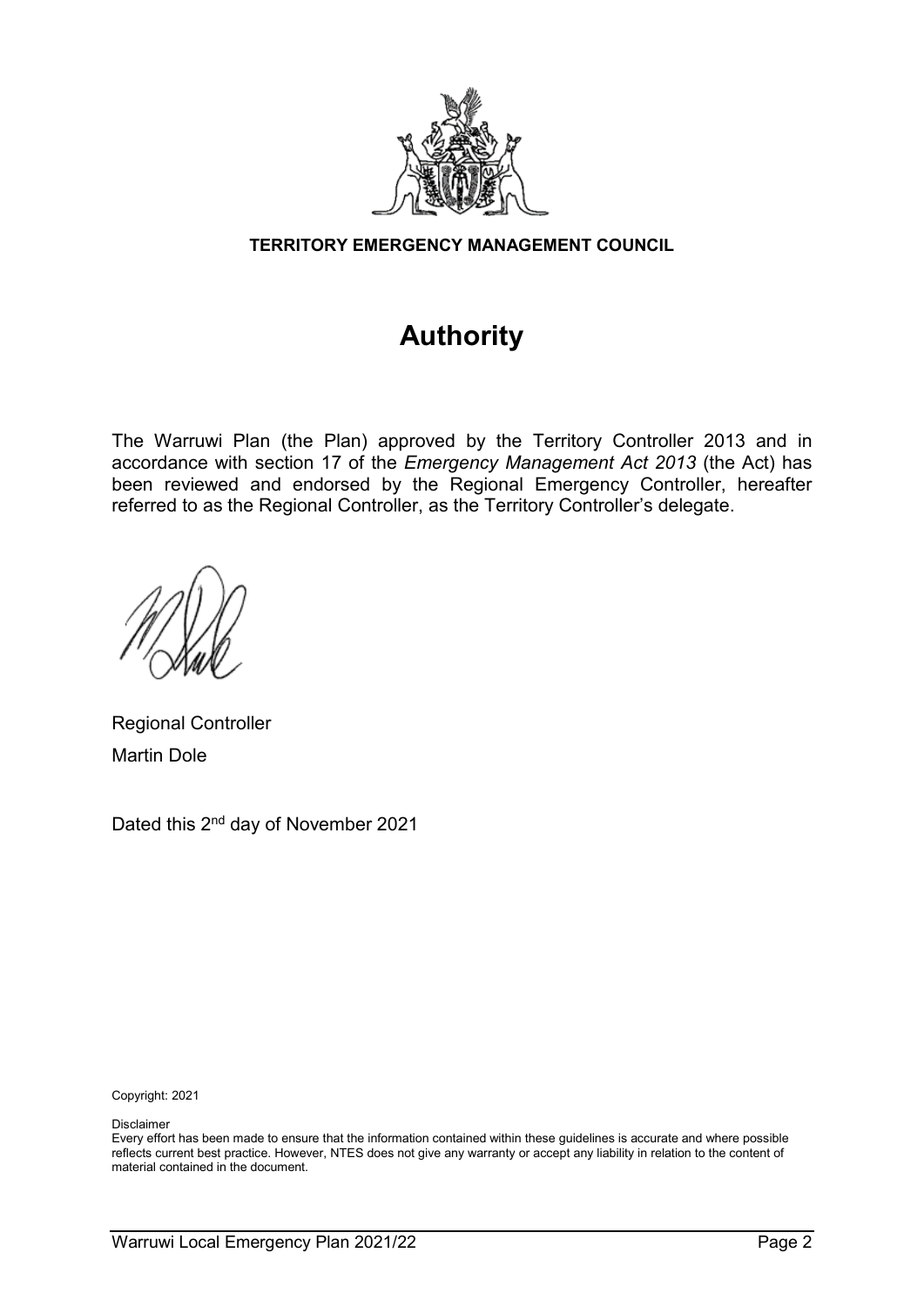## **Table of Contents**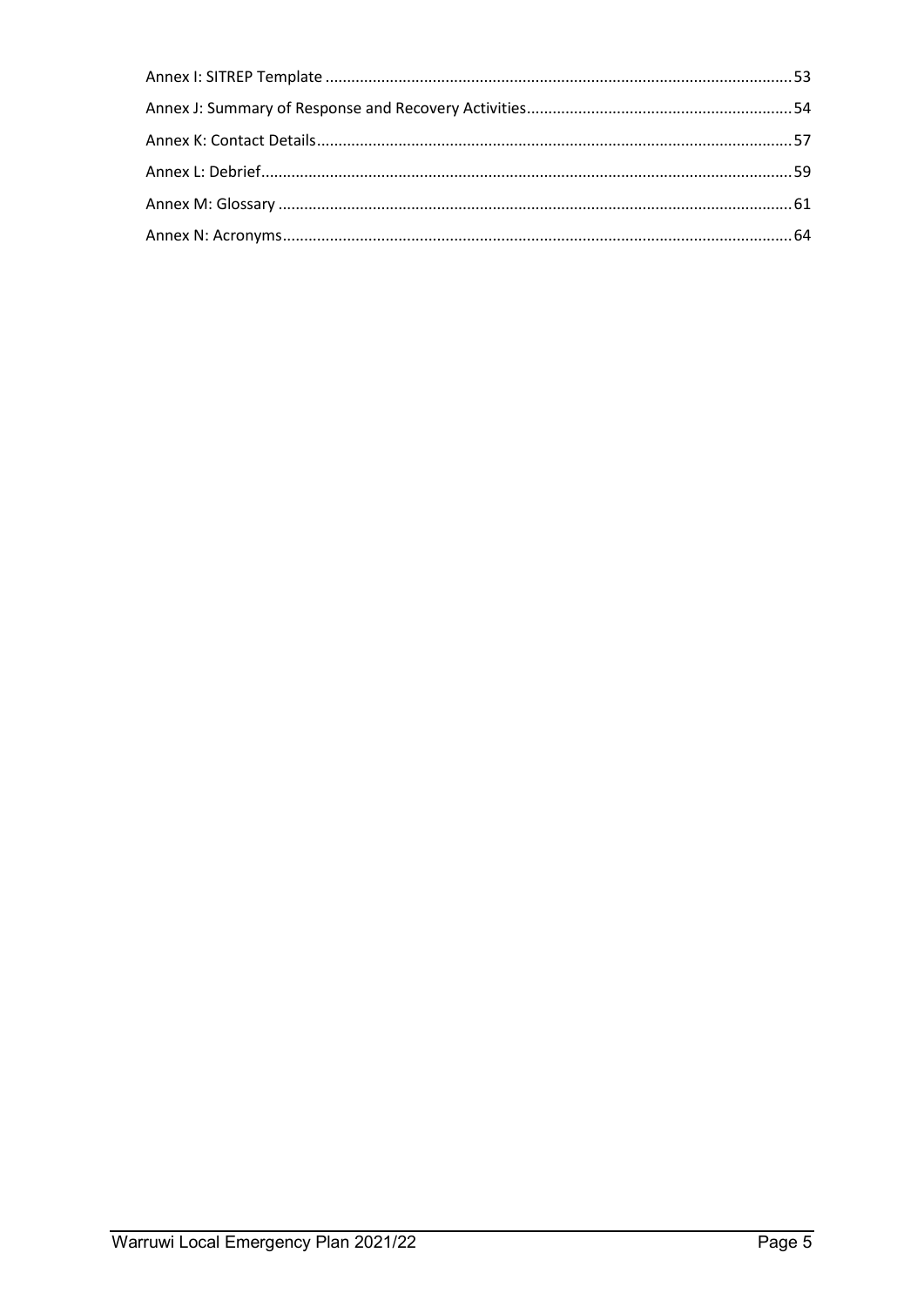#### <span id="page-5-0"></span>**Version History**

| <b>Document title</b>  | Warruwi Local Emergency Plan                           |  |
|------------------------|--------------------------------------------------------|--|
| <b>Contact details</b> | Northern Territory Police, Fire and Emergency Services |  |
| <b>Approved by</b>     | Regional Controller - Martin Dole                      |  |
| Date approved          | 2 November 2021                                        |  |
| <b>Document Review</b> | Annually                                               |  |
| TRM number             | 04:D21:58300                                           |  |

| <b>Version</b> | <b>Date</b>                   | <b>Author</b>         | <b>Comments</b>                                |
|----------------|-------------------------------|-----------------------|------------------------------------------------|
| 1.0            | 25th July 2021                | <b>Brian Hennessy</b> | Updated format and review of<br>content.       |
| 1.0            | 3rd August 2021               | <b>Brian Hennessy</b> | Track changes sent to LC<br>Warruwi to review. |
| 1.0            | 2 <sup>nd</sup> November 2021 | <b>Martin Dole</b>    | Review of content and<br>finalisation of plan. |
|                |                               |                       |                                                |

#### **Amendment List**

Proposals for amendment to this plan are to be forwarded to:

Officer in Charge, Local Controller Warruwi Police Station

Amendments promulgated are to be certified below when entered:

| Date             | Description of changes                                  | Name/Agency           |
|------------------|---------------------------------------------------------|-----------------------|
| <b>July 2018</b> | General template changes                                | D Hawkes / NTES       |
| Aug 2018         | Administrative review and formatting -<br>entirety $-$  | A Heath / NTFRES      |
| November<br>2020 | Administrative review and formatting                    | J Richardson / NTPFES |
| Oct 2021         | Plan review                                             | B Hennessy / NTES     |
| Nov 2021         | Administrative review and general formatting<br>changes | R McKinnon / NTPFES   |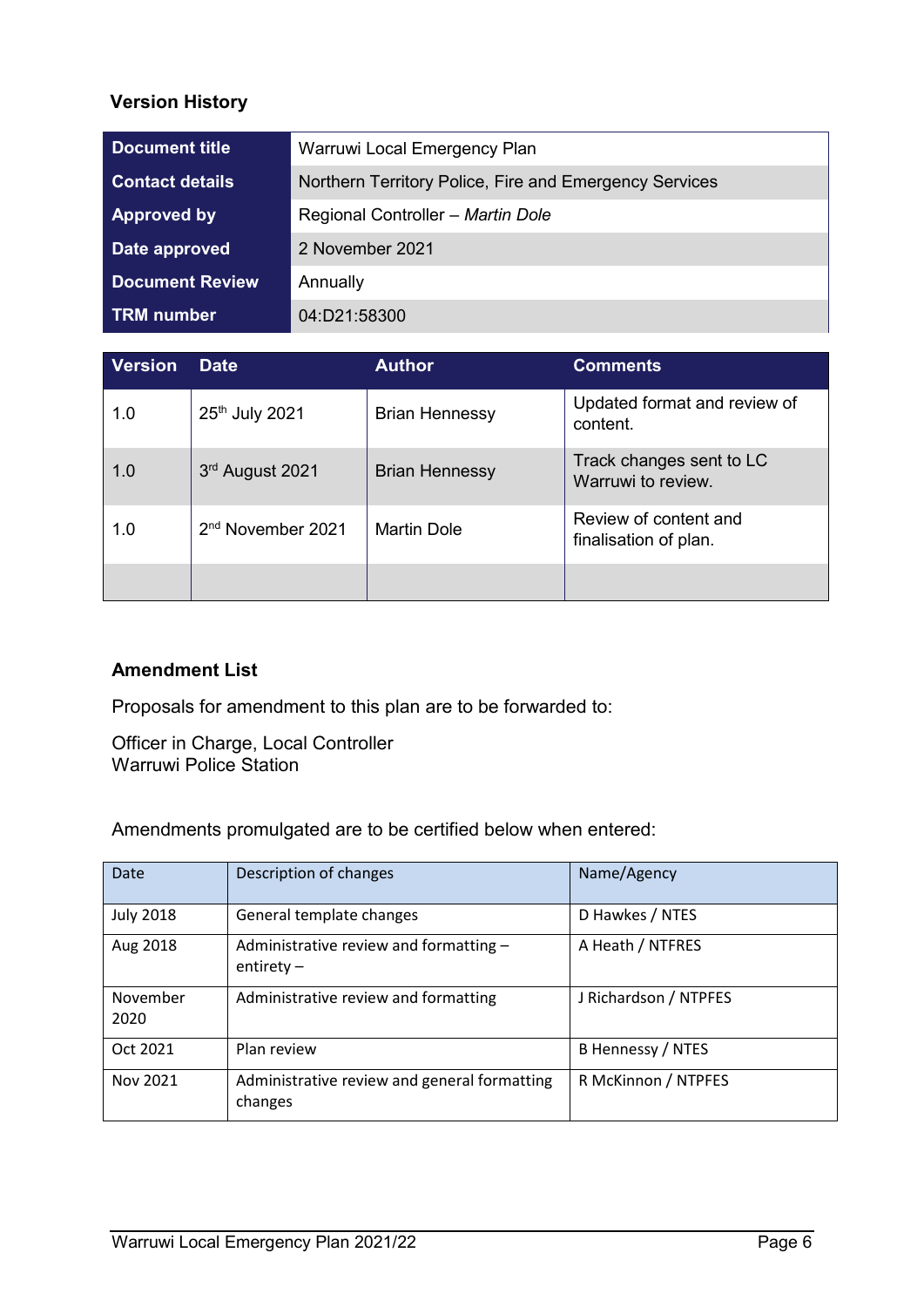## <span id="page-6-0"></span>**Purpose**

1. The purpose of this Plan is to describe the emergency management arrangements for Warruwi District (the District) during 2021/22.

## <span id="page-6-1"></span>**Application**

- 2. This Plan applies to:
	- The Warruwi District

## <span id="page-6-2"></span>**Related References**

The following references apply:

- *Emergency Management Act 2013*
- Territory Emergency Plan 2021/22
- Northern Region Emergency Plan 2021/22
- National Disaster Risk Reduction Framework (NDRRF)
- <span id="page-6-3"></span>• National Disaster Risk Assessment Guidelines (NERAG)

## **Plan**

## <span id="page-6-4"></span>**Key Considerations**

- 3. The *Emergency Management Act* 2013 (the Act) is the legislative basis for emergency management across the Northern Territory (NT).
- 4. The Act reflects an all hazards approach to emergency and disaster events, natural or otherwise. It provides for the adoption of measures necessary for the protection of life and property from the effects of such events.
- 5. The Act defines the emergency management structures, roles and responsibilities for the NT and, in conjunction with the Territory and Regional Emergency Plan(s), form the basis for this Plan.
- 6. This Plan:
	- confirms appointment of a Local Emergency Controller and Local Recovery Coordinator
	- confirms establishment of the Local Emergency Committee (LEC) and Local Recovery Coordination Committee (LRCC)
	- assesses hazards most likely to affect the community
	- specifies control and coordination arrangements for mobilisation of local and, if necessary regional, Territory and national resources
	- identifies roles and responsibilities of key stakeholders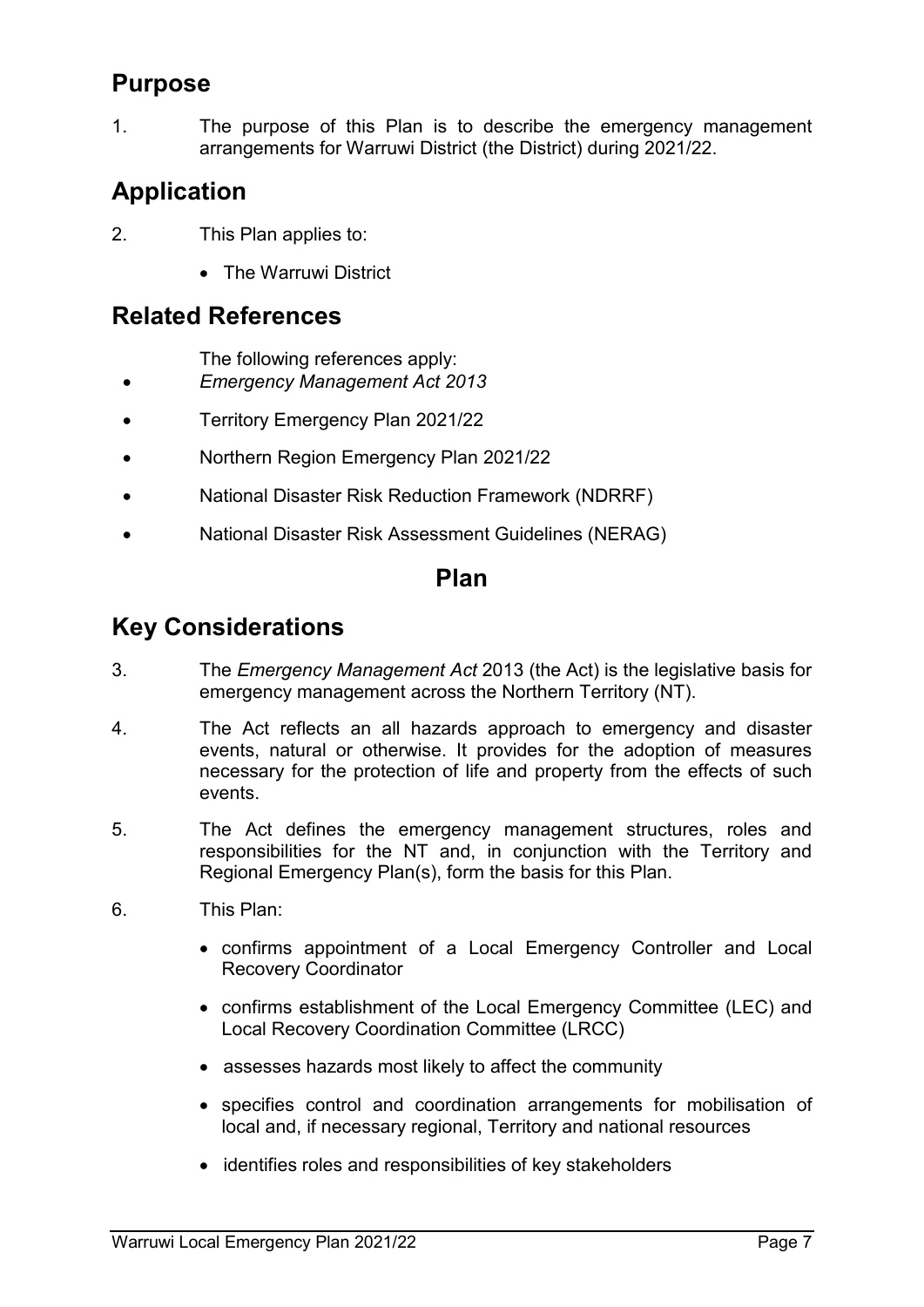- details specific emergency response procedures for the higher risk situations.
- 7. This Plan complements the Northern Region Emergency Management Plan as it relates to the District. For further information on the hierarchy of plans, refer **Annex A**.

## <span id="page-7-0"></span>**Locality Context**

8. Warruwi is the main township on South Goulburn Island, approximately 300km east of Darwin at the eastern base of the Coburg Peninsula, forming part of Region 1 (Northern Region), as defined by the Territory Emergency Plan. The community has approximately 366 residents.



#### <span id="page-7-1"></span>**Climate and Weather**

- 9. The District experiences similar weather conditions to those which occur throughout the Top End of the NT. That is, there is a distinct 'Wet' (November to May) and 'Dry' (June to October) season.
- 10. Compared to Darwin, temperatures tend to be slightly higher during the Wet and slightly lower during the Dry.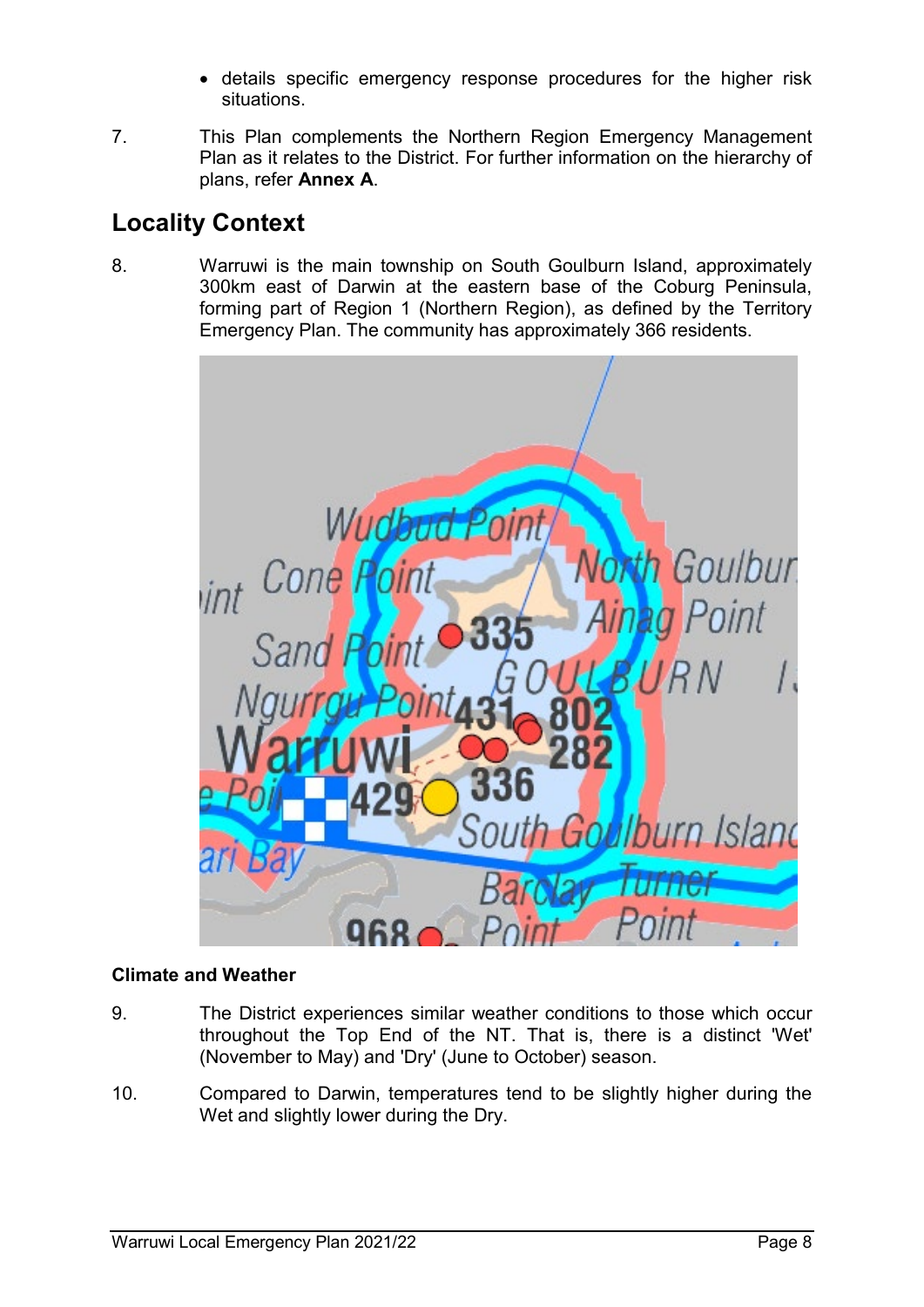#### <span id="page-8-0"></span>**Geography**

- 11. The Districts landscape is a mixture of flat and slightly elevated, covered with native gum trees and fringed by sandy beaches, mangroves and coral reef.
- 12. The Warruwi community also have ownership of North Goulburn Island that consists of a similar landscape to that of Warruwi. North Goulburn is used for hunting and fishing.

#### <span id="page-8-1"></span>**Site of Conservation or Cultural Significance**

- 13. There are many areas in the immediate vicinity of the Warruwi community boundaries into which it is culturally unacceptable to go.
- 14. Before exploring areas around the Warruwi community it is preferable that information on those areas is explained by the local Police. Advice given should be duly noted and complied with.
- 15. Further information about these sites can be found [here.](https://nt.gov.au/environment/environment-data-maps/important-biodiversity-conservation-sites/conservation-significance-list)

#### <span id="page-8-2"></span>**Tourism**

16. Tourism is a major economic contributor to the District, particularly throughout the months of May to October.

## <span id="page-8-3"></span>**Public Administration**

#### <span id="page-8-4"></span>**NT and Local Government**

- 17. The 2 NT Government agencies that have a presence in the District are:
	- NT Police, Fire and Emergency Services (NTPFES)
		- Warruwi Police Station
		- NTES Volunteer Unit (non-operational).
	- Department of Health
		- Warruwi Health Centre.
	- Department of Education
		- Warruwi School.
- 18. Local government in the District is provided by the West Arnhem Regional Council (WARC).

## <span id="page-8-5"></span>**Infrastructure**

#### <span id="page-8-6"></span>**Building Codes**

19. Buildings and construction in the District are subject to the *[Building Act](https://legislation.nt.gov.au/en/Legislation/BUILDING-ACT)  [2016](https://legislation.nt.gov.au/en/Legislation/BUILDING-ACT)* (NT), [NT Building Regulations](https://legislation.nt.gov.au/Legislation/BUILDING-REGULATIONS) and the [Building Code of Australia.](https://www.abcb.gov.au/NCC/About)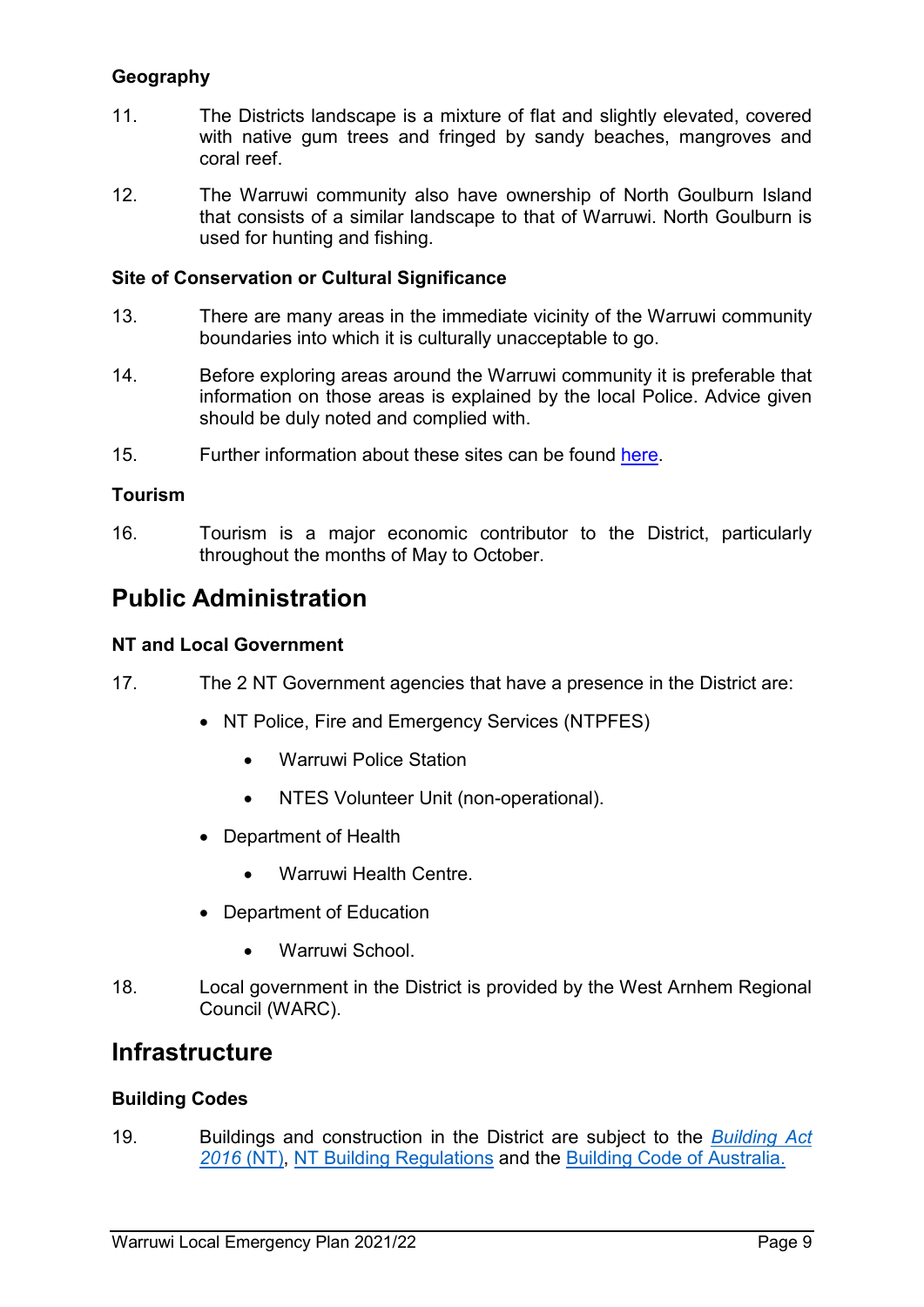#### <span id="page-9-0"></span>**Land Use**

- 20. The District land use is in consultation between West Arnhem Regional Council, and Traditional Owners and include infrastructure in the areas of:
	- Residential
	- Sewerage Ponds
	- Air Strip
	- Waste management.

#### <span id="page-9-1"></span>**Power Generation and Distribution**

21. The District is supplied with power by 3 diesel generators which are operated and maintained by PowerWater Corporation (PAWC). The station keeps enough diesel for 11 weeks of power supply during the wet season. The island has a solar farm which contributes to 33% or power requirements during the dry season and 0%-5% during wet season cloud cover.

#### <span id="page-9-2"></span>**Water Services**

22. The District is supplied with water from bores which is treated and supplied to consumers by PAWC.

#### <span id="page-9-3"></span>**Health Infrastructure**

- 23. Primary health care is delivered by Top End Health Service
- 24. The District has the capacity to provide emergency medical aid in addition to routine health treatment.
- 25. Serious medical cases are required to be medically evacuated to Darwin.
- 26. The Warruwi School Classrooms will be an alternate / emergency triage area where required.

#### <span id="page-9-4"></span>**Emergency Service Infrastructure**

- 27. The District has the following emergency service infrastructure:
	- Police Post
	- Warruwi Health Centre.

#### <span id="page-9-5"></span>**Roads**

28. There are some sealed roads within each township that include the Warruwi Township to the barge landing and that which links to Pirlangimpi, Pickertaramoor and Paru. All other roads are relatively well maintained however they are prone to flooding and deterioration during the 'Wet'.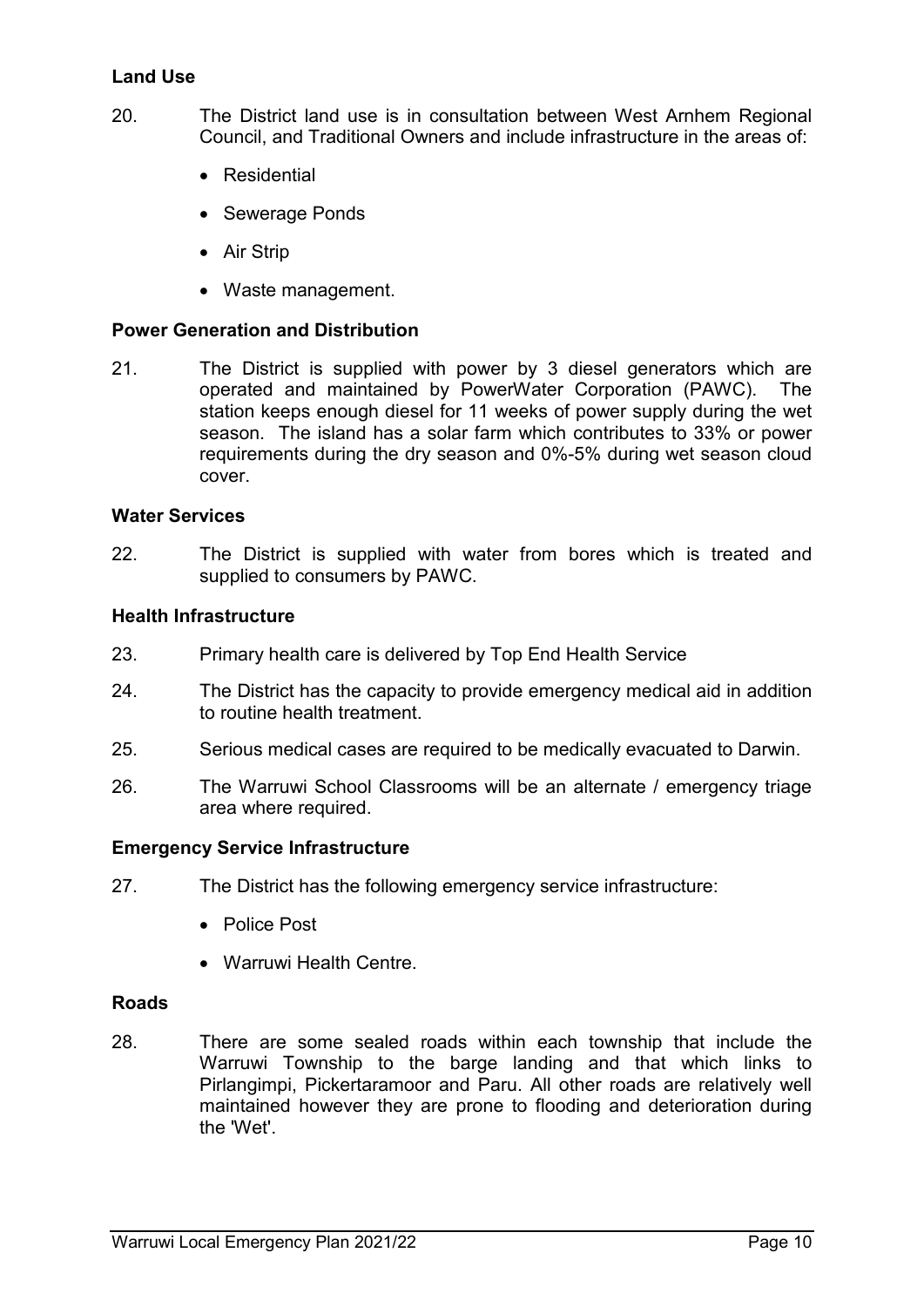#### <span id="page-10-0"></span>**Airports**

29. The table below lists the airstrips in The District.

| Name of the Strip | Datum                                         | Details (type, length,                                                                                                                        | Operator of the |
|-------------------|-----------------------------------------------|-----------------------------------------------------------------------------------------------------------------------------------------------|-----------------|
|                   |                                               | $etc.$ )                                                                                                                                      | strip           |
| Warruwi           | 11 <sup>o</sup> 25.'S 130 <sup>o</sup><br>38E | Direction: $130^{\circ}$ / $\overline{310^{\circ}}$<br>Dimensions: 1440m x<br>30 <sub>m</sub><br>Surface: Sealed<br><b>Windsock: Terminal</b> | Warruwi Council |
|                   |                                               | Hazard: Fenced<br>Lighting: Manual - with<br>back up Genset<br>Fuel Held: Nil                                                                 |                 |

#### <span id="page-10-1"></span>**Ports (Barge Landings)**

30. The barge landing is 1km from the Warruwi community on a sealed road.

#### <span id="page-10-2"></span>**Telecommunication**

31. Telecommunications are available across the Warruwi town area via a combination of landline, mobile and satellite communications delivery.

#### <span id="page-10-3"></span>**Local Radio Stations**

- 32. The District has the following radio stations:
	- 102.9FM ABC Radio
	- National Indigenous Radio Service (NIRS) 106.9.

#### <span id="page-10-4"></span>**Vulnerable Clients**

33. A list of all vulnerable medical patients is held with the manager of the Health Centre within the District.

## <span id="page-10-5"></span>**Preparation**

#### <span id="page-10-6"></span>**Disaster Hazard Analysis and Risk Register**

- 34. The LEC has identified the following hazards for the District which require a detailed operational response procedure:
	- Transport (Road, Marine and Aircraft)
	- Tropical Cyclone
	- Bushfire.
- 35. These hazards have been rated against the National Disaster Risk Assessment Guidelines (NERAG):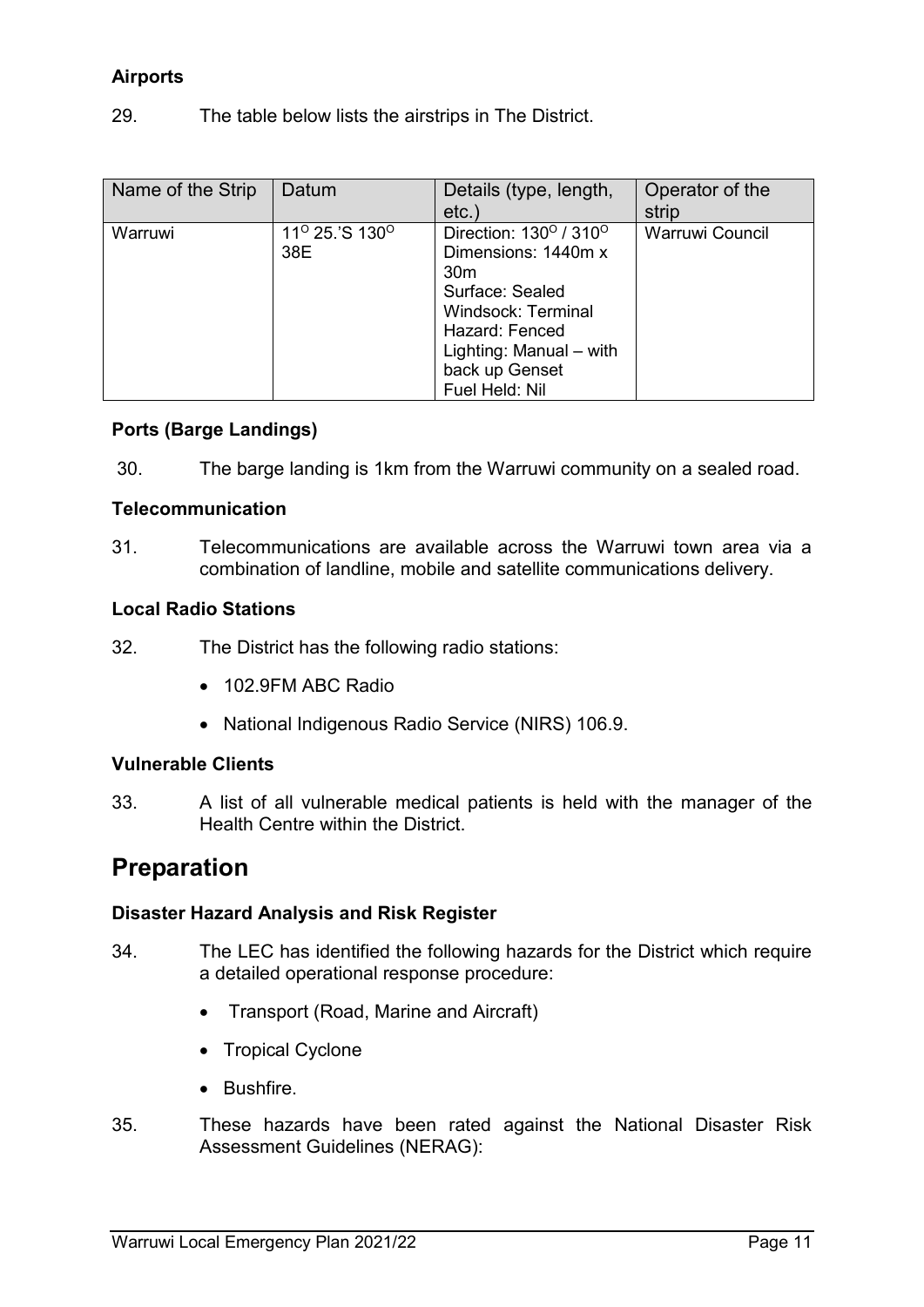| <b>Hazard</b>                  | <b>Overall</b><br><b>Consequence</b> | <b>Overall Likelihood</b> | <b>Risk Rating</b> |
|--------------------------------|--------------------------------------|---------------------------|--------------------|
| <b>Transport Incident Air</b>  | <b>Minor</b>                         | Possible                  | Low                |
| <b>Transport incident Road</b> | Moderate                             | Possible                  | <b>Medium</b>      |
| Cyclone - Category 1 or 2      | Minor                                | Likely                    | <b>Medium</b>      |
| <b>Cyclone Category 3</b>      | Moderate                             | Likely                    | <b>High</b>        |
| <b>Cyclone Category 4</b>      | Major                                | Likely                    | <b>High</b>        |
| Cyclone category 5             | Major                                | Likely                    | <b>High</b>        |
| <b>Bushfire</b>                | <b>Minor</b>                         | Possible                  | Low                |

#### <span id="page-11-0"></span>**Transport Incident (Road and Aircraft)**

- 36. These incidents are of an impact nature with little or no lead time. With the exception of maintaining infrastructure, no mitigation can be put in place.
- 37. Procedures surrounding aircraft incidents have been developed by the Australian Transport and Safety Bureau and can found [here.](https://www.atsb.gov.au/media/1538966/civil_militaryaccidguide_v5.pdf)

#### <span id="page-11-1"></span>**Tropical Cyclone**

- 38. Tropical cyclones are low-pressure systems that form over warm tropical waters and have gale force winds (sustained winds of 63 kilometres per hours or greater, and gusts in excess of 90 kilometres per hour) near the centre.
- 39. Gale force winds can extend hundreds of kilometres from the cyclone centre. If sustained winds around the centre reach 118 kilometres per hour (gusts in excess 165 kilometres per hour) then the system is called a severe tropical cyclone (these equate to category 3 or above).
- 40. Prevention and preparative controls for tropical cyclones include, but are not limited to:
	- Preparation of the Local Emergency Plan and convening the LEC
	- Implementation of cyclone preparation initiatives and council clean ups
	- Radio, television and social media broadcasts and billboard announcements
	- Police patrols.

#### <span id="page-11-2"></span>**Bushfire**

- 41. A fire hazard includes a fire threat to the township, housing and infrastructure in the District including all the surrounding outstations.
- 42. Controlled burning occurs on a yearly basis in the District and the surrounding communities.

#### <span id="page-11-3"></span>**Preparation Activities**

43. Preparation activities are those arrangements that ensure, should an emergency occur, all resources and services which are needed to provide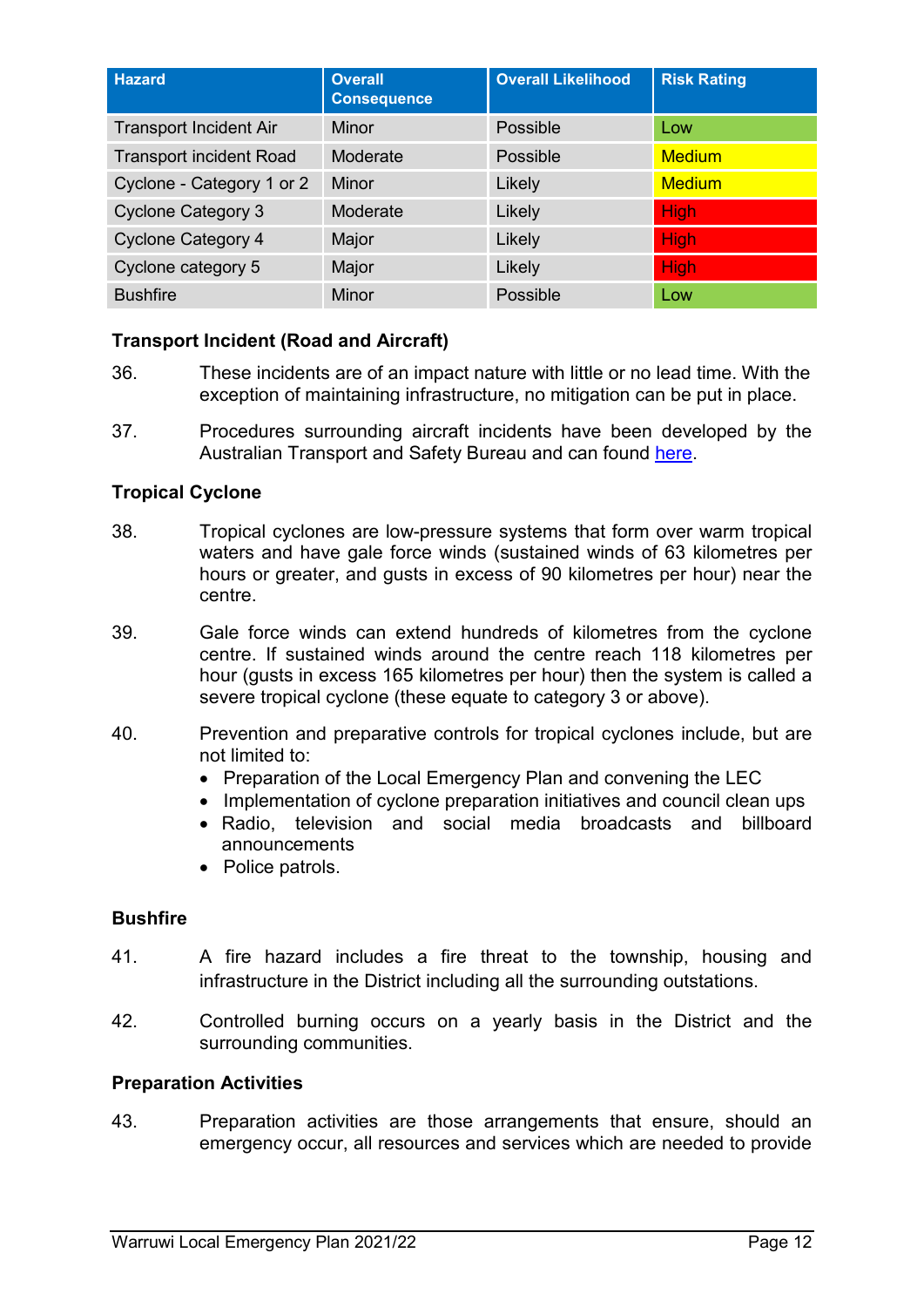an emergency management response to the effects can be efficiently mobilised and deployed.

#### <span id="page-12-0"></span>**Public Education**

44. The NTES delivers community education, awareness and prevention programs. These are also conducted by Commonwealth Government agencies (Emergency Management Australia, Bureau of Meteorology), as well and non-government entities (Bushfires NT) to ensure ongoing public awareness of emergency and disaster events. Further information is available on each organisation's respective website.

#### <span id="page-12-1"></span>**Planning**

- 45. The Act requires Emergency Plans to be maintained at a Territory, regional and local level. Arrangements in plans aim to be flexible and scalable for all hazards. The planning process enables agreements to be reached between people and organisations in meeting communities' needs during emergencies. The plan becomes a record of the agreements made by contributing organisations to accept roles and responsibilities, provide resources and work cooperatively.
- 46. In accordance with section 17 of the Act, the operation and effectiveness of approved emergency plans must be reviewed at least once every 12 months.

#### <span id="page-12-2"></span>**Resource Coordination**

- 47. A master resource register is to be maintained by the District Local Controller for rapid reference during emergency management operations – refer Annex D.
- 48. Stakeholders are to ensure that the District Local Controller is kept advised of changes to resource holdings, operational response capability and key personnel contact arrangements on a regular basis.

#### <span id="page-12-3"></span>**Training and Education**

49. The Act provides that those involved in emergency planning and operations are be appropriately trained. The NTES Learning and Development Command provides the required training and education capability to ensure NT Government and non-government entities are appropriately trained.

#### <span id="page-12-4"></span>**Exercises**

- 50. Exercises are a key measure for testing the effectiveness of plans and should be conducted at all levels and involve all stakeholders. Exercises ensure that plans are robust and understood, and that capabilities and resources are adequate to implement them.
- 51. Exercises are conducted when an Emergency Plan has not been enacted since the last review, or substantial changes have occurred, including:
	- Legislative changes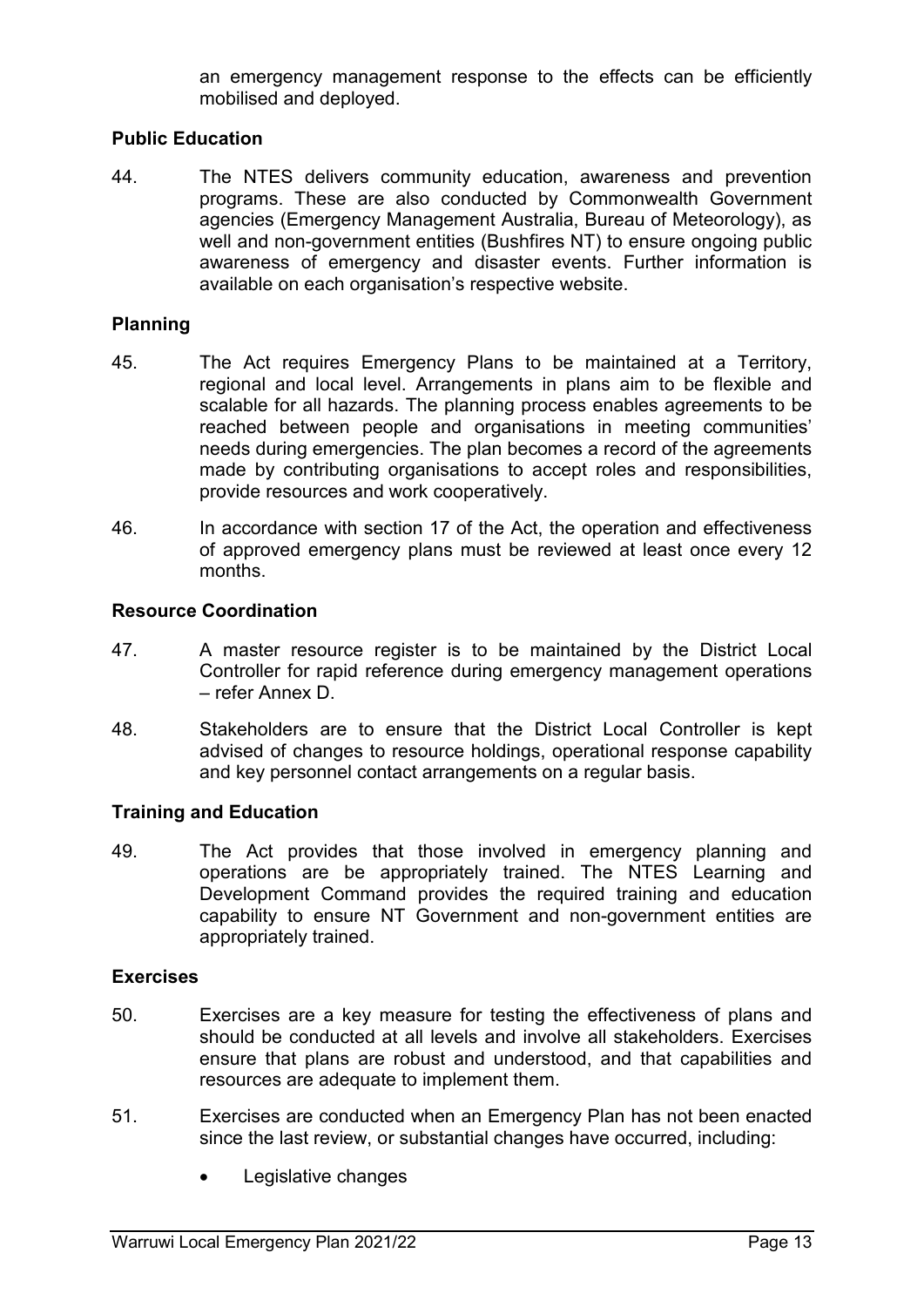- Major changes have occurred in the areas of key personnel, positions or functions across prevention, preparedness, response and recovery
- New or emerging hazards/risks have been identified.
- 52. Delivery of exercises is guided by advice from the Territory, Regional or Local Controllers, the Territory Recovery Coordinator, Territory Emergency Management Council or Regional or as required by functional groups. [1](#page-13-4)

## <span id="page-13-0"></span>**Response**

53. Response actions are those taken in anticipation of, during, and immediately after an emergency to ensure that its effects are minimised and that people affected are given immediate relief and support<sup>2</sup>.

#### <span id="page-13-1"></span>**Control and coordination**

54. Arrangements for response are based on pre-agreed roles and responsibilities for stakeholders. When the scale and complexity of an event is such that resources of the community are depleted a number of arrangements are in place for assistance from the region, the Territory and/or the Australian Government. Pathway for assistance is through the Regional Controller.

#### <span id="page-13-2"></span>**Local Emergency Controller**

- 55. In accordance with section 76 of the Act, the Territory Controller has appointed a District Local Emergency Controller (Local Controller).
- 56. The Local Controller is the OIC of Ramingining Police Station. Additional personnel are sent to Warruwi through Northern Command resources, as or if required.
- 57. The Local Controller is subject to the directions of the Regional Controller for the region in which the District is located.
- 58. The powers, functions and directions the Local Controller is subject can be found in sections 77, 78 and 79 of the Act.

#### <span id="page-13-3"></span>**Local Emergency Committee**

 $\overline{a}$ 

- 59. In accordance with section 80 of the Act, the Territory Controller has established a Warruwi Local Emergency Committee (LEC).
- 60. The Local Controller is Chair of the LEC. Remaining membership consists of representatives from NT Government and non-government entities within the District.
- 61. Division 11 of the Act specifies the establishment, functions, powers; membership and procedure requirements of a LEC.

<span id="page-13-4"></span><sup>1</sup> Section 3.5 & 3.6 of the Territory Emergency Plan.

<span id="page-13-5"></span><sup>2</sup> Australian Institute for Disaster Resilience. (1998). Manual 3, Australian Emergency Management Glossary, Retrieved from https://www.aidr.org.au/media/1430/manual-3-australian-emergency-management-glossary.pdf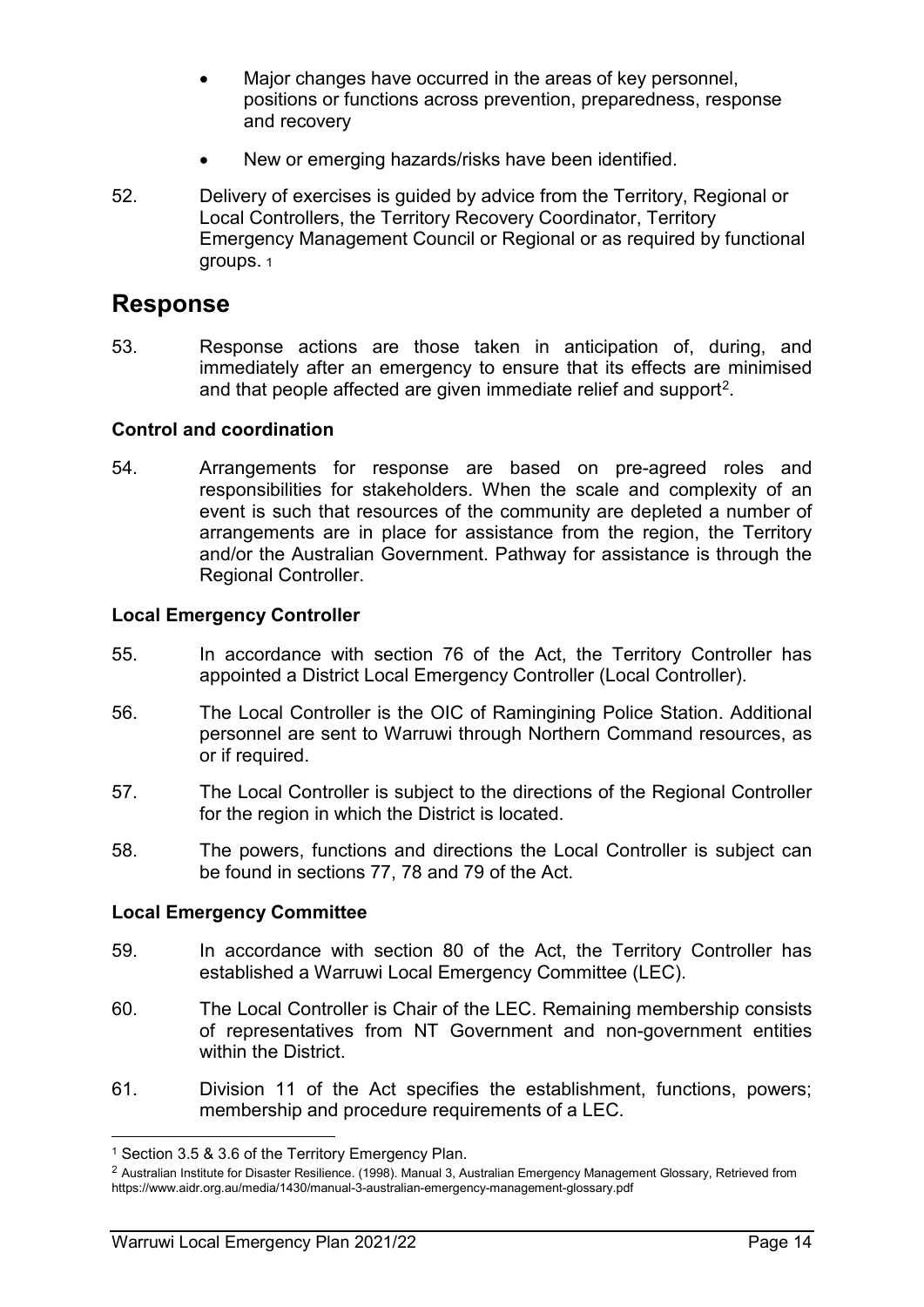#### <span id="page-14-0"></span>**Local Recovery Coordinator and Coordination Committee**

- 62. In accordance with section 87 of the Act, if a region and/or locality has been affected by an event, the relevant Regional Recovery Coordinator may appoint a Local Recovery Coordinator.
- 63. The Local Recovery Coordinator will establish a local Recovery Coordination Committee drawing from membership of the LEC and other relevant members of the community as deemed necessary.
- 64. The Local Recovery Coordinator will report directly to the Regional Recovery Coordinator.
- 65. Division 12 of the Act specifies the functions, powers and directions the Local Recovery Coordinator is subject to.
- 66. Division 13 of the Act specifies the establishment, functions, powers; membership and procedure requirements of Recovery Coordination Committee.

#### <span id="page-14-1"></span>**Emergency Operations Centres (EOCs)**

- 67. Local Control Centres (LCCs) will be established as required by Local Controllers to provide a central focus to the management, control and coordination of emergency operations in the District. When activated, the functions of the LCCs are:
	- information collection and dissemination
	- preparation and issue of official warnings and advice to the public
	- coordination of the provision of resources required in the locality
	- submitting requests for resources through the Regional Controller or Territory Emergency Operations Centre where applicable
	- dissemination of information to the media and general public through the Public Information Group to ensure a single point of truth for releases of information to the wider community $3$
- 68. The District LCC is the Warruwi Police Post.
- 69. The Regional EOC will generally be located in Darwin at the Peter McAulay Centre.
- 70. Agencies and Functional Groups may establish their own Coordination Centres to provide the focal point for the overall control and coordination of their own agency resources.
- 71. Liaison Officers from functional groups and support agencies will attend the Emergency Operations Centre as required.

 $\overline{a}$ 

<span id="page-14-2"></span><sup>3</sup> Territory Emergency Plan Section 4.5.3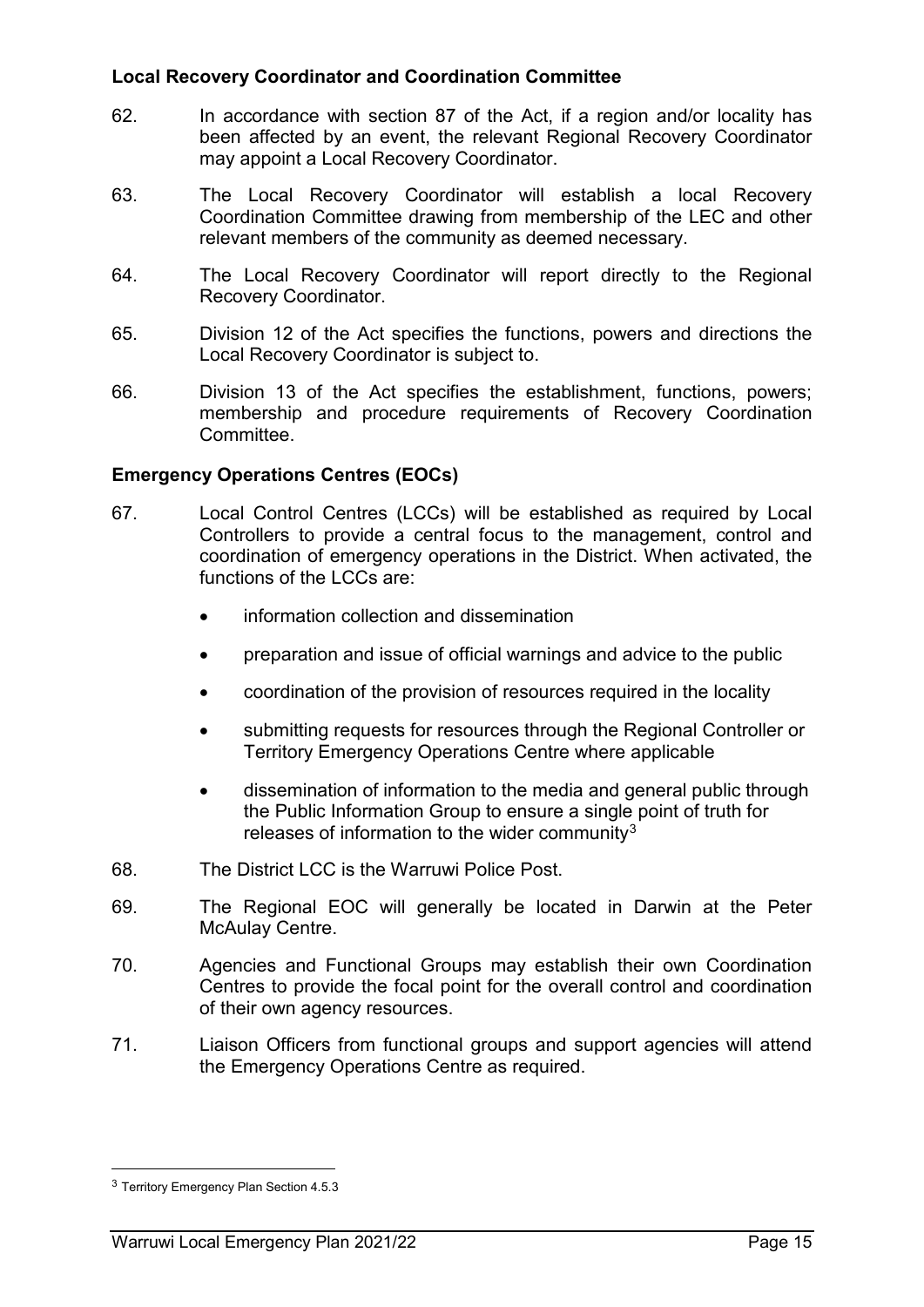#### <span id="page-15-0"></span>**WebEOC**

- 72. WebEOC is a critical information management system used throughout the NT. It is an effective and efficient tool used by stakeholders that have a role and responsibility under the Territory Emergency Plan during prevention, preparation, response and recovery phases of any event.
- 73. WebEOC is a contemporary platform for the coordination of multi-agency response to any critical incident be it a severe weather event, flood, bush fire, industrial accident, major crime, terrorism or a large scale planned event. It provides the capacity to record (in real time) all information relevant to an incident and to share that information with other persons at the scene, an EOC and Functional Group personnel.
- 74. WebEOC allows for information sharing, managing tasks and submitting situational reports. It also assists the Control Authority to manage and disseminate current decisions and objectives. Together these functionalities provide an up-to-date situational awareness.

#### <span id="page-15-1"></span>**Situation Reports (SITREPs)**

- 75. It is essential for effective control and coordination of emergency management operations that the Local Controller is able to gather and collate relevant information relating to the emergency from regular, concise and accurate SITREPs.
- 76. LEC members are to provide SITREPs at agreed times to enable the preparation of a consolidated report which will be distributed to all committee members and other relevant authorities. This may be achieved through the WebEOC incident management system.

#### <span id="page-15-2"></span>**Activation of the Plan**

77. This plan sets out five stages of activation. These stages are designed to ensure a graduated response to hazardous events, thereby reducing the possibility of under or over reaction by an emergency management agency. The stages are:

| Stage 1 | Alert                                                           | This stage is declared when the Local Controller<br>receives warning of an event which, in his or her<br>opinion, may necessitate a emergency<br>management response            |
|---------|-----------------------------------------------------------------|---------------------------------------------------------------------------------------------------------------------------------------------------------------------------------|
| Stage 2 | Standby                                                         | This stage is declared when the Local Controller<br>considers an emergency operation is imminent.<br>During this stage passive emergency measures<br>are commenced              |
| Stage 3 | Activation                                                      | This stage is declared when active emergency<br>measures are required                                                                                                           |
| Stage 4 | Stand-down response<br>operations and<br>transition to Recovery | Stage 4 occurs when the Local Controller and<br>Local Recovery Coordinator agree to transition to<br>recovery in accordance with the transitional<br>arrangements of this Plan. |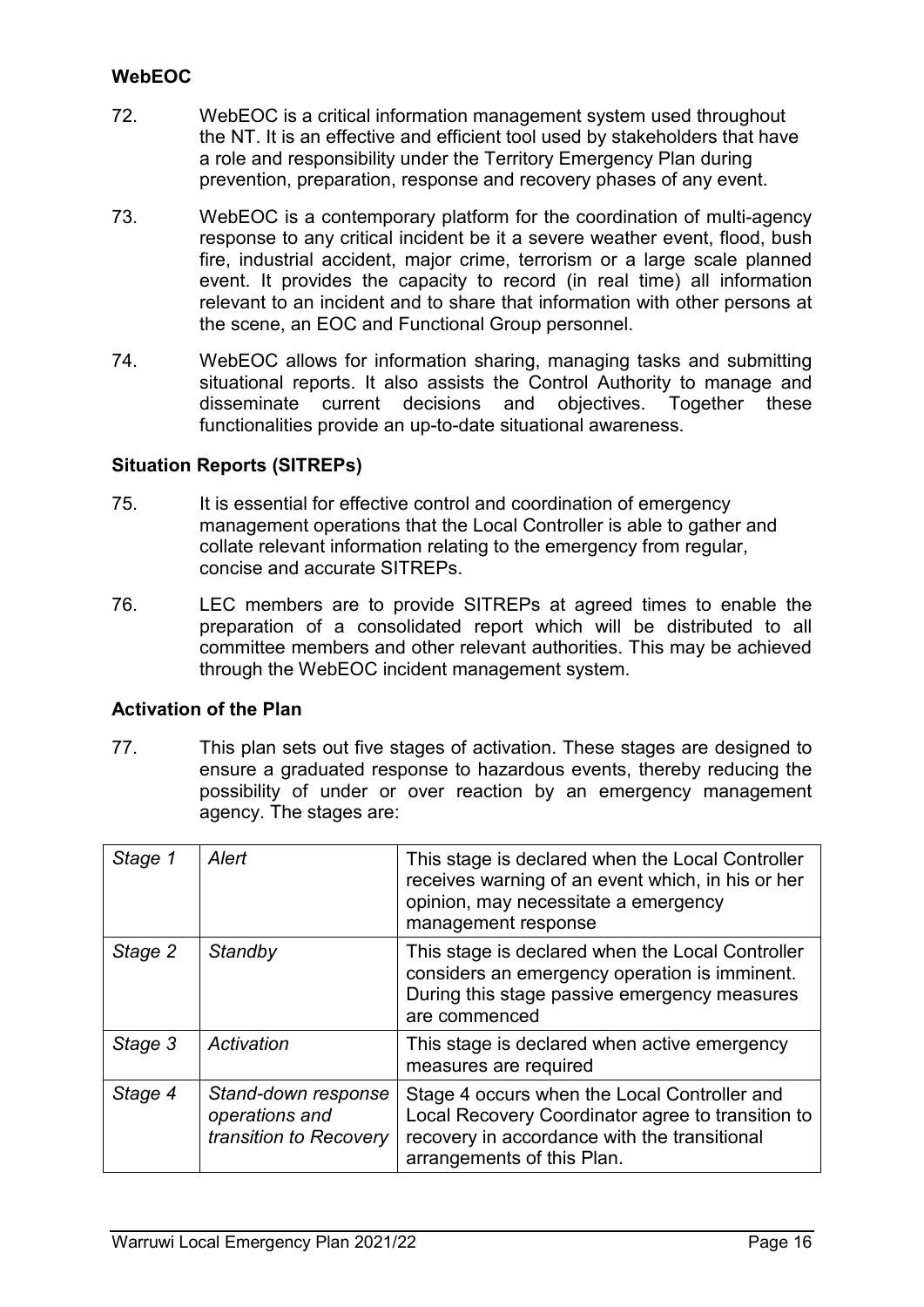| Stage 5   Recovery | This stage is called if on-going recovery |
|--------------------|-------------------------------------------|
|                    |                                           |
|                    | operations and coordination is required.  |

- 78. The stages identified above provide for a sequential response. However, it may be necessary because of the degree of warning and speed of onset of an event for either the Regional or Local Controller to amalgamate the actions required under one stage.
- 79. Recovery may be activated when an incident or event has occurred that did not necessitate the activation of response stages 1 to 4. This may be in relation to a sudden impact event or slow onset event such as a drought situation.

#### <span id="page-16-0"></span>**Stakeholder Notifications**

- 80. Upon activation of the Plan the following personnel are to be advised as a matter of urgency:
	- all available members of the LEC
	- Divisional Superintendent
	- Regional Controller
	- NTES Territory Duty Officer.
- 81. The Local Controller will notify LEC members of imminent events or activations through various means including but not limited to; phone, SMS and email notifications, dependant on the most appropriate and available media at the time.

#### <span id="page-16-1"></span>**Official Warnings and General Public Information**

- 82. Official warnings are issued by the Bureau of Meteorology (BoM), Geoscience Australia and Bushfires NT.
- 83. Emergency Alert (EA) is a national telephony-based emergency warning system that can deliver warning messages to landlines and mobile handsets based on the service address and mobile handsets based on the last known location of the device.
- 84. The Standard Emergency Warning Signal (SEWS) is an audio alert signal (wailing siren) which may be broadcast on public media to draw attention to the fact that an urgent public safety message is about to be made. Generally, SEWS is only played before announcements concerning significant emergencies where emergency management arrangements should be activated as a result.
- 85. Authority to utilise the Emergency Alert and SEWS may be given by virtue of the approval of an emergency plan. The authority and delegations can be found in the Territory Emergency Plan.
- 86. Control and Hazard Management Authorities may have pre-planned use of SEWS for non-weather related events approved by virtue of the approval of a Regional, Hazard or Special emergency plan.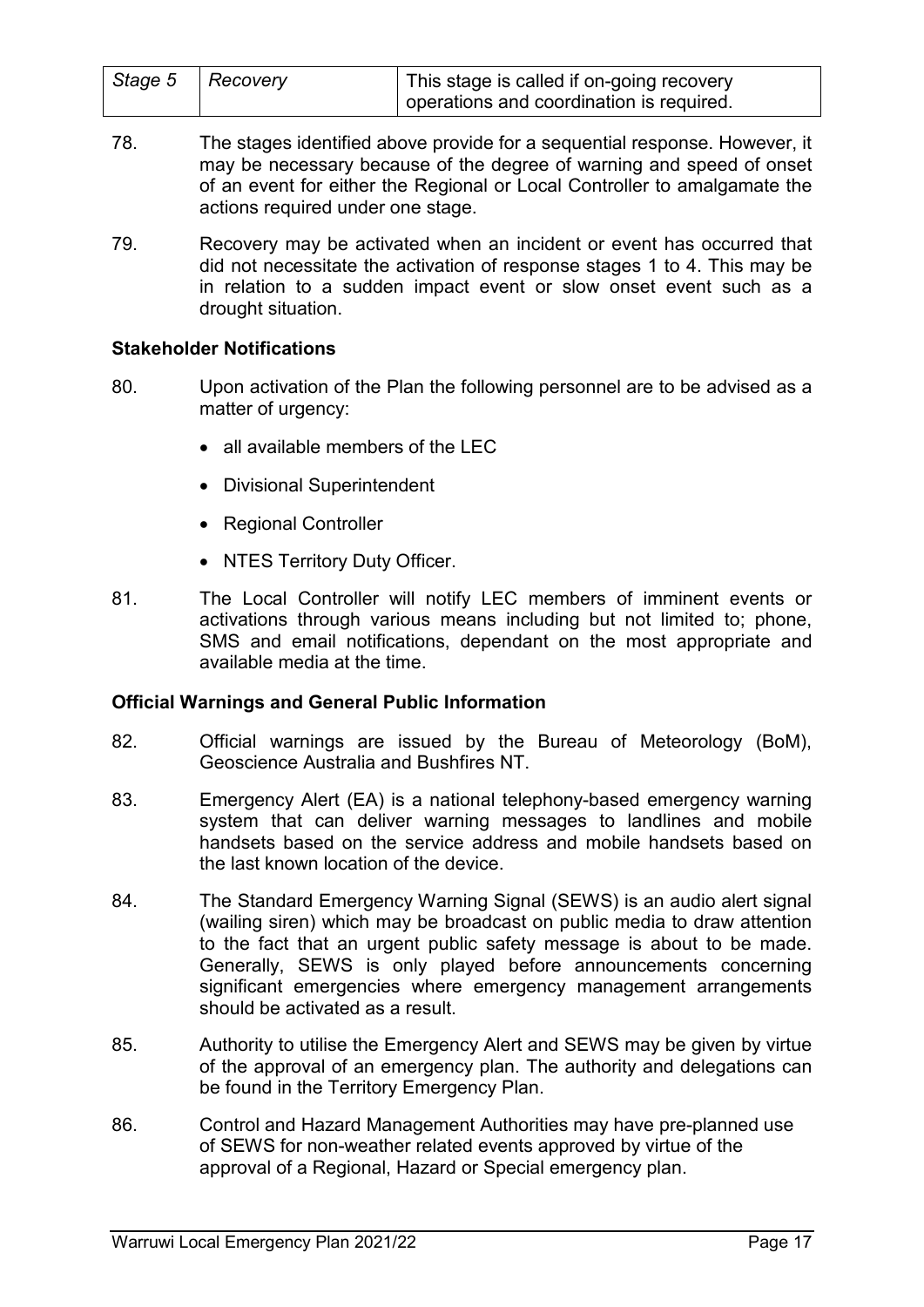- 87. The District will receive official warnings and general public information through the following means:
	- radio broadcast
	- television news broadcast
	- Secure NT internet and Facebook site.
- 88. Warning and information messages for general public are authorised by the Local/Regional Controller, as relevant. The dissemination of such warnings and information is to be by whatever means are appropriate and available at the time.

#### <span id="page-17-0"></span>**Australasian Inter-Service Incident Management System**

89. The Australasian Inter-Service Incident Management System (AIIMS) is a robust incident management system that will enable the seamless integration of activities and resources of a single agency or multiple agencies when applied to the resolution of any event.

#### <span id="page-17-1"></span>**Closure of Schools**

- 90. The decision to close schools due to an impending threat will be made by the Chief Minister on advice from Territory Emergency Management Committee (TEMC). When the nature of an event demands an immediate response, local authorities will take the appropriate steps to ensure the safety to the public. This action may include the temporary closure of a school to begin preparations, pending formal closure of the school by the Chief Minister for the remainder of the event.
- 91. The decision to reopen schools will be made by the Chief Minister on advice from the Chief Executive, Department of Education.

#### <span id="page-17-2"></span>**Closure of Government Offices**

- 92. The decision to close government offices due to an impending threat will be made by the Chief Minister on advice from TEMC. When the nature of an event demands an immediate response, local authorities should take all appropriate steps to ensure public safety and the protection of property.
- 93. The decision to re-open government offices will be made by the Chief Minister on advice from TEMC.
- 94. All NT Government agencies are to have an Emergency Preparedness Plan which sets out their processes for closing down their offices once approval has been given. This should have clearly articulated employee guidelines to ensure employees know when they are authorised to leave and are required to return to work.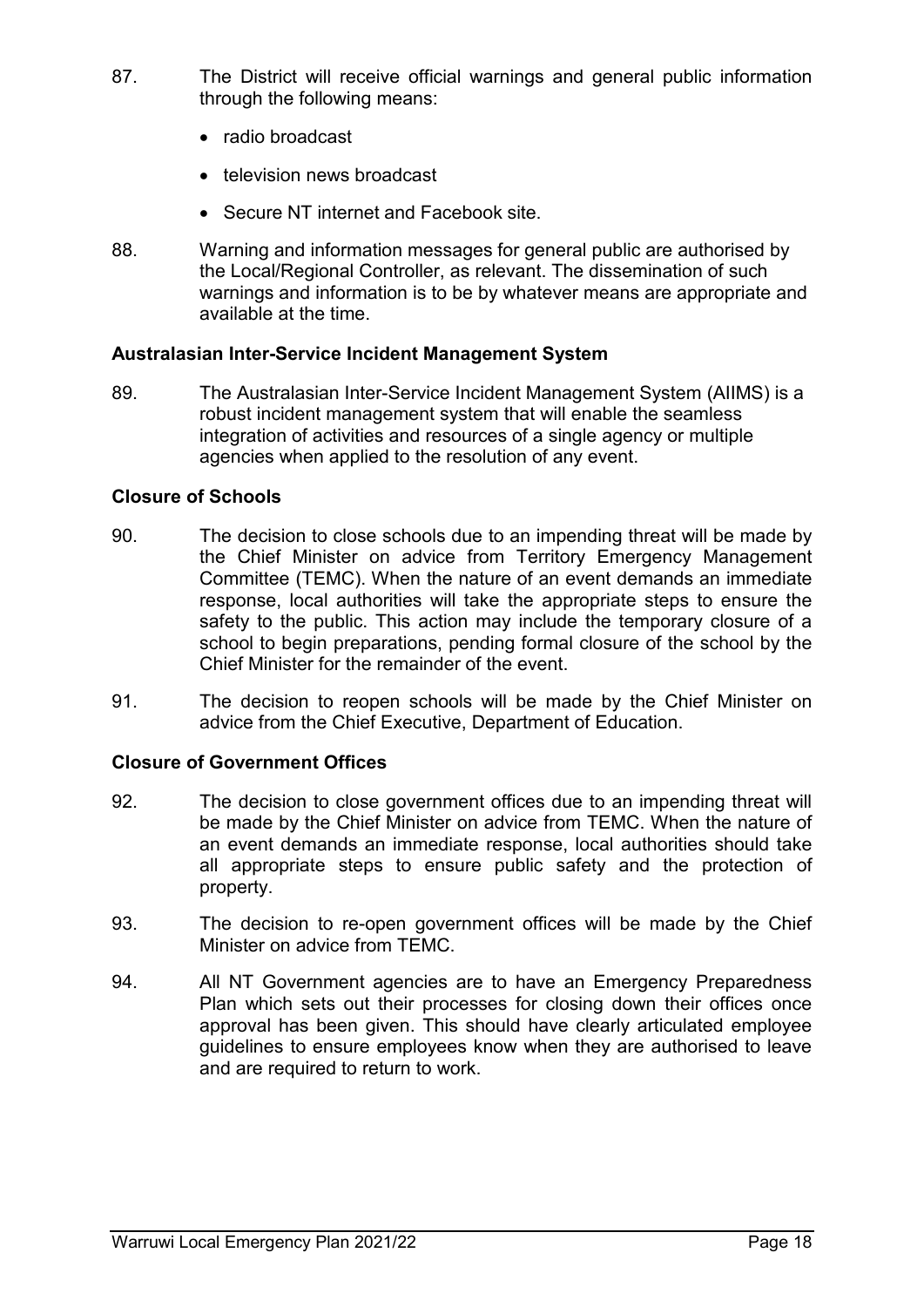#### <span id="page-18-0"></span>**Emergency Shelters**

95. Emergency shelters and places of refuge are buildings or structures that provide people with a place of protection and shelter during a disaster or emergency event such as a cyclone, flood, fire or tsunami.

#### <span id="page-18-1"></span>**Emergency Shelters/Strong Buildings Locations**

96. The table following shows those facilities identified as emergency shelters, their estimated capacity and the organisation responsible for their preparation and management.

| Responsibility        | <b>Shelter</b>                        | Capacity | Contact                 | Remarks                           |
|-----------------------|---------------------------------------|----------|-------------------------|-----------------------------------|
| Dept. of<br>Education | Warruwi (School)                      | 360      | Department<br>Education |                                   |
| Sport & Rec           | W.A.R.C.<br>(not cyclone)<br>Shelter) | 200      | <b>Town Council</b>     | <b>Evacuation Staging</b><br>only |

- 97. Those whose normal accommodation has been assessed as cyclone safe are to be encouraged to remain in their homes to reduce the burden on emergency shelters. However once emergency shelters are opened, no person is to be refused entry. Persons with special needs, the aged, the infirm and persons under the influence of drugs or alcohol are to be assessed by the shelter management team upon entry in to the emergency shelter.
- 98. The responsibilities of the emergency shelter manager are:
	- the provision of those buildings designated as emergency shelters
	- the provision of personnel to staff and operate the emergency shelters at such times as they are activated
	- the maintenance of effective liaison with other stakeholders with responsibilities relating to cyclone shelters, in particular the NTPF.
- 99. Emergency shelters are opened under the direction of the Territory or Regional Controller in consultation with the Emergency Shelter Group. The lead agency for this group is the Department of Education. Emergency shelters will not normally operate for more than 48 hours.
- 100. The timing of the opening of emergency shelters will be dependent upon the severity of the impending incident, the numbers to be sheltered, the time of day the incident is expected to impact and the period of time the emergency shelters are likely to be occupied.
- 101. The announcement that emergency shelters are open in the District will be made by radio broadcast and will include emergency shelter rules such as no pets or alcohol being permitted in shelters and that food will not be provided.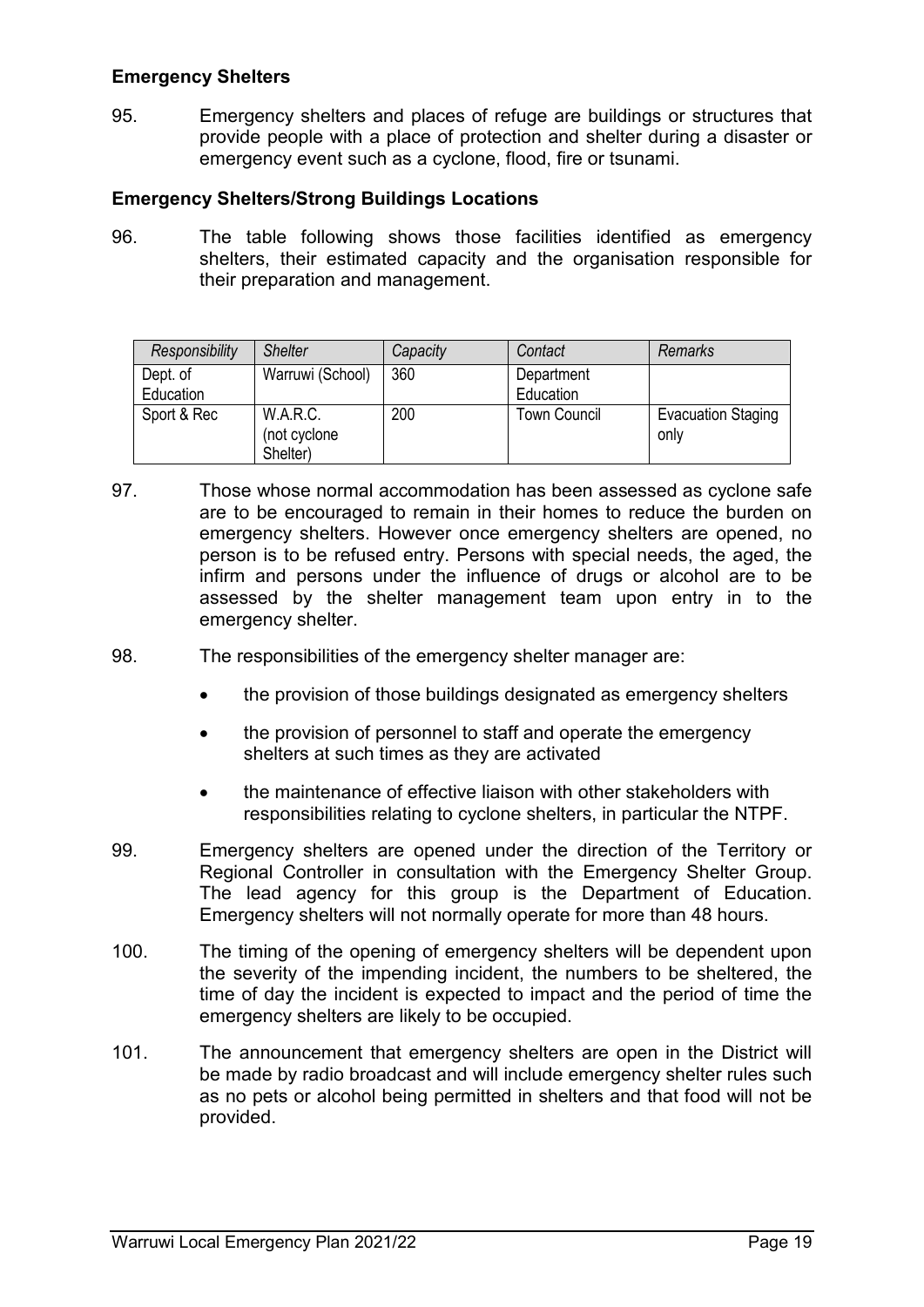102. The Department of Education in conjunction with NT Police are responsible for the management of emergency shelters during an emergency event.

#### <span id="page-19-0"></span>**Evacuation Planning and Accommodation**

- 103. Evacuation is a risk management strategy that can be used to mitigate the effect of an emergency or disaster on a community<sup>[4](#page-19-3)</sup>
- 104. The decision to evacuate a community, including establishing an evacuation centre, is not taken lightly as it represents significant resource and financial implications<sup>5</sup>. To minimise the requirement for community evacuation, the LEC has identified that long term shelter available within both emergency shelters to a capacity of 360 persons. Those residents residing in houses that remain habitable and safe to remain in situ.
- 105. Evacuation of the District will be considered as a last resort. Where an evacuation is required the TEMC, in consultation with the Local Controller and the District will arrange emergency accommodation and transport, as necessary, through the relevant Functional Group/s.

#### <span id="page-19-1"></span>**Register. Find. Reunite Registration and Inquiry System**

- 106. Australian Red Cross, in partnership with the Commonwealth Attorney-General's Department, has developed an improved system to help reunite families, friends and loved ones separated by an emergency. This system is called Register. Find. Reunite.
- 107. This system can be initiated by either the Territory or Regional Controller without the national system being activated<sup>6</sup>.
- 108. Any activation of this system should occur in consultation with the Welfare Group in the first instance.

#### <span id="page-19-2"></span>**Impact Assessment**

- 109. Immediately after a hazard has affected a community, assessment of the impact is a vital component of the situational awareness and implementation of response and recovery activities.
- 110. Guidelines to conduct rapid assessments in the NT, including the establishment of a dedicated Rapid Assessment Team/s (RAT) to collect data in the field have been developed. A copy is available in the WebEOC library for emergency management practitioners.
- 111. The Survey, Rescue and Impact Assessment Group, led by the NTPFES, is responsible for impact assessments.
- 112. At the local level, Local Controllers can activate the NTES to undertake impact assessments if deemed appropriate.

**.** 

<span id="page-19-3"></span><sup>4</sup> EM Manual 11 Evacuation Planning, page 1

<span id="page-19-4"></span><sup>5</sup> Australian Emergency Management, Evacuation Planning Handbook 4 2013

<span id="page-19-5"></span><sup>6</sup> Territory Emergency Plan Section 4.17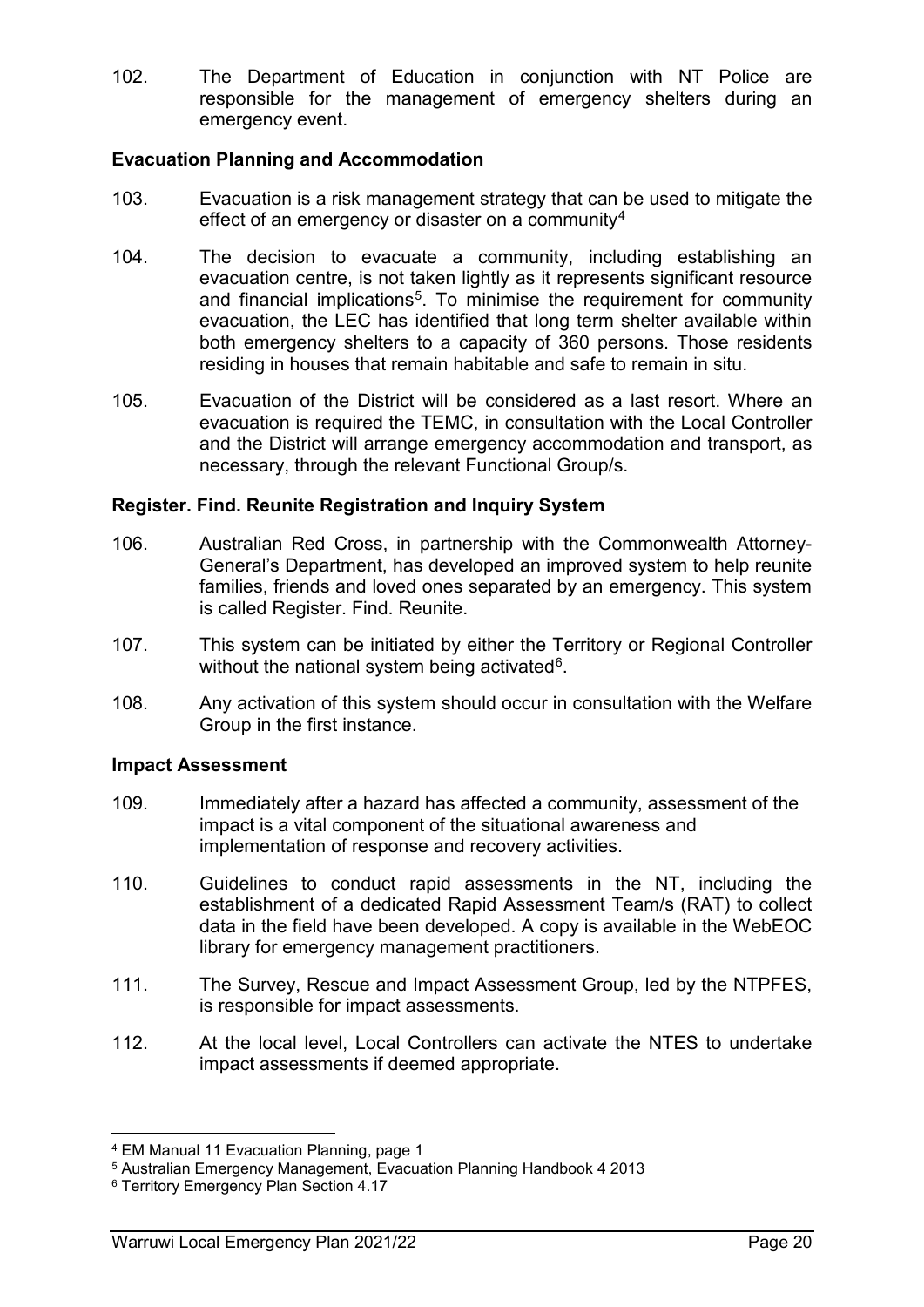## <span id="page-20-0"></span>**Recovery**

- 113. Emergency recovery is the coordination process of supporting affected communities in the reconstruction of the physical infrastructure, restoration of the economy and of the environment, and support for the emotional and physical wellbeing of those affected.
- 114. Recovery is often a long term process which can be measured in months, years or even decades. For the purpose of this plan only the early recovery phase is detailed.

#### <span id="page-20-1"></span>**Transitional Arrangements**

- 115. The transition from response to recovery coordination represents a fundamental shift in operational aims and tempo. This shift is from the protection of life and supporting the immediate needs of the community, to establishing longer term, more sustainable support structures.
- 116. The transition to recovery coordination occurs at a time agreed to by the:
	- Territory Controller
	- Territory Recovery Coordinator.

After consultation with TEMC, the Regional Controller and the Regional Recovery Coordinator.

#### <span id="page-20-2"></span>**Handover Arrangements**

- 117. Formal handover to recovery coordination will not occur until the Territory Recovery Coordinator is satisfied the following briefings have been completed:
	- the Territory Controller has briefed the TEMC and the Territory Recovery Coordinator
	- the Regional Controller has briefed the Regional Recovery Coordinator, and
	- where there is significant changeover of personnel, the EOC planning operations and logistics sections have briefed incoming recovery planning, operations and logistics staff.
- 118. The Regional Recovery Coordinator will ensure all functional group leaders, agencies, support groups and other relevant stakeholders are notified of the transition to recovery well before it occurs. This notification is to include changes to relevant contact details and other pertinent information.
- <span id="page-20-3"></span>119. A summary of response and recovery activities can be found at Annex J.

#### **Plan Governance**

120. Part 2, Division 3 of the Act outlines the preparation, consideration, approval and review requirements for Local Emergency Plans.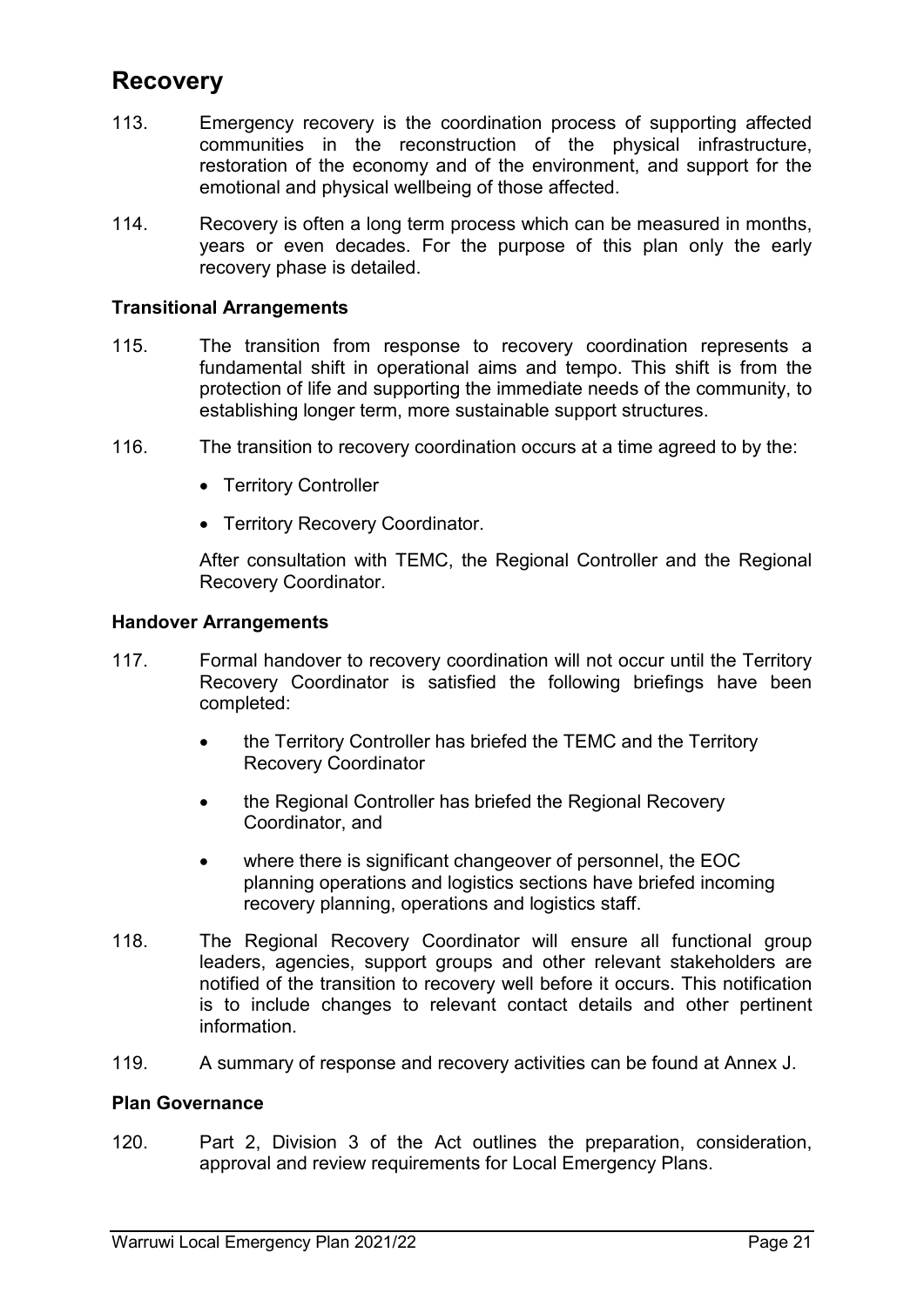## <span id="page-21-0"></span>**Annexures**

- **Annex A Hierarchy of Plans**
- **Annex B Functional Groups - Roles and Responsibilities**
- **Annex C Functional Groups**
- **Annex D Resource Lists**
- **Annex E Identified Risk Guideline –Transport**
- **Annex F Identified Risk Guideline – Cyclone**
- **Annex G Identified Risk Guideline – Bushfire**
- **Annex H Evacuation Guideline**
- **Annex I SITREP Template**
- **Annex J Summary of Response and Recovery Activities**
- **Annex K Contact Details**
- **Annex L Debrief**
- **Annex M Glossary**
- **Annex N Acronyms**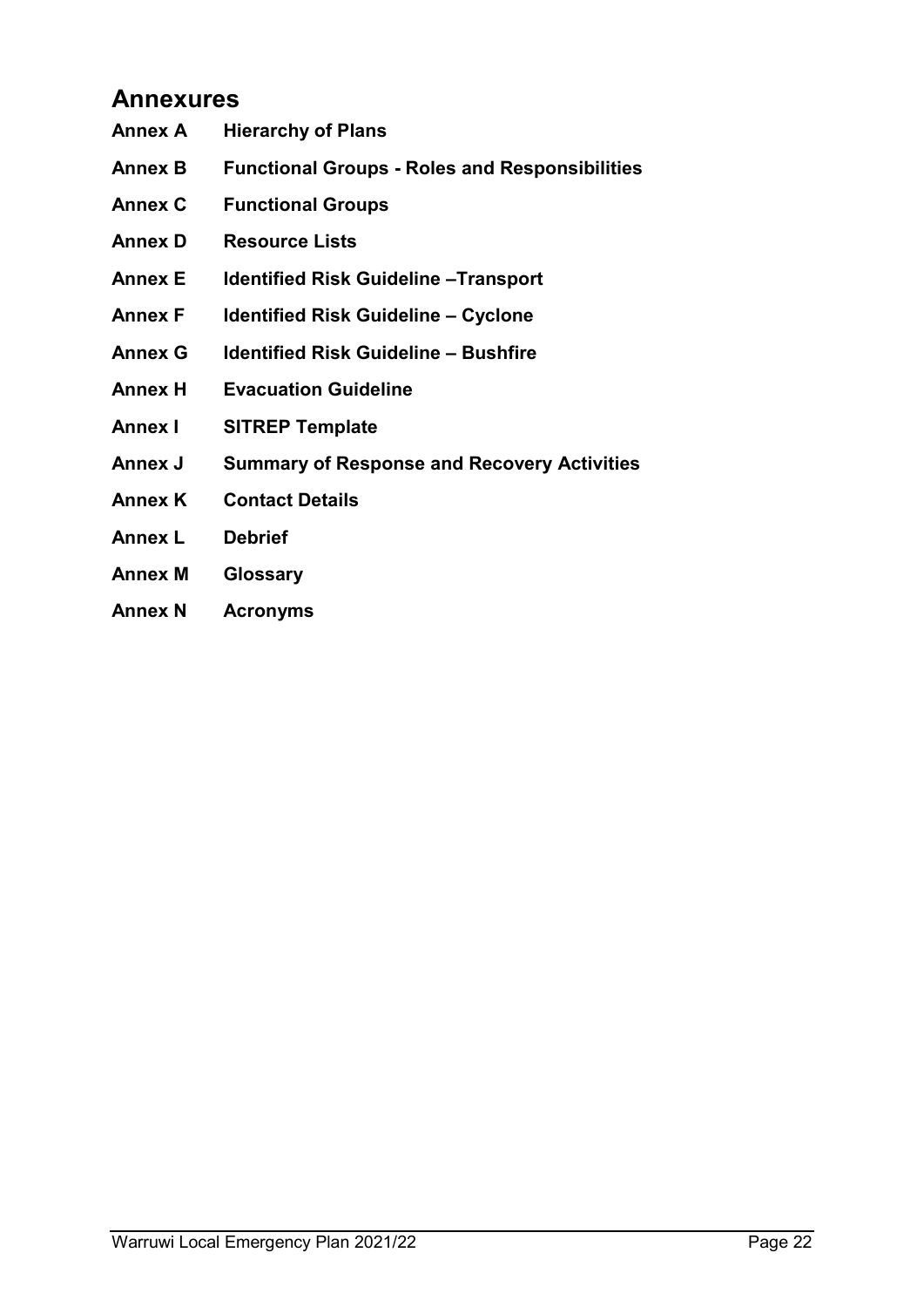#### <span id="page-22-0"></span>**Annex A: Hierarchy of Plans**

Emergency management planning in the Territory is based upon a hierarchal system. It originates with the Territory Emergency Plan which provides the basis for subsequent regional, local and specific emergency management plans relating to specific threats.

- *Territory Emergency Plan.* A plan to describe the Northern Territory's approach to emergency and recovery operations, the governance and coordination arrangements and roles and responsibilities of agencies. The plan is supported by regional, local and hazard specific plans and functional group sub plans.
- *Regional Emergency Plans*. The regional emergency management structure is based upon two Police Regions. The plans provide a basis for coordinated emergency and recovery operations in the region.
- *Local Emergency Plans***.** Plans developed for coordinated emergency and recovery operations in the identified locality.
- *Territory Wide Plans***.** Plans are not associated with functional group operational plans but cover an all hazard/all agency/all regions approach.
- **Agency/functional group plans.** Plans developed for agencies or functional groups to deliver the functions and operations of their agency during an Emergency or disaster.
- *Australian Government Plans and Arrangements***.** The Australian Government publish a range of national plans to deal with emergencies and disasters.
- *Special Emergency Plans***.** Plans outlining the arrangements for the control, coordination and support response, for hazard specific emergencies and disasters such as emergency terrestrial and aquatic pest and disease incursions.

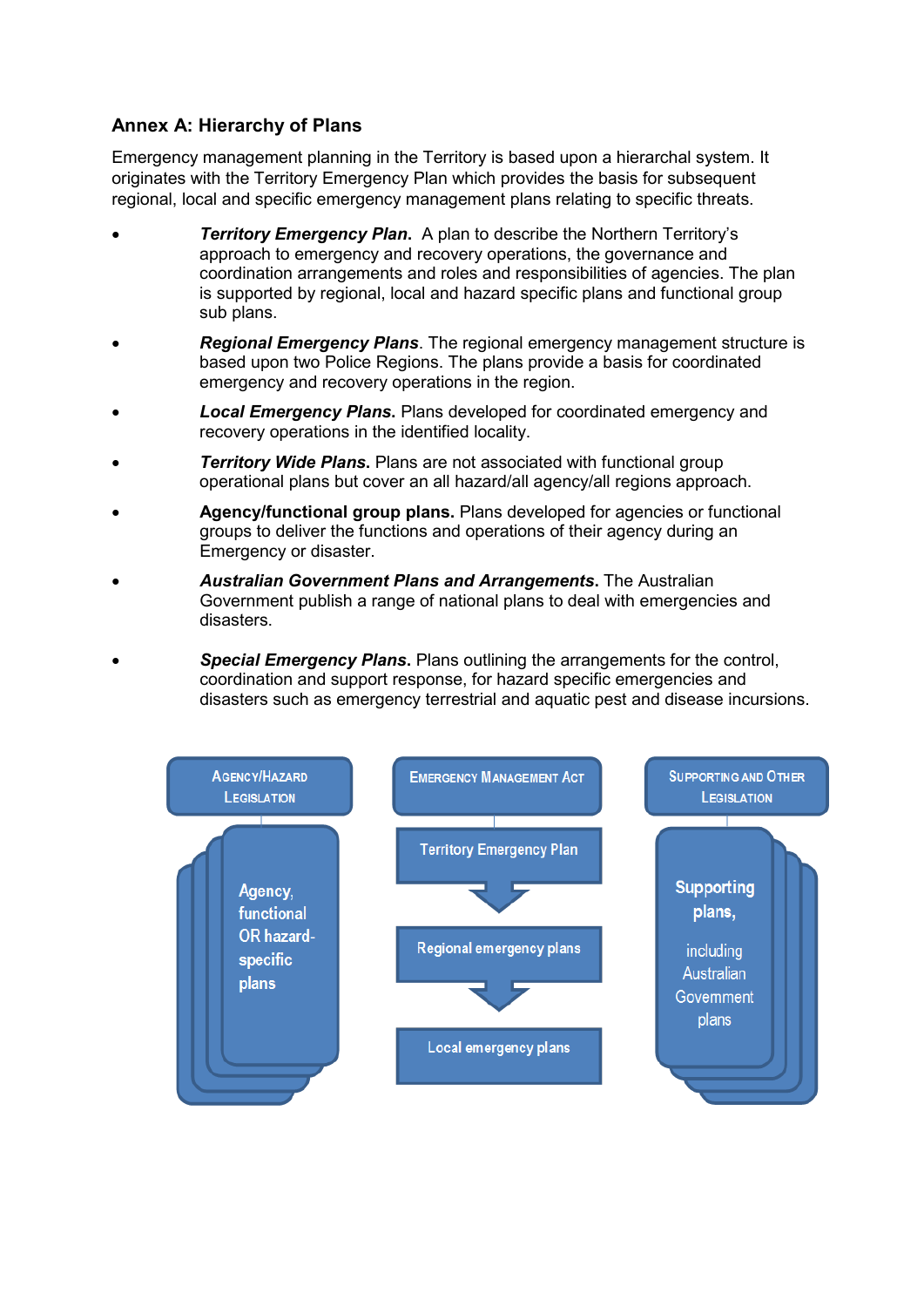<span id="page-23-0"></span>

| Annex B: Functional Groups - Roles and Responsibilities |  |  |
|---------------------------------------------------------|--|--|
|---------------------------------------------------------|--|--|

| <b>Functional Group</b>                 | <b>Position and Agency</b>                |
|-----------------------------------------|-------------------------------------------|
| <b>Biosecurity and Product Industry</b> | Department of Industry, Tourism and Trade |
| <b>Communication Technology</b>         | <b>NTPFES</b>                             |
| <b>Critical Goods and Services</b>      | Department of Industry, Tourism and Trade |
| <b>Emergency Shelter</b>                | Department of Education                   |
| Engineering                             | Department of Infrastructure Planning and |
|                                         | Logistics                                 |
| Medical                                 | Department of Health                      |
|                                         | <b>Top End Health Service</b>             |
| <b>Public Health</b>                    | Department of Health                      |
| <b>Public Information</b>               | Department of the Chief Minister and      |
|                                         | Cabinet                                   |
| <b>Public Utilities</b>                 | Power and Water Corporation               |
| Transport                               | Department of Infrastructure Planning and |
|                                         | Logistics                                 |
| <b>Survey and Rescue</b>                | NTPF with the assistance of Fire and      |
|                                         | <b>Emergency Response Groups</b>          |
| Welfare                                 | Department of Territory Families, Housing |
|                                         | and Communities                           |

| <b>Function/Activity</b> | <b>Position and Organisation or Provider</b> |
|--------------------------|----------------------------------------------|
| <b>Medical Services</b>  | <b>Health Clinic</b>                         |
| Power Supply (ESO)       | <b>PAWC</b>                                  |
| Food supplier            | <b>Community Store</b>                       |
| Transportation           | West Arnhem Regional Council                 |
| Housing                  | Department of Territory Families, Housing    |
|                          | and Communities                              |

Full details on agency roles and responsibilities are detailed in the Territory Emergency Plan.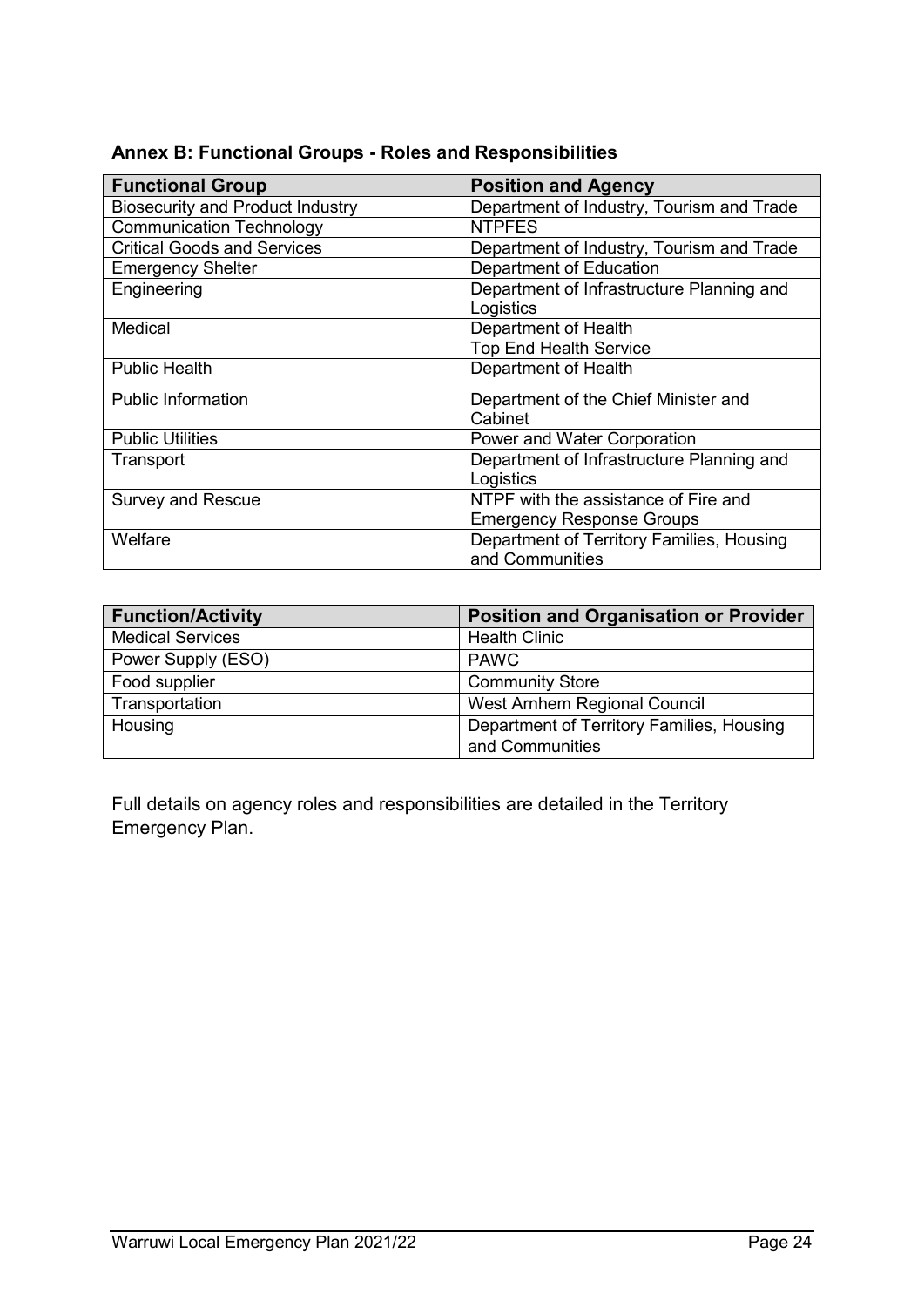#### <span id="page-24-0"></span>**Annex C: Functional Groups**

#### **Emergency Response and Recovery Functions with Identified Agencies/Organisation/Provider**

During an event some of these functions may be needed at a local level.

Please consider which agency or community member might be responsible for providing this function:

| <b>Functions</b>                                                                                                                         | <b>Agency /Organisation/Provider</b><br>responsible |
|------------------------------------------------------------------------------------------------------------------------------------------|-----------------------------------------------------|
| Animal / Livestock Management                                                                                                            | Police                                              |
| Anti-looting protection                                                                                                                  | Police                                              |
| <b>Banking Services</b>                                                                                                                  | <b>Community Store</b>                              |
| Broadcasting: What radio stations provide<br>announcements                                                                               | <b>ABC</b>                                          |
| Clearing of essential traffic routes                                                                                                     | West Arnhem Regional Council                        |
| Clearing storm water drains                                                                                                              | West Arnhem Regional Council                        |
| Clothing and Household Items                                                                                                             | <b>Community Store</b>                              |
| <b>Community Clean Up</b>                                                                                                                | West Arnhem Regional Council                        |
| Control, coordination and management                                                                                                     | <b>NT Police</b>                                    |
| Coordination to evacuate public                                                                                                          | Police                                              |
| Critical Goods and Services (protect/resupply)<br>Food<br><b>Bottle Gas</b><br><b>Camping Equipment</b><br><b>Building supplies</b><br>٠ | <b>Community Store</b>                              |
| Damaged public buildings: Coordination and<br>inspections                                                                                | West Arnhem Regional Council                        |
| Disaster Victim Identification capability                                                                                                | Police and Clinic                                   |
| <b>Emergency Alerts / SEWS</b>                                                                                                           | Police                                              |
| <b>Emergency Catering</b>                                                                                                                | <b>Community Store</b>                              |
| <b>Emergency food distribution</b>                                                                                                       | <b>Community Store</b>                              |
| Emergency Operations Centre (EOC),<br>including WebEOC, Recovery coordination<br>centre (RCC)                                            | Police                                              |
| Emergency shelter. Staff, operations and control                                                                                         | Education                                           |
| Evacuation centre - Staffing, operations and<br>control                                                                                  | Education                                           |
| <b>Financial Relief /Assistance</b><br>Payments of NDRRA (National Disaster Relief                                                       | <b>Territory Families</b>                           |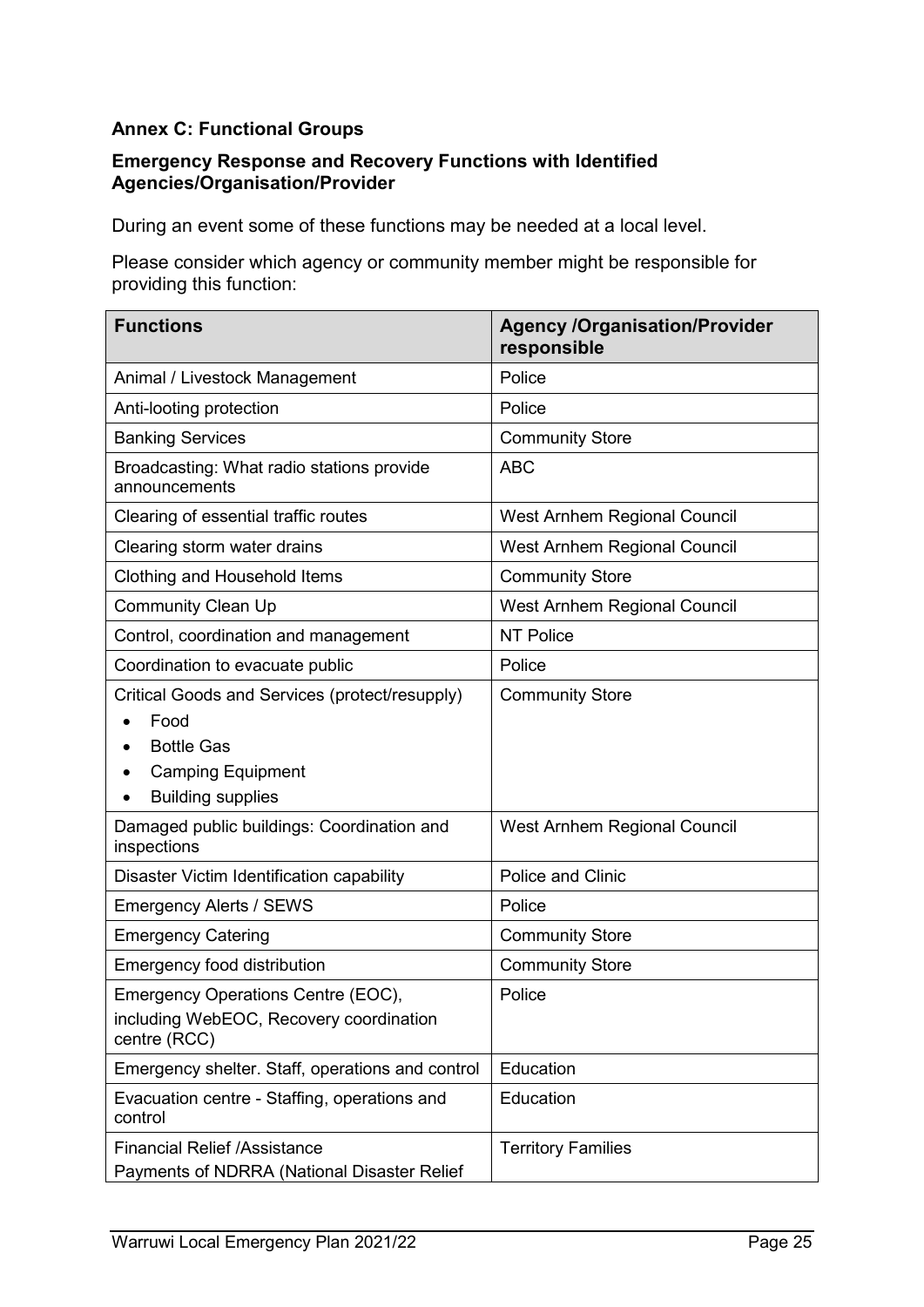| <b>Functions</b>                                                                                                           | <b>Agency /Organisation/Provider</b><br>responsible |
|----------------------------------------------------------------------------------------------------------------------------|-----------------------------------------------------|
| and Recovery Assistance)                                                                                                   |                                                     |
| Identification of suitable buildings for shelters                                                                          | <b>LEC</b>                                          |
| <b>Interpreter Services</b>                                                                                                | <b>AIS</b>                                          |
| Management of Expenditure in emergencies                                                                                   | Welfare                                             |
| <b>Medical services</b>                                                                                                    | <b>Health Clinic</b>                                |
| Network communications (IT):<br>Responders / Public<br>Maintenance and restoration of emergency<br>communication           | Telstra                                             |
| <b>Personal Support</b>                                                                                                    | Welfare                                             |
| Power: Protection and restoration:                                                                                         | Power and Water                                     |
| Public messaging during response and recovery.                                                                             | Police                                              |
| Public/Environmental Health (EH) management<br>All EH functions including water & food<br>safety<br><b>Disease Control</b> | Health                                              |
| <b>Rapid Impact Assessment</b>                                                                                             | Police                                              |
| <b>Recovery Coordination</b>                                                                                               | Police                                              |
| Repatriation                                                                                                               | As detailed in local emergency<br>arrangements      |
| Restoration of public buildings                                                                                            | <b>NTG</b>                                          |
| Restoration of roads and bridges<br>(council/territory) excluding railways                                                 | NTG / West Arnhem Regional Council                  |
| Road management and traffic control including<br>public Information on road closures                                       | West Arnhem Regional Council                        |
| Sewerage: Protection and restoration                                                                                       | <b>PAWC</b>                                         |
| Survey                                                                                                                     | Police WARC Power and water                         |
| Temporary accommodation (Recovery)                                                                                         | <b>DCM</b>                                          |
| <b>Traffic Control</b>                                                                                                     | Police                                              |
| Transport: Commercial and Public airport/<br>planes, automobiles, ferries, buses                                           | <b>Transport Group</b>                              |
| <b>Vulnerable Groups</b>                                                                                                   | Health                                              |
| Waste management                                                                                                           | West Arnhem Regional Council                        |
| Collection                                                                                                                 |                                                     |
| Disposal of Stock                                                                                                          |                                                     |
| Water (including drinking water): Protection and<br>restoration                                                            | <b>PAWC</b>                                         |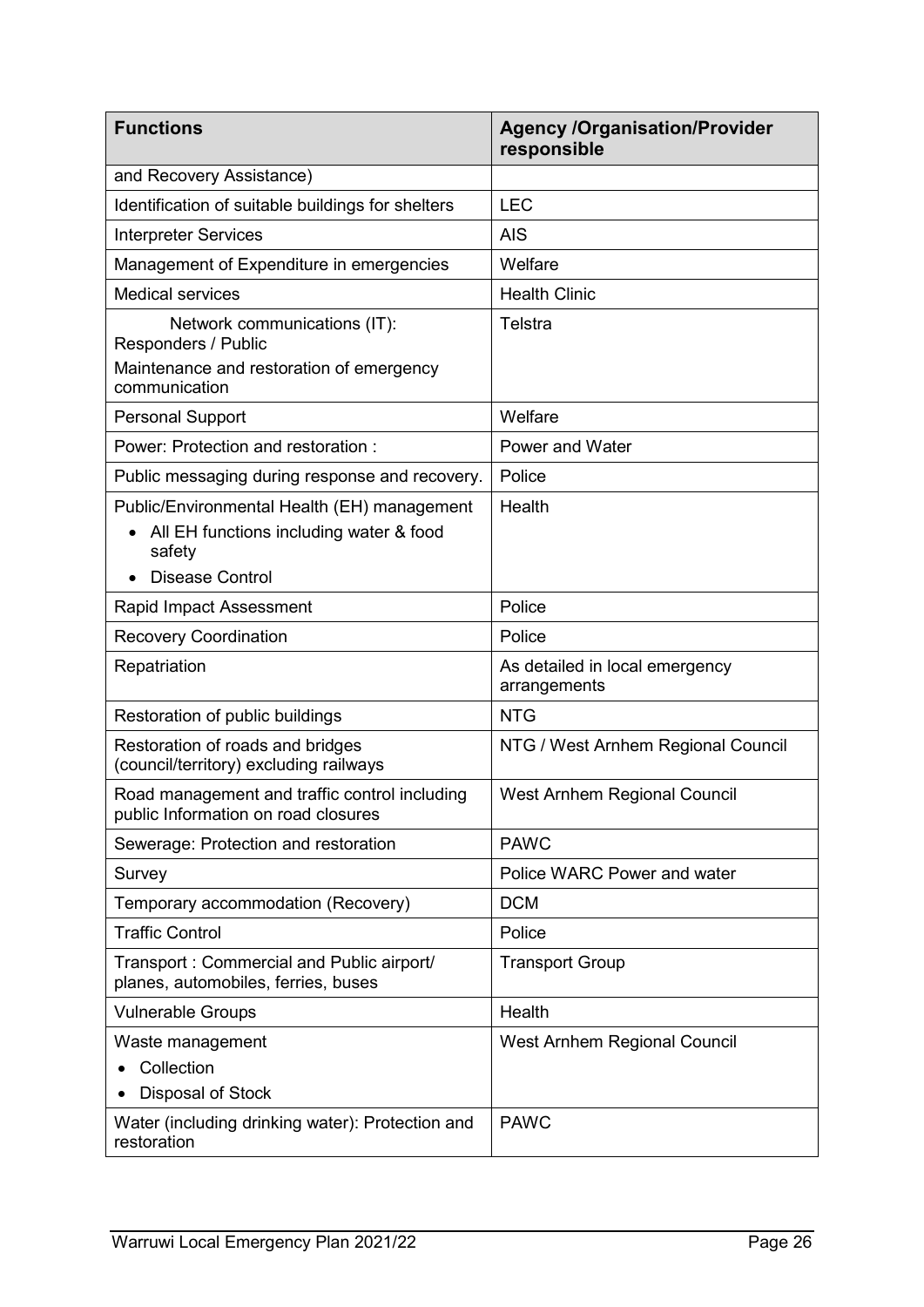#### **Annex D: Resource List**

## RESOURCE REGISTER **Locality - Warruwi**

| Resource                      | Communicatio<br>ns                                                   | <b>Fire Fighting</b>                                                                                                                 | Rescue                                                                                                                                 | <b>Medical</b>                                                                                                                                | Aircraft                                                                                                                | Vehicles                                        |                                                                                                                                     |      | Plant                                                                                                                                                  | Fuel                                                                                                        | Accommodati<br>on<br>/Shelter                                                            | Food Supply<br>& Storage                                                                                                                                                              |
|-------------------------------|----------------------------------------------------------------------|--------------------------------------------------------------------------------------------------------------------------------------|----------------------------------------------------------------------------------------------------------------------------------------|-----------------------------------------------------------------------------------------------------------------------------------------------|-------------------------------------------------------------------------------------------------------------------------|-------------------------------------------------|-------------------------------------------------------------------------------------------------------------------------------------|------|--------------------------------------------------------------------------------------------------------------------------------------------------------|-------------------------------------------------------------------------------------------------------------|------------------------------------------------------------------------------------------|---------------------------------------------------------------------------------------------------------------------------------------------------------------------------------------|
| Legend<br>Agency/Organisation | HF<br><b>UHF</b><br><b>VHF</b><br>Marine (M)<br>Satellite Ph<br>(SP) | A=Appliance<br>D=Dropon Unit<br>$T = Trailer$<br>F=Foam<br>E=Extinguisher<br>$(4.5kg$ and<br>above)<br>GFU-Grass<br><b>Fire Unit</b> | RAR=Road<br>Accident<br>Rescue Team<br>HE=Heavy<br>Rescue<br>Equipment<br>WS=Workshop<br>PG=Portable<br>Genset<br>FL=Floodlightin<br>g | H=Hospital<br>A=Ambulanc<br>е<br>C=Clinic<br>F/A=First<br>Aid Kits<br>SF=Stretche<br>$r$ (fld)<br>SB=Stretche<br>r-(bsk)<br><b>B=Blankets</b> | F=Fixed<br>Wing<br>H=Helicopte<br>$(oo) =$ Seatin<br>g Capacity<br>$(s)$ =Stretche<br>$(w) =$ Winch<br>(kg)=Payloa<br>d | n<br>$U = U$ tilitv<br>tanker<br><b>Terrain</b> | S=Sedan/Stationwago<br>B=Bus (seating)<br>T=Truck (capacity)<br>WT=Water tanker<br>FT=Fuel tanker<br>LW=Liquid waste<br>2WD 4WD All |      | $T = Tractor$<br>B=Bulldozer<br>C=Crane<br>(mobile)<br>F=Frontend<br>Loader<br>F/L=Forklift<br>L=Lowloader<br>B/H=Back<br>hoe<br>G=Grader<br>BC=Bobcat | $A = A \vee gas$<br>D=Distillat<br>e<br>$J = Jet$<br>aviation<br>$L = LPG$<br>S=Super<br>$U =$ Unlead<br>ed | B=Beds<br>R=Rooms<br>C=Caravans<br>$T = Tents$<br>Tp=Tarpaulin<br>PS=Plastic<br>sheeting | R=Retail store<br>B=Bulk dry<br>aoods<br>K=Commercial<br>Catering<br>P=Portable<br>cooking<br>F=Freezer<br>(fixed)<br>Fm=Freezer<br>(mobile)<br>C=Coolroom<br>Cm=Coolroom<br>(mobile) |
| <b>WARC</b>                   | UHF, SP                                                              | E x 12                                                                                                                               | WS, PG, FL,<br>2 Chain Saws.<br>3 x Pole Saws.                                                                                         | FA                                                                                                                                            |                                                                                                                         |                                                 | $U(3)$ ,<br>T(3)2<br>2.<br>500K<br>G                                                                                                |      | T. B/H. G.<br>BC, TIP<br>TRUCK.                                                                                                                        |                                                                                                             | $2 \times 2$ b/room.<br>$1 \times 3$ b/room.                                             | F,FM,                                                                                                                                                                                 |
| <b>Warruwi Police</b>         | HF. UHF.<br>VHF, SP                                                  |                                                                                                                                      |                                                                                                                                        | F/A                                                                                                                                           |                                                                                                                         | Ux1                                             | Sx1                                                                                                                                 | Boat |                                                                                                                                                        |                                                                                                             | Bx3                                                                                      |                                                                                                                                                                                       |
| <b>Warruwi school</b>         | <b>UHF</b>                                                           | $E \times 6$                                                                                                                         |                                                                                                                                        | $F/A \times 3$                                                                                                                                |                                                                                                                         | $U \times 1$                                    | $S \times 2$                                                                                                                        |      |                                                                                                                                                        |                                                                                                             |                                                                                          | Cx1<br>Fx3                                                                                                                                                                            |
| <b>Store</b>                  | UHF. SP                                                              | E x 20                                                                                                                               |                                                                                                                                        | $F/A \times 2$                                                                                                                                |                                                                                                                         | $S \times 1$                                    |                                                                                                                                     |      | $F/L \times 2$                                                                                                                                         | D, U                                                                                                        | 1 X Shelter<br>(360 PAX)                                                                 | C, F, R                                                                                                                                                                               |
| <b>Warruwi NTES Unit</b>      | UHFx2                                                                | 1 x GFU                                                                                                                              | 1 x RAR                                                                                                                                |                                                                                                                                               |                                                                                                                         |                                                 |                                                                                                                                     |      |                                                                                                                                                        |                                                                                                             |                                                                                          |                                                                                                                                                                                       |
| <b>Rangers</b>                | SPx2, HF,<br><b>UHF</b>                                              |                                                                                                                                      |                                                                                                                                        |                                                                                                                                               |                                                                                                                         |                                                 | $U \times 1$<br>Atv 1                                                                                                               | Boat |                                                                                                                                                        |                                                                                                             | $\overline{Tx}$ 9, swags<br>x9, qazebo x1                                                | $FM \times 1$<br>Fx1                                                                                                                                                                  |
| <b>Health Centre</b>          | $S\overline{P}$                                                      |                                                                                                                                      |                                                                                                                                        | H. A. F/A.<br>SF, SB                                                                                                                          |                                                                                                                         | $U \times 1$                                    |                                                                                                                                     |      |                                                                                                                                                        |                                                                                                             |                                                                                          |                                                                                                                                                                                       |

<span id="page-26-0"></span>*Where Functional Groups are identified, those agencies are responsible for ensuring that a record of resources available during an event are completed and made available to the Local Controller during an event*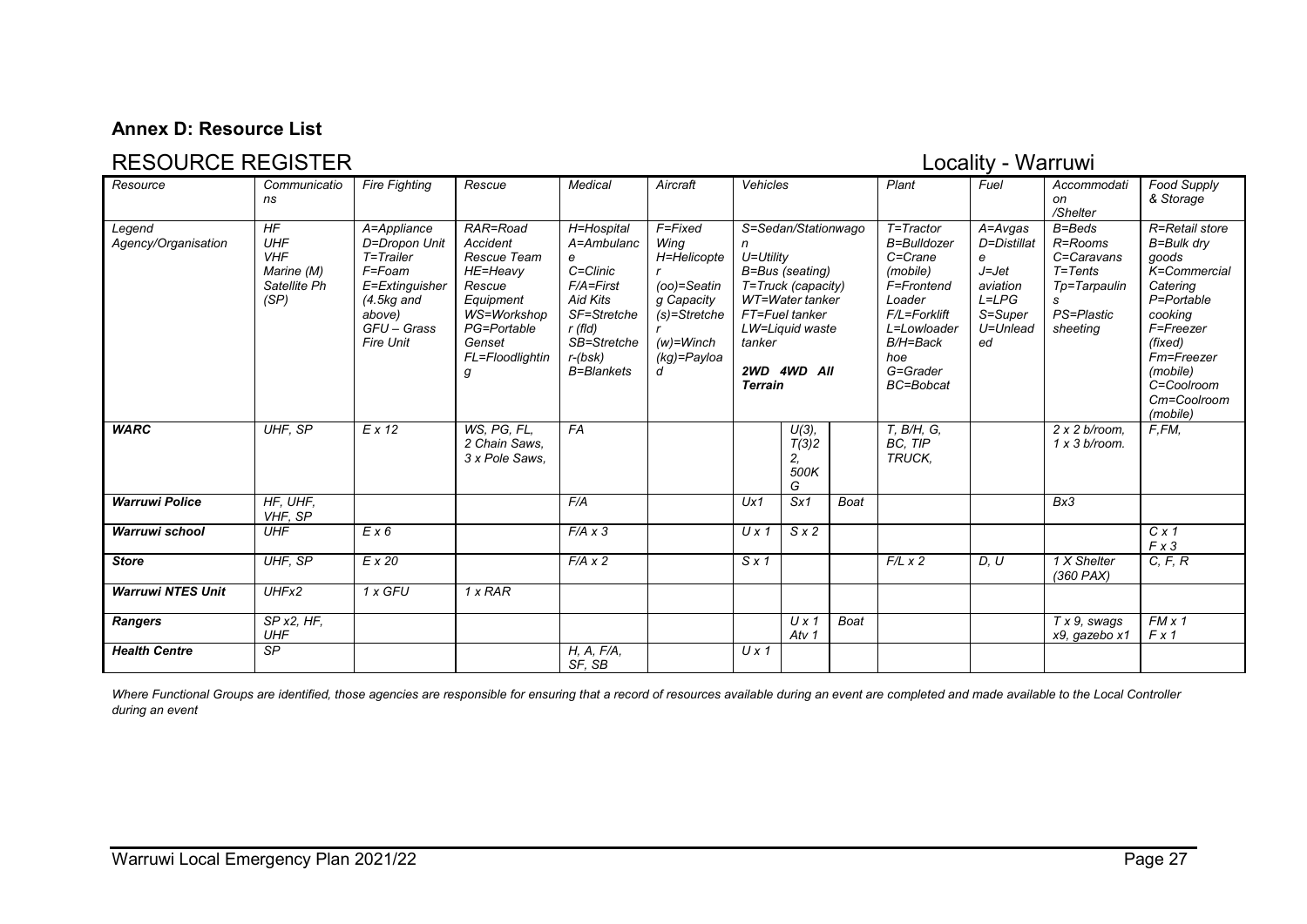#### <span id="page-27-0"></span>**Annex E: Identified Risk Guideline- Transport**

#### **TRANSPORT**

#### **Introduction**

This plan provides generic guidance on the response to road and air emergencies within the District which necessitate the activation of emergency management arrangements.

#### **Motor Vehicle**

All roads on Goulburn Island are gravel 4WD tracks which network throughout the area, during the wet this can create additional problems such as road wash outs etc. which are associated with remote area incidents.

#### **Aircraft**

Aircraft movements in the community include small fixed wing aircraft and rotary wing aircraft generally used for aerial mustering.

Region personnel involved with aircraft accidents are advised to obtain and read a copy of the Australian Transport Safety Bureau *[Civil and Military Aircraft Accident](http://www.atsb.gov.au/publications/2014/hazards-at-accident-sites_v6.aspx)  [Procedures for Police Officers and Emergency Services Personnel.](http://www.atsb.gov.au/publications/2014/hazards-at-accident-sites_v6.aspx)*

#### **Initial Responses**

Due to the limited emergency rescue capabilities on Goulburn Island initial response will be limited to the NT Police, Health Clinic and WARC.

#### *Incident Controller*

The Regional/Local Controller will appoint a Police Officer as the onsite incident controller who will proceed to the scene and take overall control of the operation.

#### *Notifications*

Notifications will be sent out to all relevant stakeholders and regional commands if needed.

#### *Communications*

Communication at Warruwi will be by any means made possible due to the location.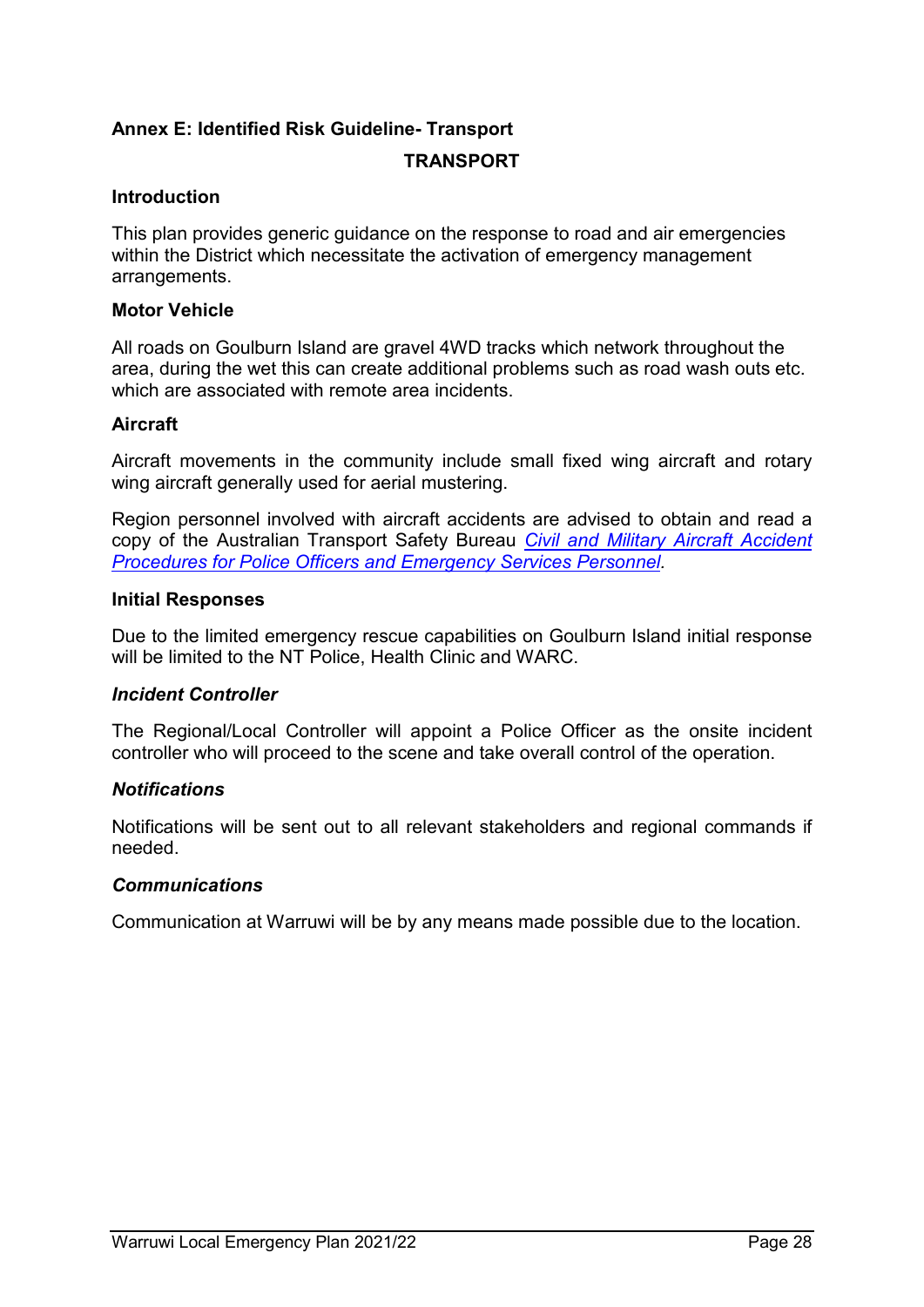### **ACTIONS TO BE TAKEN – TRANSPORT INCIDENT**

| <b>Organisation/Provider</b>              | <b>Stage 1 Alert</b>      | <b>Stage 2: Standby</b>                                                                                    | <b>Stage 3: Activation</b>                                                                                                                                                                                                                                                           | <b>Stage 4: Stand down</b>                                                                                                                | <b>Stage 5: Recovery</b>                                                                                                       |
|-------------------------------------------|---------------------------|------------------------------------------------------------------------------------------------------------|--------------------------------------------------------------------------------------------------------------------------------------------------------------------------------------------------------------------------------------------------------------------------------------|-------------------------------------------------------------------------------------------------------------------------------------------|--------------------------------------------------------------------------------------------------------------------------------|
| <b>ALL MEMBERS</b>                        | Attend Briefings.         | Attend Briefings.                                                                                          | Attend Briefings.                                                                                                                                                                                                                                                                    | Attend Briefings.                                                                                                                         | Attend Briefings.                                                                                                              |
|                                           | Inform key personnel      | Inform key personnel.                                                                                      | Inform key personnel.                                                                                                                                                                                                                                                                | Inform key personnel.                                                                                                                     | Inform key personnel.                                                                                                          |
|                                           | Provide SITREPS.          | Provide SITREPS.                                                                                           | Provide SITREPS.                                                                                                                                                                                                                                                                     | Provide SITREPS.                                                                                                                          | Provide SITREPS.                                                                                                               |
| <b>LOCAL CONTROLLER</b>                   | Notify NTES Duty Officer. |                                                                                                            | Notify NTES Duty Officer.<br>Carry out initial<br>reconnaissance of the area<br>affected.<br>Coordinate requests for<br>assistance from other<br>agencies.<br>If required, initiate search<br>procedures.<br>If required, arrange for<br>restricted air space over<br>incident site. | Ensure all personnel (victims<br>and responders) are<br>accounted for.<br>Ensure all personnel are<br>advised of debrief<br>arrangements. | Arrange for Critical Incident<br>Stress Debriefing action as<br>appropriate.<br>Compile and forward post<br>operations report. |
| <b>NT POLICE WARRUWI</b>                  |                           |                                                                                                            | Carry out initial<br>reconnaissance of the area<br>affected.<br>Action security procedures for<br>incident scene and personal<br>property.                                                                                                                                           | Account for ALL equipment<br>used and supervise:<br>Assist the Local Controller<br>with other tasks as directed.                          | Assist the Local Controller in<br>the compilation of the Post<br>Operations Report.                                            |
| <b>NTES (NTSES)</b><br><b>Volunteers)</b> | Advise key personnel.     | Update key personnel<br>Brief crews attending<br>Monitor and update<br>WebEOC<br>Notify NTES Duty Officer. | Conduct firefighting/<br>Rescue efforts as per<br>NTES/ NT Police / NTFRS<br><b>SOPs</b><br>Monitor and update                                                                                                                                                                       | Update WebEOC<br><b>Conduct Debrief with</b><br>members<br>Monitor and update<br>WebEOC                                                   | Assist where required<br>Take action upon debrief                                                                              |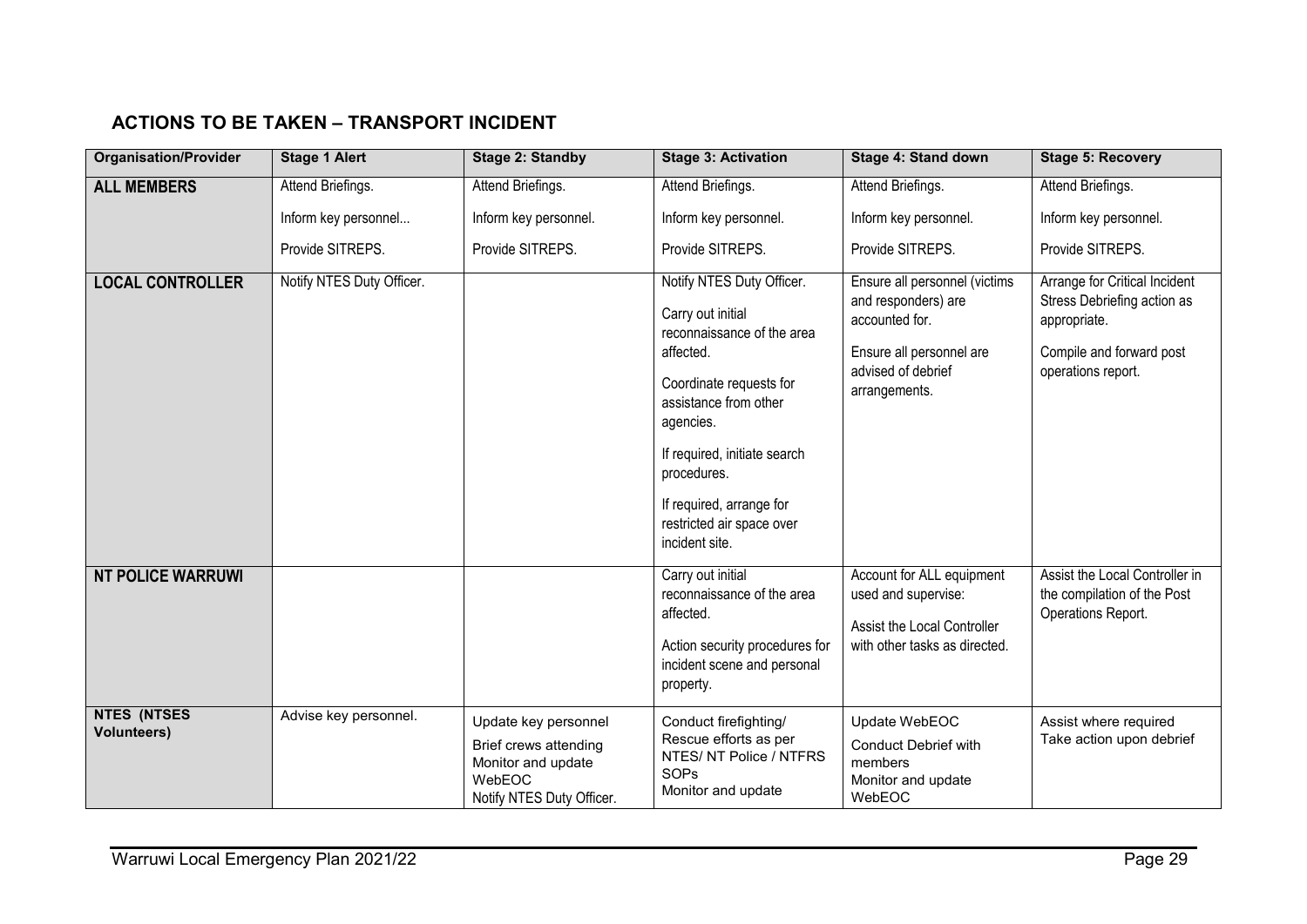| <b>Organisation/Provider</b>           | <b>Stage 1 Alert</b>                                                                                              | <b>Stage 2: Standby</b>                                                                                                                                          | <b>Stage 3: Activation</b>                                                                                                                                                                                                                                                                                                                                                                                             | Stage 4: Stand down                                                                                                                                                                                                                                                  | <b>Stage 5: Recovery</b>                                                                                                                                                                                                          |  |  |
|----------------------------------------|-------------------------------------------------------------------------------------------------------------------|------------------------------------------------------------------------------------------------------------------------------------------------------------------|------------------------------------------------------------------------------------------------------------------------------------------------------------------------------------------------------------------------------------------------------------------------------------------------------------------------------------------------------------------------------------------------------------------------|----------------------------------------------------------------------------------------------------------------------------------------------------------------------------------------------------------------------------------------------------------------------|-----------------------------------------------------------------------------------------------------------------------------------------------------------------------------------------------------------------------------------|--|--|
|                                        |                                                                                                                   |                                                                                                                                                                  | WebEOC                                                                                                                                                                                                                                                                                                                                                                                                                 |                                                                                                                                                                                                                                                                      |                                                                                                                                                                                                                                   |  |  |
| <b>HEALTH CLINIC</b>                   |                                                                                                                   |                                                                                                                                                                  | Implement call out<br>procedures.<br>Equip and dispatch vehicle to<br>accident scene.<br>Brief staff and instruct to<br>remain on standby (including<br>manning of communications).<br>Preparation of Health Centre<br>to receive possible accident<br>victims.<br>Notify Regional Office.<br><b>Advise Aerial Medical Section</b><br>Darwin of incident and<br>commence triage.<br>Administer emergency<br>treatment. | Account for all health<br>personnel.<br>Refurbish equipment as<br>necessary and co-ordinate the<br>re-establishment of normal<br>Health Centre operations.<br>Provide relevant information<br>to Local Controller for<br>inclusion in the Post<br>Operations Report. | Liaise with Local Controller<br>regarding requirements for<br><b>Critical Incident Stress debrief</b><br>support.<br>Liaise with Local Controller<br>regarding any on-going public<br>health issues resultant of the<br>incident. |  |  |
| <b>SUPPORT</b><br><b>ORGANISATIONS</b> |                                                                                                                   |                                                                                                                                                                  |                                                                                                                                                                                                                                                                                                                                                                                                                        |                                                                                                                                                                                                                                                                      |                                                                                                                                                                                                                                   |  |  |
| <b>WARC</b>                            |                                                                                                                   | Provision of: Manpower, Road clearance, Mechanical/electrical assistance, Construction of bypass roads Assist the Local Controller with other tasks as directed. |                                                                                                                                                                                                                                                                                                                                                                                                                        |                                                                                                                                                                                                                                                                      |                                                                                                                                                                                                                                   |  |  |
| <b>STORE</b>                           | Provision of manpower, provision of welfare support and Assist the Local Controller with other tasks as directed. |                                                                                                                                                                  |                                                                                                                                                                                                                                                                                                                                                                                                                        |                                                                                                                                                                                                                                                                      |                                                                                                                                                                                                                                   |  |  |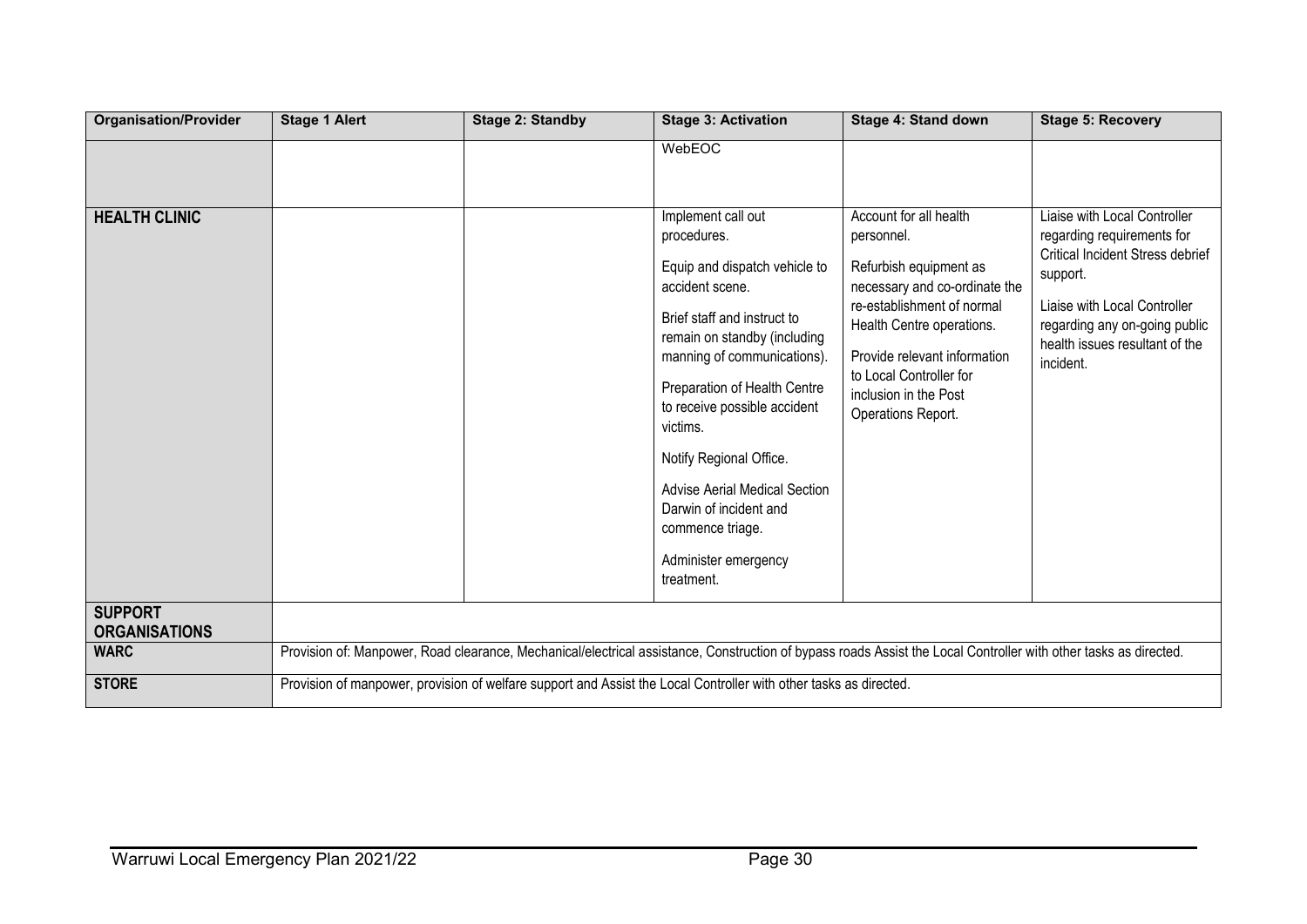#### <span id="page-30-0"></span>**Annex F: Identified Risk Guideline – Cyclone**

#### **Introduction**

Warruwi is subject to tropical cyclones.

#### **Pre-Season Preparation**

The District Local Controller, through the LEC, must ensure the following pre-season preparations are actioned:

- liaison is established with all participating local organisations to update contact details
- in conjunction with the NTES, arrange an appropriate exercise to test existing arrangements
- revise and amend this Plan as necessary
- in consultation with the NTES, develop and implement a suitable public education program.

#### **Cyclone Severity Categories**

The severity of a tropical cyclone is described in terms of categories ranging from 1 (weakest) to 5 (strongest) related to the maximum mean wind speed.

|   | <b>Category Maximum</b><br><b>Mean Wind Strongest</b><br>(km/h) | <b>Typical</b><br>Gust (km/h) | lCentral<br>lPressure<br>(hPa) | <b>Typical Effects</b>                                                                                                                                                      |
|---|-----------------------------------------------------------------|-------------------------------|--------------------------------|-----------------------------------------------------------------------------------------------------------------------------------------------------------------------------|
|   | 63 - 88                                                         | < 125                         | > 985                          | Negligible house damage. Damage to some<br>crops, trees and caravans. Craft may drag<br>moorings                                                                            |
| 2 | 89 - 117                                                        | 125 - 164                     | 985 - 970                      | Minor house damage. Significant damage to<br>signs, trees and caravans. Heavy damage to<br>some crops. Risk of power failure. Small craft may<br>break moorings.            |
| 3 | 118 - 159                                                       | 165 - 224                     | 970 - 955                      | Some roof and structural damage. Some caravans<br>destroyed. Power failures likely. (e.g. Winifred)                                                                         |
| 4 | 160 - 199                                                       | 225 - 279                     | 955 - 930                      | Significant roofing loss and structural damage.<br>Many caravans destroyed and blown away.<br>Dangerous airborne debris. Widespread power<br>failures. (e.g. Tracy, Olivia) |
| 5 | > 200                                                           | > 279                         | < 930                          | Extremely dangerous with widespread destruction.<br>(e.g. Vance)                                                                                                            |

Source: Bureau of Meteorology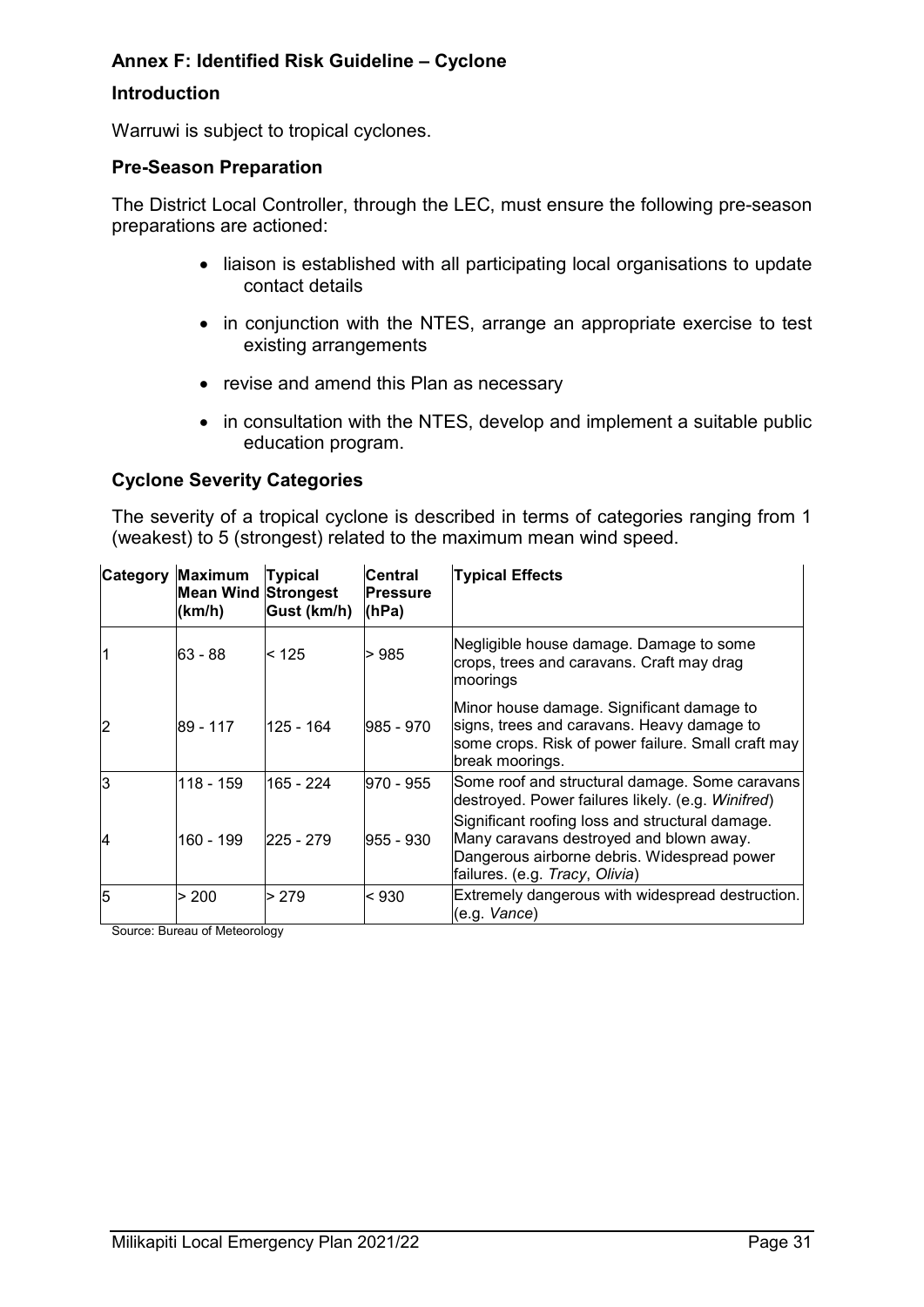## **Tropical Cyclone Action Statements**

*Message Approval Flow*

- BoM will send Coordination Table with meteorological information to NTES Duty Officer
- NTES (Duty Officer/Regional Manager) will determine recommended Plan Stages based on information to hand
- NTES passes recommendations to Incident/Regional Controller to confirm Plan Stages
- NTES sets messages to confirmed Plan Stages and sends completed document to BoM
- BoM completes and releases TCA

| <b>Notes</b>                                       | <b>Message Content &amp; Format:</b>                                                                             |  |  |  |  |
|----------------------------------------------------|------------------------------------------------------------------------------------------------------------------|--|--|--|--|
| <b>Gales / TC formation expected</b>               | Message 1                                                                                                        |  |  |  |  |
| in 24 - 48 hrs                                     |                                                                                                                  |  |  |  |  |
| Gales/TC formation expected                        | NTES advises*                                                                                                    |  |  |  |  |
| within 48hrs, not expected                         | communities under Watch:                                                                                         |  |  |  |  |
| before 24 hours                                    | Finalise your emergency kit preparations;<br>٠                                                                   |  |  |  |  |
| (Watch - Plan Stage 1)                             | Clear your premises of potential wind borne missiles;<br>٠                                                       |  |  |  |  |
| *Only used at top of message                       | Commence home shelter preparations, or decide NOW<br>$\bullet$<br>where you will shelter;                        |  |  |  |  |
| run                                                | If your present accommodation is not to code, or<br>$\bullet$                                                    |  |  |  |  |
| ** if Darwin is included                           | you're unsure, you should arrange to shelter with                                                                |  |  |  |  |
|                                                    | friends, family or in a public shelter or strong building,<br>[or designated underground car parks in the Darwin |  |  |  |  |
|                                                    | $area]$ **;                                                                                                      |  |  |  |  |
|                                                    | Do not move to shelter until advised by local                                                                    |  |  |  |  |
|                                                    | authorities.                                                                                                     |  |  |  |  |
|                                                    |                                                                                                                  |  |  |  |  |
| Gales expected in 12 - 24 hrs                      | <b>Message 2</b>                                                                                                 |  |  |  |  |
| Gales expected within 24 hours,                    |                                                                                                                  |  |  |  |  |
| not expected within 12 hours                       | residents [from______ to_____] or [east/west of____]                                                             |  |  |  |  |
|                                                    | Your emergency kit should now be complete and                                                                    |  |  |  |  |
| (Warning - Plan Stage 2)                           | ready;                                                                                                           |  |  |  |  |
|                                                    | Finalise home shelter preparations, or know now                                                                  |  |  |  |  |
|                                                    | where you will shelter;                                                                                          |  |  |  |  |
|                                                    | Do not move to shelter until advised by local                                                                    |  |  |  |  |
|                                                    | authorities                                                                                                      |  |  |  |  |
|                                                    |                                                                                                                  |  |  |  |  |
|                                                    | [Insert point for Watch Message $1 -$ " communities under                                                        |  |  |  |  |
|                                                    | watch"]                                                                                                          |  |  |  |  |
|                                                    |                                                                                                                  |  |  |  |  |
|                                                    |                                                                                                                  |  |  |  |  |
| Gales expected in $6 - 12$ hrs                     | <b>Message 3</b>                                                                                                 |  |  |  |  |
| Gales expected within 12 hours,                    |                                                                                                                  |  |  |  |  |
| not expected before 6 hours                        | residents [from $\rule{1em}{0.15mm}$ to $\rule{1.5mm}{0.15mm}$ [west/east of $\rule{1.5mm}{}$ ],                 |  |  |  |  |
|                                                    | A CYCLONE IS APPROACHING:                                                                                        |  |  |  |  |
| (Warning - Plan Stage 3)                           | Public shelters are now open [in Darwin this includes<br>$\bullet$                                               |  |  |  |  |
|                                                    | identified under cover car parks];                                                                               |  |  |  |  |
| SEWS may be applied at this                        | If not sheltering at home, PROCEED IMMEDIATELY to                                                                |  |  |  |  |
| point                                              | shelter with family, friends or at one of the public                                                             |  |  |  |  |
|                                                    | shelters - take your emergency kit with you;                                                                     |  |  |  |  |
| Messages are listed in order of<br>threat priority | MAKE YOUR DECISION QUICKLY AS WINDS ARE<br>$\bullet$                                                             |  |  |  |  |
|                                                    | SHORTLY EXPECTED TO REACH A DANGEROUS LEVEL;                                                                     |  |  |  |  |
|                                                    | Make final preparations to home shelter and take<br>$\bullet$                                                    |  |  |  |  |
|                                                    | shelter as gales arrive;                                                                                         |  |  |  |  |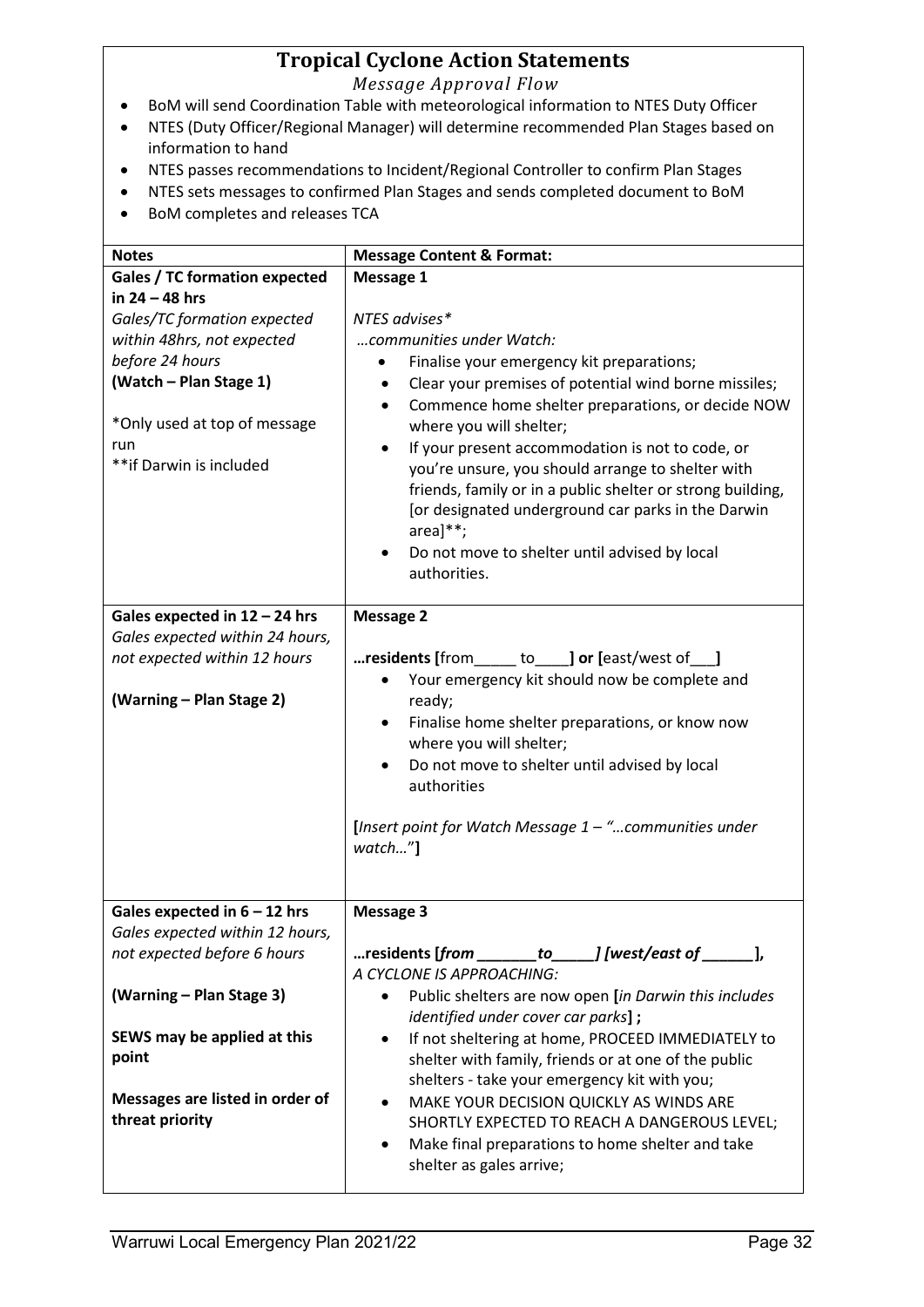|                             | Private Sector businesses and organisations still open                                                          |
|-----------------------------|-----------------------------------------------------------------------------------------------------------------|
|                             | at this time are strongly advised to consider securing<br>and closing their premises. Employers are reminded of |
|                             | their Duty of Care to ensure the safety of any                                                                  |
|                             | employees still at work.                                                                                        |
|                             | [Insert point for Warning Message 2 - " residents [from__                                                       |
|                             | to $\Box$ or [east/west of $\Box$ "]                                                                            |
|                             | [Insert point for Watch Message $1 -$ " communities under<br>watch"]                                            |
| Gales expected within 6 hrs | <b>Message 4</b>                                                                                                |
|                             | residents $[from ____________ to__ ] [west/east of __________ ]$ , to                                           |
| (Warning - Plan Stage 4)    | TAKE SHELTER NOW                                                                                                |
| <b>SEWS recommended</b>     | DO NOT drive or move about outside, you will be<br>advised by local authorities when it is safe to do so        |
|                             | REPEATING: CONDITIONS ARE NOW AT A DANGEROUS LEVEL,                                                             |
|                             | <b>TAKE SHELTER NOW</b>                                                                                         |
|                             | [Insert point for Warning Message 3 - " residents [from                                                         |
|                             | to _____] or [east/west of ____] "]                                                                             |
|                             | [Insert point for Warning Message 2 - "residents [from___                                                       |
|                             | to _____] or [east/west of ____] "]                                                                             |
|                             | [Insert point for Watch Message $1 -$ " communities under                                                       |
|                             |                                                                                                                 |
|                             | watch"]                                                                                                         |
| <b>Gales in Area Now</b>    | <b>Message 5</b>                                                                                                |
| (Warning – Plan Stage 5)    | communities currently in shelter should remain until advised                                                    |
|                             | by local authorities that the all clear has been given.                                                         |
|                             | DO NOT drive or move about outside, you will be                                                                 |
|                             | advised by local authorities when it is safe to do so.<br>REPEATING: CONDITIONS ARE STILL AT A DANGEROUS LEVEL, |
|                             | REMAIN IN SHELTER.                                                                                              |
|                             |                                                                                                                 |
|                             | [Insert point for Warning Message 4 - " residents [from<br>to ] or [east/west of ] "]                           |
|                             |                                                                                                                 |
|                             | [Insert point for Warning Message 3 - " residents [from<br>to _____] or [east/west of ____] "]                  |
|                             |                                                                                                                 |
|                             | [Insert point for Warning Message 2 - " residents [from<br>to $\Box$ or [east/west of $\Box$ "]                 |
|                             | [Insert point for Watch Message $1 -$ " communities under                                                       |
|                             | watch"]                                                                                                         |
|                             |                                                                                                                 |
| <b>Gales have eased</b>     | <b>Message 6</b>                                                                                                |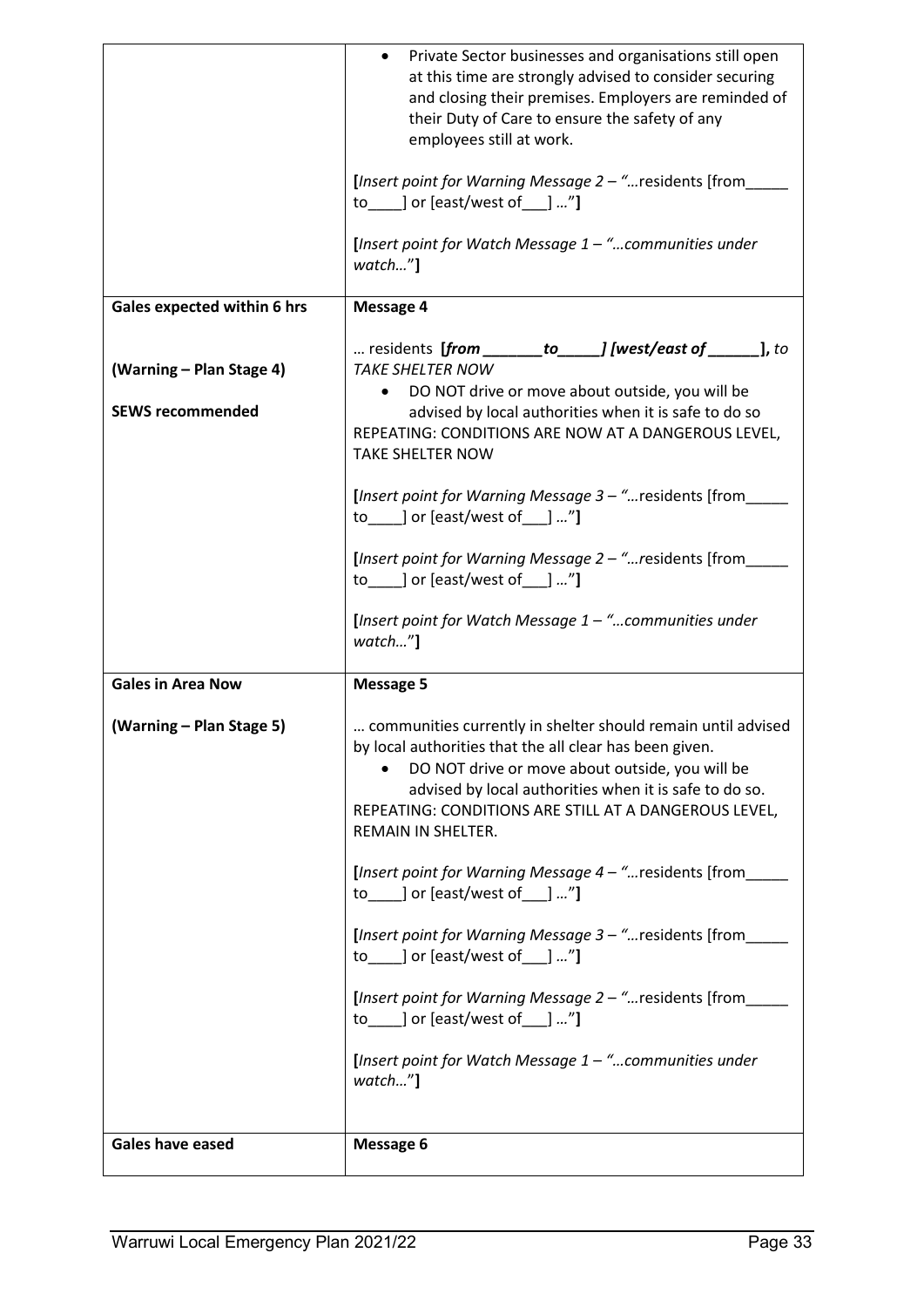| (All Clear - Plan Stage 6)                         | residents [from to lookst/east of<br>] that                                                                                                                                                                                                                                                                                                                                                                                                                                                                                                                                                                     |
|----------------------------------------------------|-----------------------------------------------------------------------------------------------------------------------------------------------------------------------------------------------------------------------------------------------------------------------------------------------------------------------------------------------------------------------------------------------------------------------------------------------------------------------------------------------------------------------------------------------------------------------------------------------------------------|
| ** Posted at tail of priority<br>warning messages. | IT IS NOW SAFE TO LEAVE YOUR SHELTER AREA.<br>Before moving around, ensure that you are wearing<br>$\bullet$<br>strong clothing and footwear.<br>Look around your immediate neighbourhood and<br>$\bullet$<br>render assistance where you can but beware of fallen<br>power lines and debris.<br>Do not drive around unnecessarily as emergency<br>vehicles require clear access.<br>If you have to drive, go directly to your destination.<br>Do not enter flood waters<br>Follow directions of local authorities.<br>FOR LIFE THREATENING EMERGENCIES DIAL 000.<br>For Storm or Flood Assistance call 132 500 |
|                                                    | At end of message run:<br>Further advice on cyclone emergencies is available at<br>www.securent.nt.gov.au<br>Please ensure that friends, family and neighbours have heard<br>and understood this message, particularly new arrivals to the<br>area.<br><b>Guidance Notes</b>                                                                                                                                                                                                                                                                                                                                    |

#### **Expectation of Gales:**

Refers to the time period within which gales are expected to start in an area, based on forecast movement and intensity of a cyclone. For example, the statement "Gales expected in  $6 - 12$ hours" means that gales are expected in an area within 12 hours, but not before 6 hours.

#### **Stages 1 through 6**

The Stages within a Regional/Local Emergency Plan describe actions that will be undertaken locally to prepare or respond to requirements under their respective plans. Public Action Messages will state what we want the public to be doing.

There will be several plans activated and at different stages of activation. It is also possible that some actions may be undertaken, without a particular stage having been activated – e.g. sheltering of vulnerable persons prior to shelters opening to the public.

Activation of stages will occur based on forecast conditions/threat, current local conditions and state of preparation with local resources available.

It is entirely probable that persons sheltering will be doing so for an extended period,  $12 - 18$ hours or more. It is preferable people are in shelter before arrival of gales and are not released until gales have moved on and are not likely to return.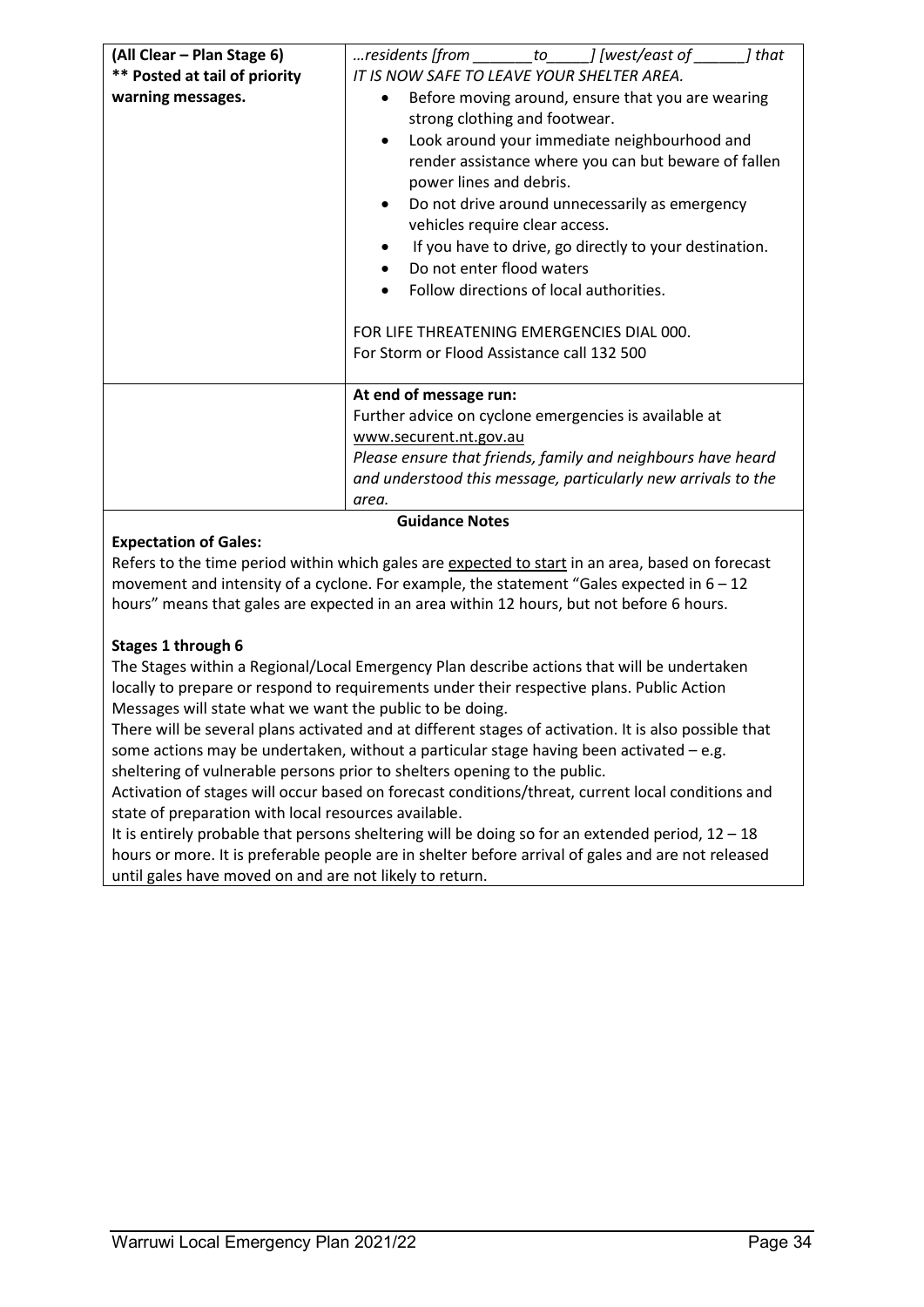#### **ACTIONS TO BE TAKEN – CYCLONE**

| Organisation<br>/Provider  | Stage 1<br><b>Watch</b>                                                                                                                                                                                                                                                                                                                                                        | Stage 2<br>Warning                                                                                                                                                                                                                                                                                                                 | Stage 3<br><b>Warning</b>                                                                                                                                                                                                                                                                                                                                      | Stage 4<br><b>Warning</b>                                            | Stage 5<br><b>Warning</b>                                                                                                                       | Stage 6<br><b>All Clear</b>                                                                                                                                                                                                            | <b>Transition to</b><br><b>Recovery</b>                                                                                                                                                                                                                                                   | <b>Recovery</b>                                                                                                                                         |
|----------------------------|--------------------------------------------------------------------------------------------------------------------------------------------------------------------------------------------------------------------------------------------------------------------------------------------------------------------------------------------------------------------------------|------------------------------------------------------------------------------------------------------------------------------------------------------------------------------------------------------------------------------------------------------------------------------------------------------------------------------------|----------------------------------------------------------------------------------------------------------------------------------------------------------------------------------------------------------------------------------------------------------------------------------------------------------------------------------------------------------------|----------------------------------------------------------------------|-------------------------------------------------------------------------------------------------------------------------------------------------|----------------------------------------------------------------------------------------------------------------------------------------------------------------------------------------------------------------------------------------|-------------------------------------------------------------------------------------------------------------------------------------------------------------------------------------------------------------------------------------------------------------------------------------------|---------------------------------------------------------------------------------------------------------------------------------------------------------|
| <b>All Members</b>         | Attend Briefings.<br>Inform key<br>personnel.<br>Provide<br>SITREPS.<br>Carry out other<br>duties by the<br>Local Controller.                                                                                                                                                                                                                                                  | Attend Briefings.<br>Inform key<br>personnel.<br>Provide<br>SITREPS.<br>The Warruwi<br>LEC to meet at<br>least daily during<br>Stage 2.<br>Carry out other<br>duties by the<br>Local Controller.                                                                                                                                   | Attend Briefings.<br>Inform key<br>personnel.<br>Provide<br>SITREPS.<br>Carry out other<br>duties by the<br>Local Controller.                                                                                                                                                                                                                                  | Attend Briefings.<br>Inform key<br>personnel.<br>Provide<br>SITREPS. | Remain in<br>Shelter<br>Inform key<br>personnel.<br>Provide<br>SITREPS.<br>Undertake any<br>other tasks<br>directed by the<br>Local Controller. | Attend Briefings.<br>Inform kev<br>personnel.<br>Provide<br>SITREPS.                                                                                                                                                                   | Attend Briefings.<br>Inform key<br>personnel.<br>Provide<br>SITREPS.                                                                                                                                                                                                                      | Attend Briefings.<br>Inform key<br>personnel.<br>Provide<br>SITREPS.<br>Undertake any<br>other tasks<br>directed by the<br>Warruwi Local<br>Controller. |
| Local<br><b>Controller</b> | Convene a<br>meeting of the<br>Warruwi LEC to<br>advise members<br>of the details of<br>the Cyclone<br>Watch Message<br>and ascertain<br>state of<br>preparedness.<br>Coordinate the<br>dissemination of<br>the Cyclone<br>Watch<br>information to<br>the public and<br>relevant coastal<br>communities.<br>Ensure that<br>communications<br>are established<br>and maintained | Delegating<br>activities and<br>ascertain<br>position and<br>capabilities of all<br>agencies.<br>Warn Shelter<br>Managers to<br>commence<br>shelter<br>preparation.<br>Ensure that<br>personnel<br>identified for<br>deployment to<br>other locations<br>are briefed.<br>Ensure that<br>dissemination of<br>the Cyclone<br>Warning | <b>Advise Shelter</b><br>Managers to<br>finalise shelter<br>preparations.<br>Ensure that the<br>dissemination of<br>the Cyclone<br>Warning<br>information to<br>the public.<br>If necessary,<br>coordinate<br>transport for the<br>movement of<br>people to<br>shelter.<br>At the<br>appropriate time<br>advise those<br>persons at risk to<br>prepare to take | All personal to<br>take shelter.                                     | When it is<br>considered safe<br>to move outside<br>ascertain the<br>extent of injury to<br>persons and<br>damage to<br>property.               | If necessary,<br>ensure that the<br>public is advised<br>that the<br>operation has<br>concluded.<br>Prepare for<br>transition to<br>recovery.<br>Any ongoing<br>recovery<br>operations may<br>operate from<br>alternative<br>premises. | Prepare and<br>forward final<br>SITREP.<br>In conjunction<br>with the NT<br>Recovery<br>Coordinator and<br>Regional<br>Controller<br>facilitate the<br>handover of<br>recovery<br>operations (if<br>required).<br>Begin<br>compilation of<br>information for<br>Post Operation<br>Report. | Any ongoing<br>recovery<br>operations may<br>operate from<br>alternative<br>premises.                                                                   |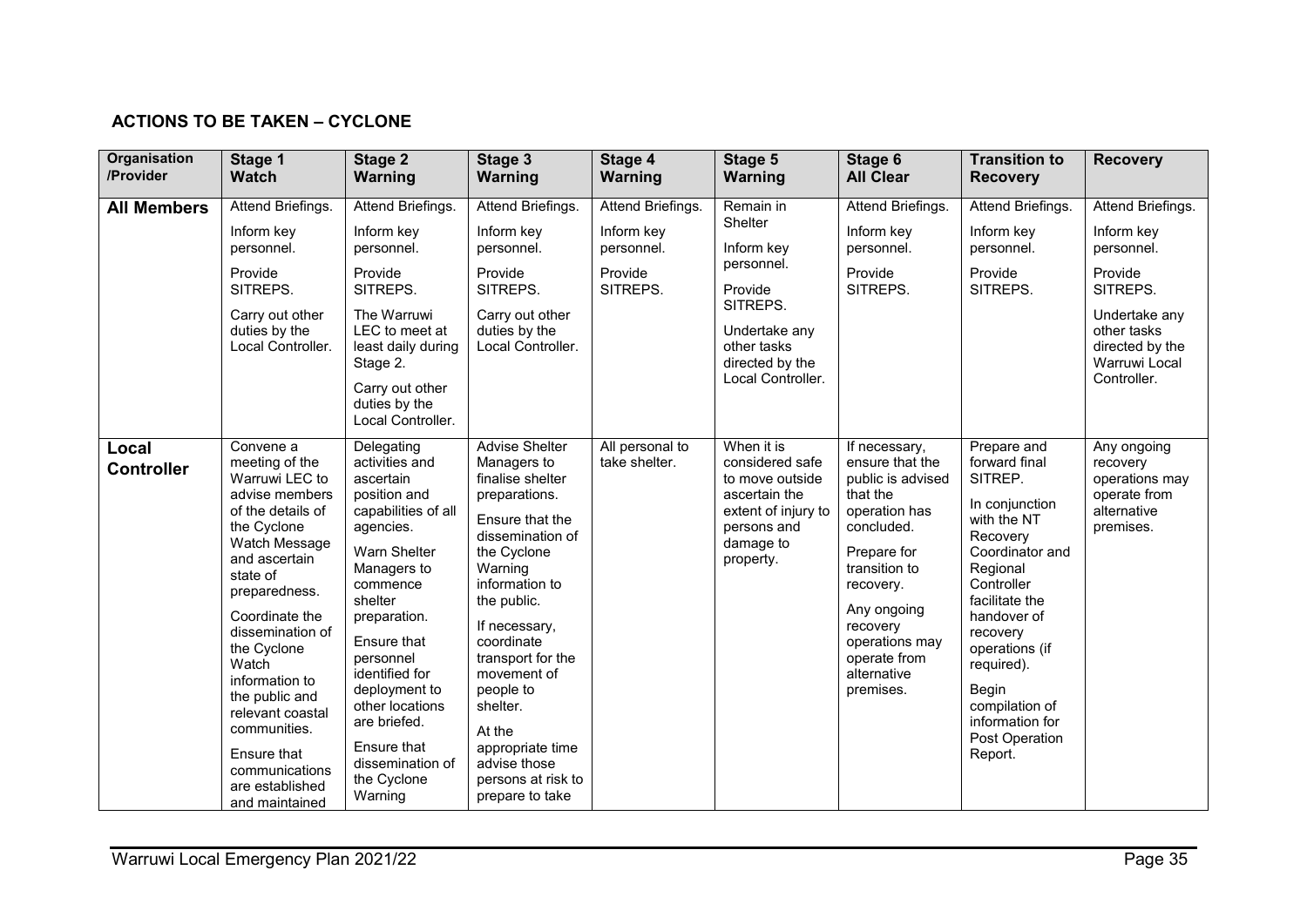| Organisation<br>/Provider                           | Stage 1<br><b>Watch</b>                                                                                                                                                                                                    | Stage 2<br><b>Warning</b>                                                                                                                                                                                                                                                      | Stage 3<br><b>Warning</b>                                                                                                                                                                                                                                                                                                                                 | Stage 4<br>Warning               | Stage 5<br><b>Warning</b>                                                                                                              | Stage 6<br><b>All Clear</b>                                                                     | <b>Transition to</b><br><b>Recovery</b>                                                                                                                             | <b>Recovery</b>                                                       |
|-----------------------------------------------------|----------------------------------------------------------------------------------------------------------------------------------------------------------------------------------------------------------------------------|--------------------------------------------------------------------------------------------------------------------------------------------------------------------------------------------------------------------------------------------------------------------------------|-----------------------------------------------------------------------------------------------------------------------------------------------------------------------------------------------------------------------------------------------------------------------------------------------------------------------------------------------------------|----------------------------------|----------------------------------------------------------------------------------------------------------------------------------------|-------------------------------------------------------------------------------------------------|---------------------------------------------------------------------------------------------------------------------------------------------------------------------|-----------------------------------------------------------------------|
|                                                     | with the<br>Superintendent<br>and Duty Officer,<br>NTES and<br>advise state of<br>preparedness.                                                                                                                            | information to<br>the public is<br>maintained.<br>Advise<br>Superintendent<br>Northern<br>Division and<br>Duty Officer,<br>NTES of state of<br>preparedness<br>and ascertain<br><b>SITREP</b><br>requirement.                                                                  | shelter.                                                                                                                                                                                                                                                                                                                                                  |                                  |                                                                                                                                        |                                                                                                 |                                                                                                                                                                     |                                                                       |
| <b>NT Police</b>                                    | <b>Disseminate</b><br>warnings and<br>information as<br>required.<br>Maintain normal<br>Police duties.<br><b>Assist Local</b><br>Controller as<br>required.<br>Ensure all<br>operational<br>vehicles are fully<br>fuelled. | <b>Brief Police</b><br>members and<br><b>NTES</b><br>Volunteers.<br>Assist with the<br>preparation of<br>the EOC.<br><b>Disseminate</b><br><b>Cyclone Warning</b><br>information as<br>directed by the<br><b>Local Controller</b><br>and advise of<br>information<br>received. | <b>Brief Police</b><br>members and<br><b>NTES</b><br>Volunteers.<br>Limit transport<br>and ensure all<br>emergency<br>vehicles are fully<br>operational and<br>fully fuelled.<br>Assist the Local<br>Controller as<br>required.<br>Commence final<br>patrol of area.<br>At the<br>appropriate time<br>advise those<br>persons at risk to<br>take shelter. | All personal to<br>take shelter. | At the direction<br>of the Controller<br>move outside<br>ascertain the<br>extent of injury to<br>persons and<br>damage to<br>property. | If necessary<br>ensure that the<br>public is advised<br>that the<br>operation has<br>concluded. | In conjunction<br>with the NT<br>Recovery<br>Coordinator and<br>Regional<br>Controller<br>facilitate the<br>handover of<br>recovery<br>operations (if<br>required). |                                                                       |
| <b>NTES (NT</b><br><b>SES</b><br><b>Volunteers)</b> | <b>Brief Unit</b><br>members.<br>Advise the Duty<br>Officer, NTES of                                                                                                                                                       | <b>Brief Unit</b><br>members<br>Advise the Duty<br>Officer, NTES of                                                                                                                                                                                                            | <b>Brief Unit</b><br>members.<br>Take or proceed<br>to shelter on the                                                                                                                                                                                                                                                                                     | Remain in<br>shelter.            | Remain in<br>shelter<br>When it is<br>considered safe                                                                                  | <b>Brief Unit</b><br>members.<br>Assist Police as<br>directed by Local                          | <b>Brief Unit</b><br>members.<br>Advise Local<br>Recovery                                                                                                           | Attend debrief<br>Preparation to<br>transition back to<br>normal work |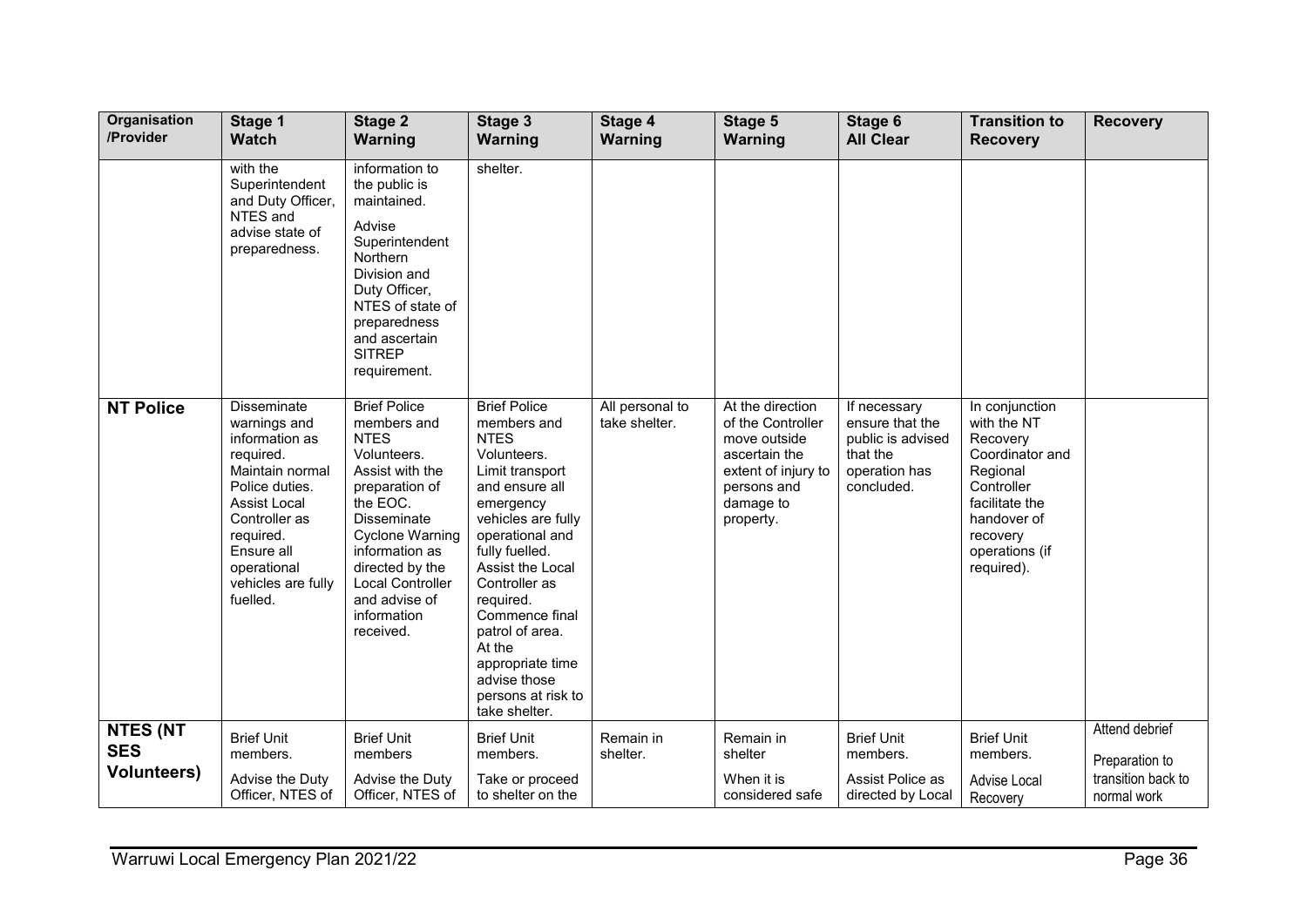| <b>Organisation</b><br>/Provider    | <b>Stage 1</b><br><b>Watch</b>                                                                                                                                                                                                                                           | Stage 2<br><b>Warning</b>                                                                                                                                                                                                                                                                                        | Stage 3<br>Warning                                                                                                                                                                                                                          | Stage 4<br>Warning                       | Stage 5<br>Warning                                                                                                                                                                                                    | Stage 6<br><b>All Clear</b>                                                                                                           | <b>Transition to</b><br><b>Recovery</b>                                                                               | <b>Recovery</b>                                                                                                                                                  |
|-------------------------------------|--------------------------------------------------------------------------------------------------------------------------------------------------------------------------------------------------------------------------------------------------------------------------|------------------------------------------------------------------------------------------------------------------------------------------------------------------------------------------------------------------------------------------------------------------------------------------------------------------|---------------------------------------------------------------------------------------------------------------------------------------------------------------------------------------------------------------------------------------------|------------------------------------------|-----------------------------------------------------------------------------------------------------------------------------------------------------------------------------------------------------------------------|---------------------------------------------------------------------------------------------------------------------------------------|-----------------------------------------------------------------------------------------------------------------------|------------------------------------------------------------------------------------------------------------------------------------------------------------------|
|                                     | Unit involvement<br>and any<br>additional<br>equipment<br>requirements.<br>Check and<br>prepare Unit<br>Equipment.<br>Carry out other<br>duties as<br>directed by the<br>Pirlangimpi Local<br>Controller.<br>Ensure all<br>operational<br>vehicles are fully<br>fuelled. | Unit involvement<br>and any<br>additional<br>equipment<br>requirements.<br>Secure<br>equipment.<br>Establish an<br>alternate<br>Emergency<br>Operations<br>Centre at Unit<br>Headquarters.<br>Establish<br>communications,<br>limit transport<br>and ensure all<br>operational<br>vehicles are fully<br>fuelled. | advice of the<br>Local Controller.                                                                                                                                                                                                          |                                          | to move outside.<br>at the direction<br>of the Local<br>Controller<br>commence<br>survey.                                                                                                                             | Controller<br>Assist with storm<br>damage clean up<br>and chainsaw<br>operations with<br>priorities set by<br><b>Local Controller</b> | Coordinator of any<br>urgent priorities<br>and participate in<br>meetings as<br>required.                             | requirements at<br>the conclusion of<br>Recovery<br>operations as<br>soon as practical.<br>Assist as<br>required                                                 |
| <b>Essential</b><br><b>Services</b> | Participate in pre<br>cyclone clean up.<br>Fill the main town<br>supply water tank.<br>Check all bores<br>and Tanks.<br>Activate<br>organisational<br>cyclone<br>procedures.<br>Maintain normal<br>duties.                                                               | Have emergency<br>equipment and<br>wet weather gear<br>together.<br>Check Sat phone<br>or Radio.<br>Staff to secure<br>personal<br>residence.<br>Maintain normal<br>duties.                                                                                                                                      | Turn off power<br>and water to the<br>community, if<br>conditions warrant<br>the need to do so<br>All fuel taps on<br>bulk storage tanks<br>are turned off.<br>Power house<br>Secured.<br>Water supply<br>turned off at tank.<br>Ensure all | Ensure all<br>personnel take<br>shelter. | Ensure all<br>personnel take<br>shelter.<br>At direction of<br>Local Controller<br>commence<br>survey.<br>Advise Police of<br>damage and what<br>essential services<br>are still in<br>operation and<br>assistance is | Restore facilities<br>and resume<br>normal duties as<br>soon as possible.                                                             | Advise Local<br>Recovery<br>Coordinator of any<br>urgent priorities<br>and participate in<br>meetings as<br>required. | Attend debrief<br>Preparation to<br>transition back to<br>normal work<br>requirements at<br>the conclusion of<br>Recovery<br>operations as<br>soon as practical. |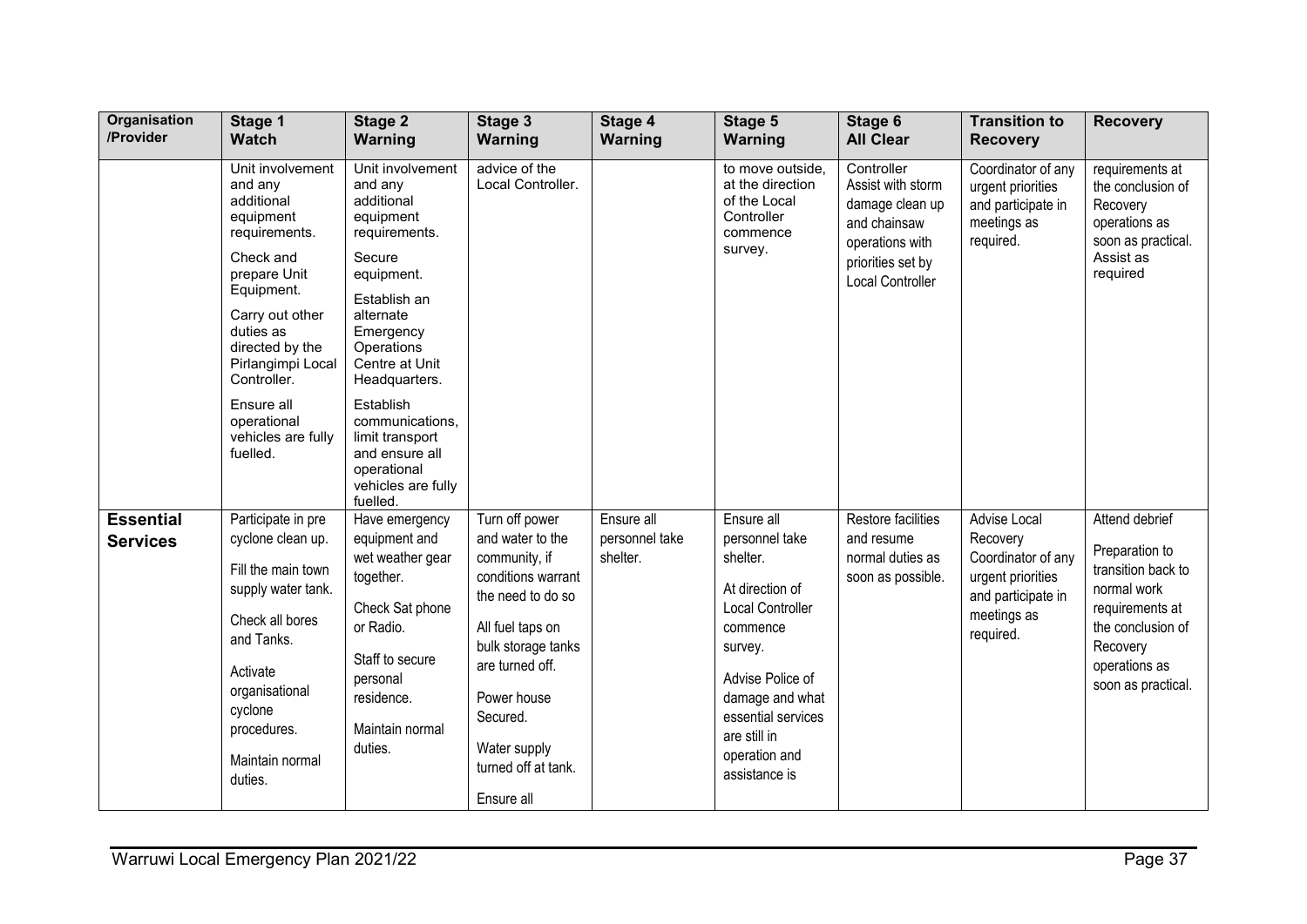| Organisation<br>/Provider      | Stage 1<br><b>Watch</b>                                                                                                                                                                                                                                                                                                         | Stage 2<br><b>Warning</b>                                                                                                                                                                                                                                                                                                                      | Stage 3<br><b>Warning</b>                                                                                                                                                                                                                                                                                                                             | Stage 4<br>Warning                       | Stage 5<br><b>Warning</b>                                                                                           | Stage 6<br><b>All Clear</b>                                                                                                                                                                                                                                                                                                                       | <b>Transition to</b><br><b>Recovery</b>                                                                                  | <b>Recovery</b>                                                                                                                                                  |
|--------------------------------|---------------------------------------------------------------------------------------------------------------------------------------------------------------------------------------------------------------------------------------------------------------------------------------------------------------------------------|------------------------------------------------------------------------------------------------------------------------------------------------------------------------------------------------------------------------------------------------------------------------------------------------------------------------------------------------|-------------------------------------------------------------------------------------------------------------------------------------------------------------------------------------------------------------------------------------------------------------------------------------------------------------------------------------------------------|------------------------------------------|---------------------------------------------------------------------------------------------------------------------|---------------------------------------------------------------------------------------------------------------------------------------------------------------------------------------------------------------------------------------------------------------------------------------------------------------------------------------------------|--------------------------------------------------------------------------------------------------------------------------|------------------------------------------------------------------------------------------------------------------------------------------------------------------|
|                                |                                                                                                                                                                                                                                                                                                                                 |                                                                                                                                                                                                                                                                                                                                                | personnel take<br>shelter.                                                                                                                                                                                                                                                                                                                            |                                          | required, if any.                                                                                                   |                                                                                                                                                                                                                                                                                                                                                   |                                                                                                                          |                                                                                                                                                                  |
| Warruwi<br><b>School</b>       | Participate in pre<br>cyclone clean up<br>involving:<br>· Refuel vehicle.<br>• Fill water<br>containers and<br>store.<br>• Maintain normal<br>duties.                                                                                                                                                                           | When advised,<br>close school and<br>advise community<br>to secure<br>buildings.<br>Staff to secure<br>personal<br>residence.                                                                                                                                                                                                                  | Do final checks.<br>Ensure all<br>personnel take<br>shelter.                                                                                                                                                                                                                                                                                          | Ensure all<br>personnel take<br>shelter. | Ensure all<br>personnel take<br>shelter.<br>At direction of<br>Local Controller,<br>check the school<br>for damage. | Assist where<br>necessary.<br>Restore facilities<br>and resume<br>normal education<br>duties as soon as<br>possible.                                                                                                                                                                                                                              | Advise Local<br>Recovery<br>Coordinator of any<br>urgent priorities<br>and participate in<br>meetings as<br>required.    | Attend debrief<br>Preparation to<br>transition back to<br>normal work<br>requirements at<br>the conclusion of<br>Recovery<br>operations as<br>soon as practical. |
| <b>Health</b><br><b>Centre</b> | <b>Brief Health</b><br>Centre<br>personnel.<br><b>Advise Local</b><br>Controller of<br>state of<br>preparedness<br>and of any<br>urgent<br>requirements.<br>Check generator<br>and fuel levels.<br>Liaise with<br>Police regarding:<br>Warruwi<br>Homelands/Outs<br>tations.<br>Review booked<br>patient travel<br>arrangements | <b>Brief Health</b><br>Centre<br>personnel.<br>Any potential<br>medevac's and<br>long term<br>ongoing<br>treatment<br>patients need to<br>be transferred to<br>appropriate<br>medical facilities<br>or appropriate<br>safe places; at<br>the discretion of<br>Management at<br>the Clinic.<br>Fuel all vehicles.<br>Allocate staff to<br>check | <b>Brief Health</b><br>Centre<br>personnel.<br><b>Deliver Disaster</b><br>Packs (5) to<br>designated<br>cyclone<br>shelters).<br>Allocate Health<br>Centre vehicles<br>to safe areas.<br>Secure all<br>medical records<br>in filing cabinets<br>or compactor.<br>Transfer patients<br>who require<br>monitoring or<br>treatment to<br>clinic or other | All personal to<br>take shelter.         | Remain in<br>shelter.                                                                                               | Upon advice<br>from the Local<br>Controller,<br>ensure<br>personnel and<br>facilities are<br>available for<br>triage treatment<br>as soon as the<br>destructive<br>winds have<br>dropped.<br>Advise the<br>Warruwi Local<br>Controller on all<br>first aid/medical,<br>public health and<br>community Brief<br><b>Health Centre</b><br>personnel. | Advise Local<br>Recovery<br>Coordinator of<br>any urgent<br>priorities and<br>participate in<br>meetings as<br>required. | Attend debrief<br>Preparation to<br>transition back to<br>normal work<br>requirements at<br>the conclusion of<br>Recovery<br>operations as<br>soon as practical. |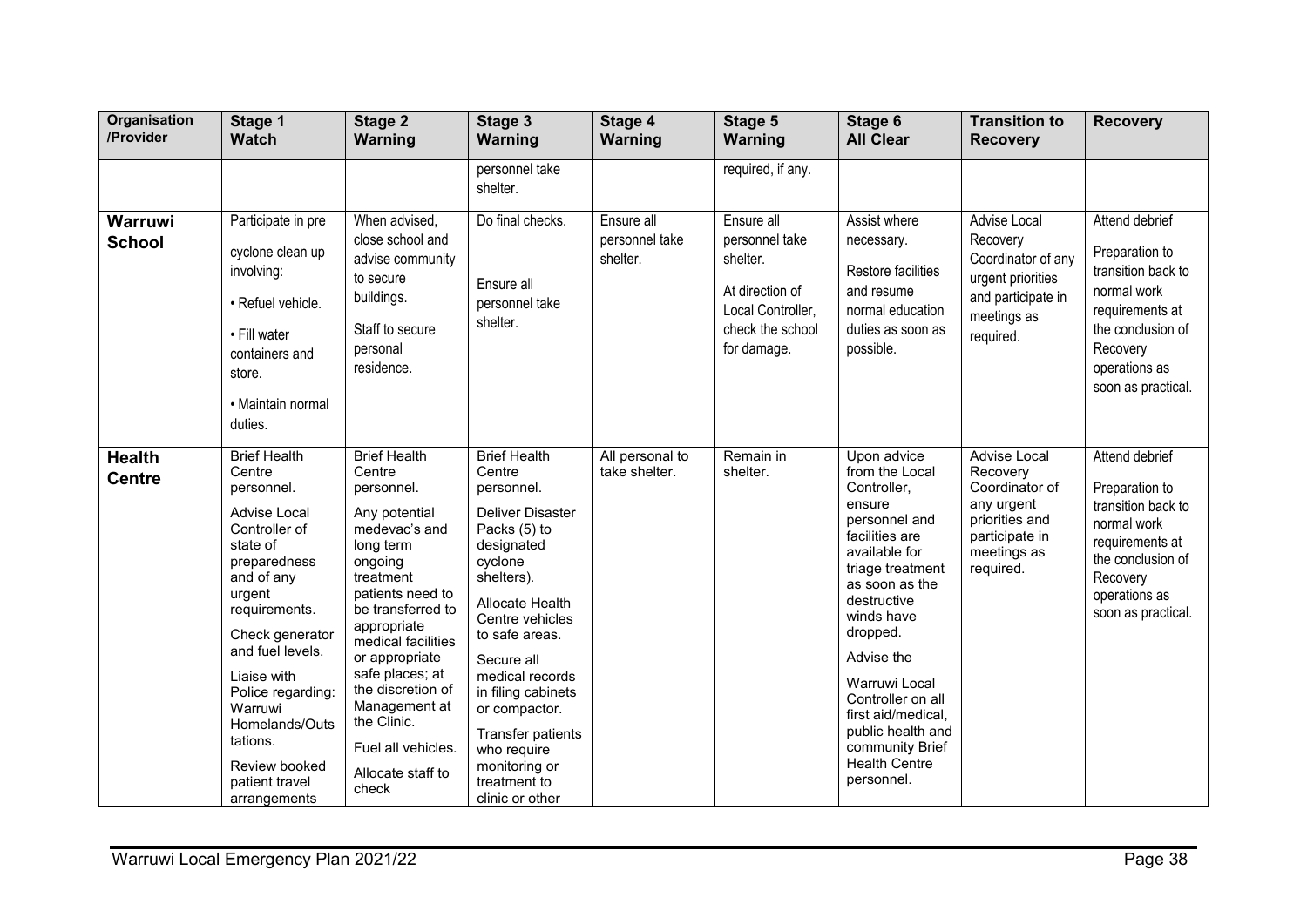| <b>Organisation</b><br>/Provider             | Stage 1                                                                                                                                                                                                                                                                                                                                                                                                                                                                                              | Stage 2                                                                                                                                                                                                                                                | Stage 3                                                                                                                                                                                                                                                                                                           | Stage 4                                             | Stage 5                                                                                                                                              | Stage 6                                                                                                                                                                                                             | <b>Transition to</b>                                                                                                                     | <b>Recovery</b>                                                                                                                                                  |
|----------------------------------------------|------------------------------------------------------------------------------------------------------------------------------------------------------------------------------------------------------------------------------------------------------------------------------------------------------------------------------------------------------------------------------------------------------------------------------------------------------------------------------------------------------|--------------------------------------------------------------------------------------------------------------------------------------------------------------------------------------------------------------------------------------------------------|-------------------------------------------------------------------------------------------------------------------------------------------------------------------------------------------------------------------------------------------------------------------------------------------------------------------|-----------------------------------------------------|------------------------------------------------------------------------------------------------------------------------------------------------------|---------------------------------------------------------------------------------------------------------------------------------------------------------------------------------------------------------------------|------------------------------------------------------------------------------------------------------------------------------------------|------------------------------------------------------------------------------------------------------------------------------------------------------------------|
| usual.<br><b>ALPA STORE</b><br>store.<br>up. | <b>Watch</b><br>with Patient<br><b>Travel in Darwin</b><br>Review patients<br>that may need<br>evacuation or<br>have special<br>needs with the<br>Local or District<br>Medical Officer<br>e.g. antenatal,<br>dialysis patients.<br>Assist in<br>reviewing Aged<br>Care Facilities.<br>Carry on work as<br>Maintain normal<br>health and<br>community<br>services.<br>Get emergency<br>supplies ready.<br>Clear yard / store<br>of any dangerous<br>items and lock up<br>Help with<br>community clean | Warning<br>Emergency<br>Equipment.<br><b>Check Satellite</b><br>phones.<br>Review patient<br>medications.<br>Advise Top End<br>Remote Health<br>Management of<br>situation.<br>Staff to secure<br>personal<br>residence.<br>Prepare to close<br>store. | Warning<br>designated<br>shelter (with<br>necessary family<br>members).<br>Advise Top End<br>Remote Health<br>Management in<br>Darwin of<br>situation.<br>Upon advice<br>from the Local<br>Controller<br>ensure all<br>personnel take<br>shelter.<br>Do final checks.<br>Ensure all<br>personnel take<br>shelter. | Warning<br>Ensure all<br>personnel take<br>shelter. | Warning<br>Ensure all<br>personnel take<br>shelter.<br>At direction of<br>Local Controller,<br>attend and assess<br>damage to store<br>and supplies. | <b>All Clear</b><br>On advice from<br>the Local<br>Controller stand<br>down staff.<br>Assess food<br>stocks and advise<br>on quantity.<br>Restore facilities<br>and resume<br>normal duties as<br>soon as possible. | <b>Recovery</b><br>Advise Local<br>Recovery<br>Coordinator of any<br>urgent priorities<br>and participate in<br>meetings as<br>required. | Attend debrief<br>Preparation to<br>transition back to<br>normal work<br>requirements at<br>the conclusion of<br>Recovery<br>operations as<br>soon as practical. |
| duties.                                      | Maintain normal                                                                                                                                                                                                                                                                                                                                                                                                                                                                                      |                                                                                                                                                                                                                                                        |                                                                                                                                                                                                                                                                                                                   |                                                     |                                                                                                                                                      |                                                                                                                                                                                                                     |                                                                                                                                          |                                                                                                                                                                  |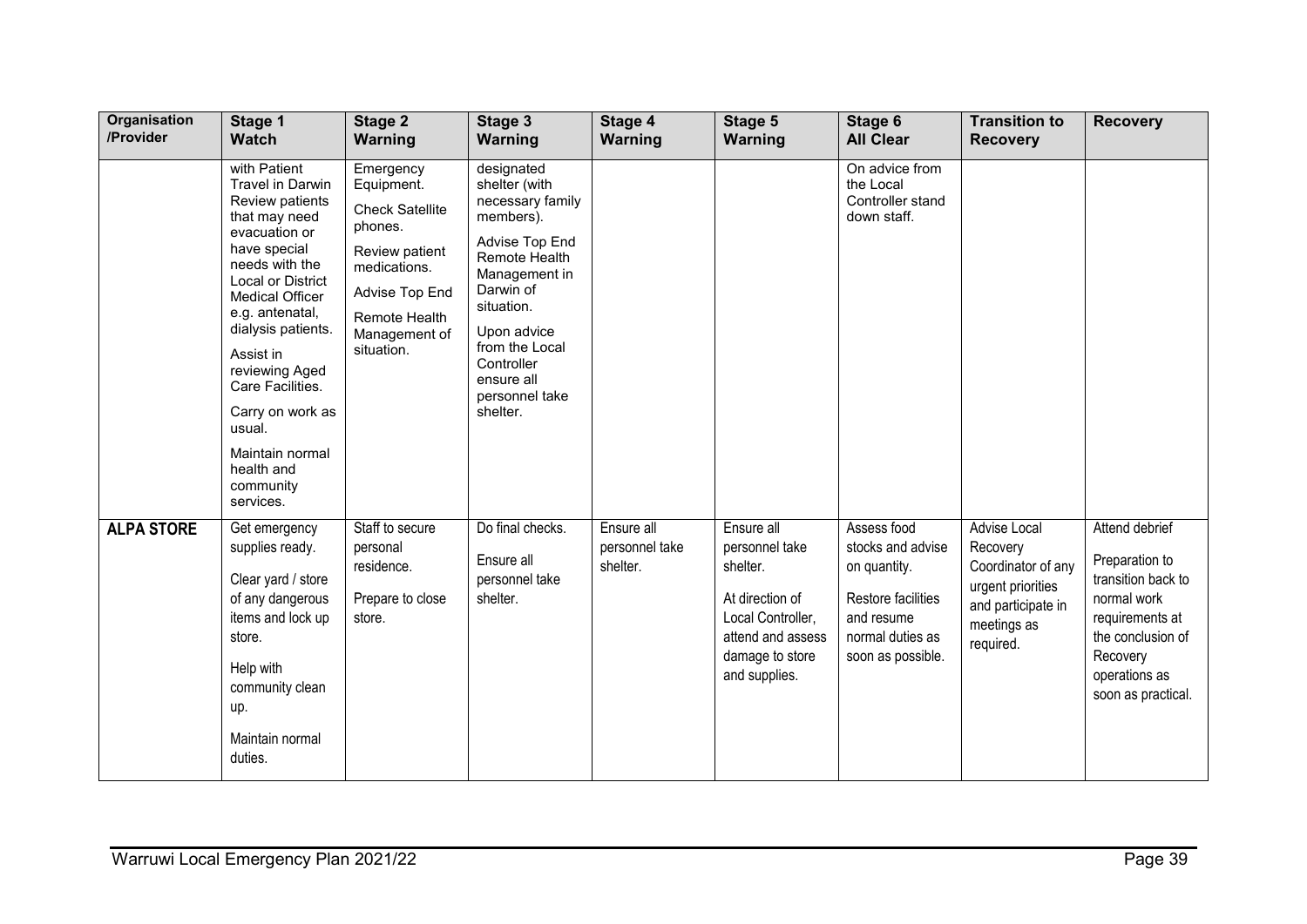| Organisation                                       | Stage 1                                                                                                                                                                                                                                                                                                                               | Stage 2                                                                                                                                                                                                                              | Stage 3                                                                       | Stage 4                          | Stage 5               | Stage 6                                                                                                                                                                                                                                                                                                                                                      | <b>Transition to</b>                                                                                                                                     | <b>Recovery</b>                                                                                                                                                  |
|----------------------------------------------------|---------------------------------------------------------------------------------------------------------------------------------------------------------------------------------------------------------------------------------------------------------------------------------------------------------------------------------------|--------------------------------------------------------------------------------------------------------------------------------------------------------------------------------------------------------------------------------------|-------------------------------------------------------------------------------|----------------------------------|-----------------------|--------------------------------------------------------------------------------------------------------------------------------------------------------------------------------------------------------------------------------------------------------------------------------------------------------------------------------------------------------------|----------------------------------------------------------------------------------------------------------------------------------------------------------|------------------------------------------------------------------------------------------------------------------------------------------------------------------|
| /Provider                                          | <b>Watch</b>                                                                                                                                                                                                                                                                                                                          | Warning                                                                                                                                                                                                                              | Warning                                                                       | Warning                          | Warning               | <b>All Clear</b>                                                                                                                                                                                                                                                                                                                                             | <b>Recovery</b>                                                                                                                                          |                                                                                                                                                                  |
| YAGBANI<br><b>ABORIGINAL</b><br><b>CORPORATION</b> | Prepare and<br>check fuel for<br>chainsaws and<br>plant equipment in<br>preparations.<br>Ensure that all<br>staff are advised<br>of Cyclone Watch<br>Ensure that the Art<br>Centre is secure<br>and art works are<br>protected.<br>• Refuel vehicle.<br>• Fill water<br>containers and<br>store. Away.<br>• Maintain Normal<br>duties | Staff to secure<br>Personal<br>residence.<br>Prepare to close<br>down.<br>Assist if required<br>the Local<br>Controller with<br>transport of<br>vulnerable people<br>for possible<br>evacuations to the<br>airport at this<br>point. | Prepare for<br>shelter.<br>Ensure all staff are<br>aware of current<br>stage. | All personal to<br>take shelter. | Remain in<br>shelter. | At direction of<br>Local Controller,<br>attend and assess<br>damage to art<br>store and<br>supplies. And<br>equipment and<br>Report to the<br>Local Controller<br>Undertake any<br>other tasks as<br>directed by the<br>Local Controller<br>Assist with storm<br>damage clean up<br>and chainsaw<br>operations with<br>priorities set by<br>Local Controller | Advise Local<br>Recovery<br>Coordinator of any<br>urgent priorities<br>and participate in<br>meetings as<br>required.<br>Assist with<br>recovery efforts | Attend debrief<br>Preparation to<br>transition back to<br>normal work<br>requirements at<br>the conclusion of<br>Recovery<br>operations as<br>soon as practical. |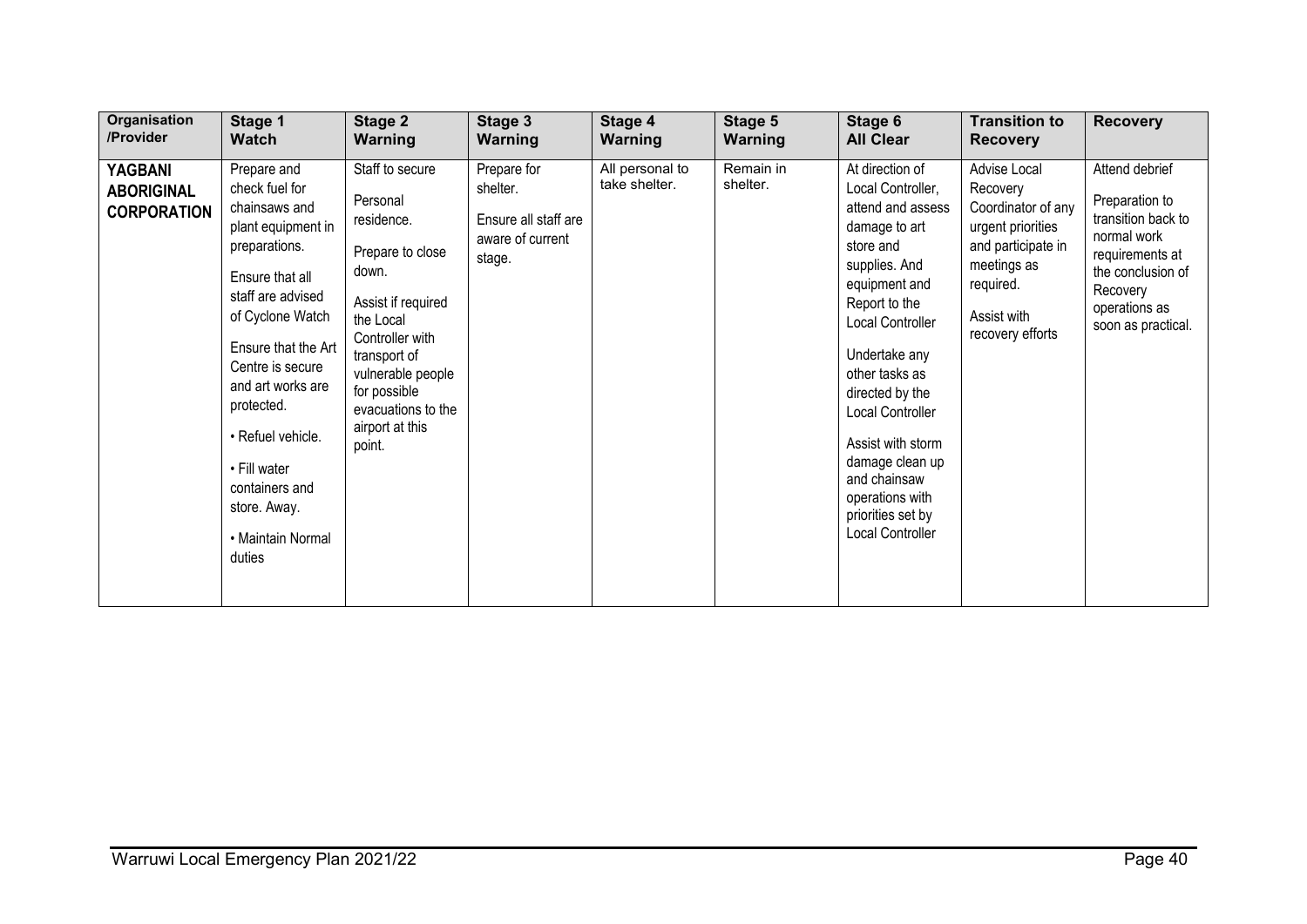#### <span id="page-40-0"></span>**Annex G: Identified Risk Guideline - Bushfire**

#### **Introduction**

Bushfire within the Warruwi District or a fire within the community will be reactive and will be dealt with by the WARC representative, which is the recognised lead combat authority for this threat.

Should the incident escalate to the stage where a co-ordinated emergency response is necessary, the management of the overall operation will be executed by the Local Controller.

#### **Initial Responses**

*To be advised.*

#### **Incident Controller**

NT Police.

#### **Notifications**

The Intent is that a Bushfire Information Message (BIM) will be issued on a regular basis for bushfires that have a localised threat to property or public safety and meet any of the following criteria:

- A bushfire is threatening or has the potential to pose a threat to public safety in the immediate area of the fire; or
- A bushfire is producing an undesirable effect (e.g. smoke) in an area that may cause concern to public; or
- BFNT Senior Fire Control Officer (SFCO) or CFCO wishes to advise the public of a specific event.

A Bushfire Warning Message (BWM) is the highest level of warning to the public, and will generally be issued for wide area community impact. A BWM will be issued when all of the following criteria are met:

- A bushfire is running / contained under very high to extreme weather conditions; and
- The risk of loss of life or threat to properties is almost certain or has occurred; and
- BFNT is primarily undertaking defensive strategies to protect lives and property; or
- Where special circumstances exist and specifically approved by the CFCO (or his delegate) e.g. If a life or house has been lost.

#### **Communications**

All fire ground radio communications will be conducted through the Police Fire and Emergency Services Radio Network, unless advised by the Local Controller.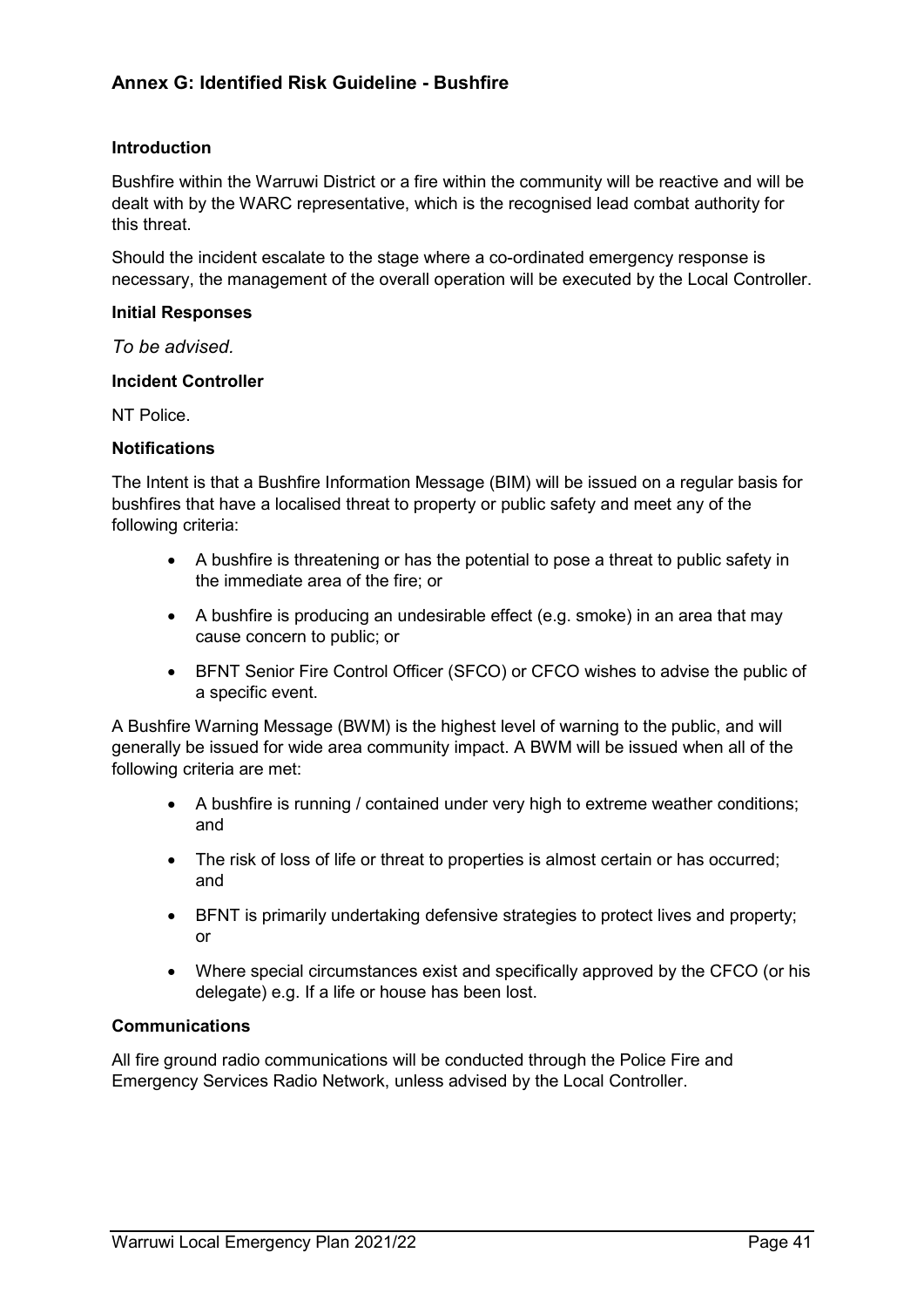### **ACTIONS TO BE TAKEN – WILDFIRE**

| <b>Organisation/Provider</b> | <b>Stage 1 Alert</b>                                              | <b>Stage 2: Standby</b>                                                                                                                                                                                                                                                                  | <b>Stage 3: Activation</b>                                                                                                                                                                                                                                                                                                                                                                                                                                                                                                                                                                                                                                                                                                                                         | Stage 4: Stand down                                                                                                                                                                                                                                                                                                                                                           | <b>Stage 5: Recovery</b>                                                                                      |
|------------------------------|-------------------------------------------------------------------|------------------------------------------------------------------------------------------------------------------------------------------------------------------------------------------------------------------------------------------------------------------------------------------|--------------------------------------------------------------------------------------------------------------------------------------------------------------------------------------------------------------------------------------------------------------------------------------------------------------------------------------------------------------------------------------------------------------------------------------------------------------------------------------------------------------------------------------------------------------------------------------------------------------------------------------------------------------------------------------------------------------------------------------------------------------------|-------------------------------------------------------------------------------------------------------------------------------------------------------------------------------------------------------------------------------------------------------------------------------------------------------------------------------------------------------------------------------|---------------------------------------------------------------------------------------------------------------|
| <b>All Members</b>           | Attend Briefings.<br>Inform Key<br>personnel.<br>Provide SITREPS. | Attend Briefings.<br>Inform Key personnel.<br>Provide SITREPS.                                                                                                                                                                                                                           | Attend Briefings.<br>Inform key personnel.<br>Provide SITREPS.                                                                                                                                                                                                                                                                                                                                                                                                                                                                                                                                                                                                                                                                                                     | Attend Briefings.<br>Inform key personnel.<br>Provide SITREPS.                                                                                                                                                                                                                                                                                                                | <b>Attend Debrief</b><br>Inform key personnel.                                                                |
| <b>Local Controller</b>      | Attend Briefings.<br>Inform Key<br>personnel.<br>Provide SITREPS. | Attend Briefings.<br>Inform Key personnel.<br>Provide SITREPS.<br>Coordinate the<br>dissemination of<br>Bushfire information to<br>the public.                                                                                                                                           | Notify NTES Duty Officer.<br>Respond, as necessary.<br>Form Incident Management Team<br>(if required)<br>Update WebEOC (If applicable).                                                                                                                                                                                                                                                                                                                                                                                                                                                                                                                                                                                                                            | Notify NTES Duty Officer.<br>Update WebEOC (If applicable)<br><b>Conduct Debrief with members</b><br>Resume normal activities<br>Conduct investigation (if required).                                                                                                                                                                                                         | Notify NTES Duty Officer.<br>Hold a formal debrief with all<br>committee members<br>Take action upon debrief. |
| NT Police - 2IC              | Attend Briefings.<br>Inform Key<br>personnel.<br>Provide SITREPS. | Attend Briefings.<br>Inform Key personnel.<br>Provide SITREPS.<br>Advise EOC / Local<br>Controller of departure<br>and estimated time of<br>arrival (ETA).<br>Ensure the following<br>items are on the<br>vehicle:<br>Road closed signs.<br>Safety warning<br>devices.<br>First aid kit. | Establish contact with Local<br>Controller for details and<br>confirmation of requirements.<br>Then:<br>On arrival at scene, accompany<br>Council Bushfire Representative<br>and conduct reconnaissance of<br>area. If necessary, initiate<br>evacuation procedures and<br>arrange for security of evacuated<br>property.<br>As interim on site commander,<br>carry out the following actions:<br>If possible establish a mobile<br>command post; upwind of incident<br>and outside primary incident zone.<br>Implement traffic/crowd control<br>measures.<br>If required, implement Disaster<br>Victim Register (DVR) and<br>Disaster Victim Identification (DVI)<br>procedures.<br>If required, ensure statutory<br>investigation procedures are<br>carried out. | Upon completion of operations (as<br>authorised by investigating<br>authority);<br>Co-ordinate clean-up of scene.<br>Account for ALL equipment used<br>and supervise:<br>Cleaning<br>Servicing/repair<br>Refurbishment<br>Assist the Local Controller in the<br>compilation of the Post Operations<br>Report.<br>Assist the Local Controller with<br>other tasks as directed. | Notify NTES Duty Officer.<br>Assist where required<br>Take action upon debrief.                               |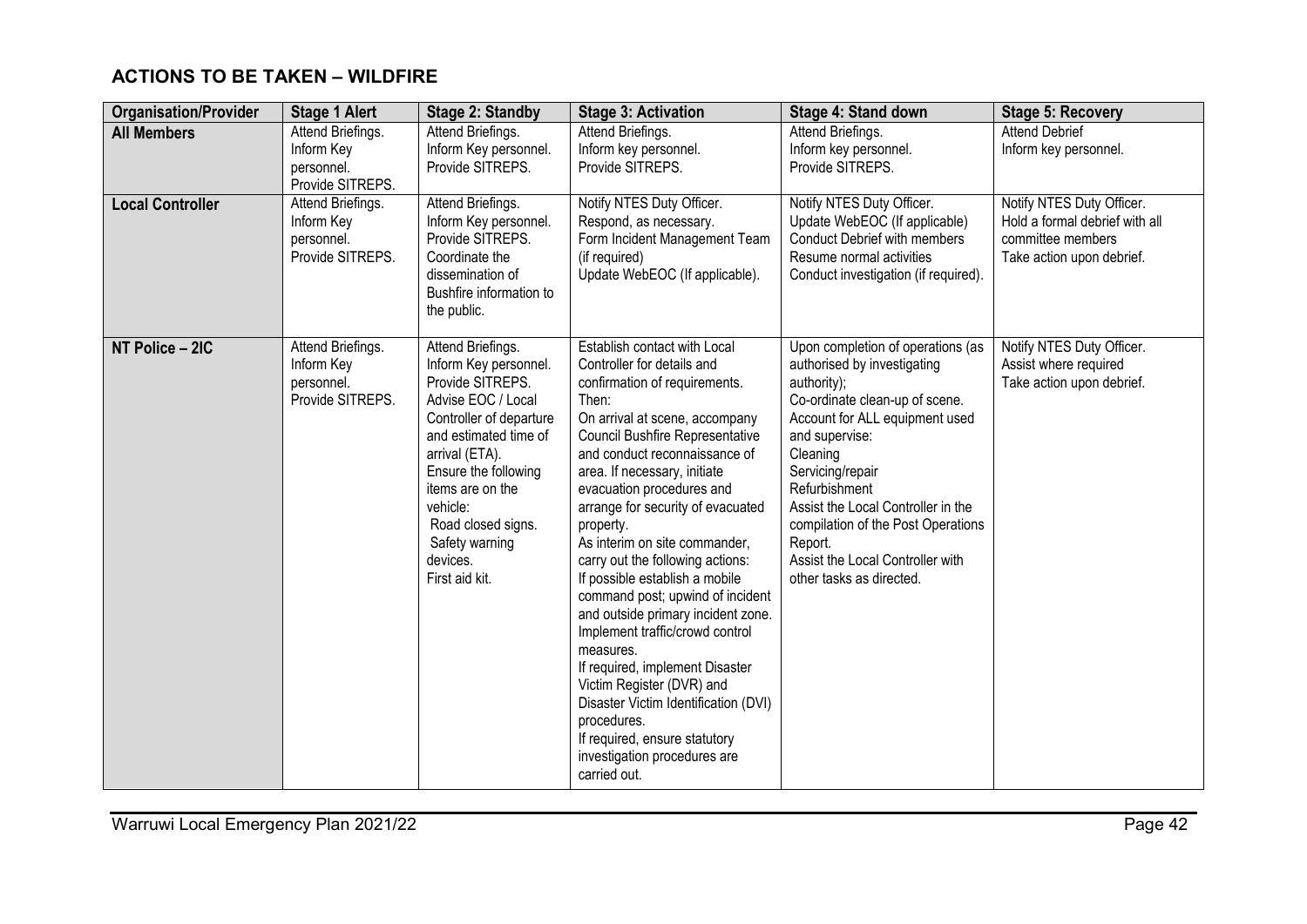| <b>Health Centre</b> | Attend Briefings.<br>Inform Key<br>personnel.<br>Provide SITREPS. | Attend Briefings.<br>Inform Key personnel.<br>Provide SITREPS.<br>Advise Local Controller<br>of state of<br>preparedness and<br>maintain contact. | Unless directed otherwise,<br>maintain regular SITREP's to<br>Operational Centre / Local<br>Controller.<br>Other considerations may include:<br>Establishment of temporary<br>morgue. Establishment of enquiry<br>centre for the purpose of<br>providing:<br>Details of victims<br>Location of victims<br>Arrangements for transportation of<br>deceased persons.<br>Establish contact with Local<br>Controller and attend meeting of<br>the LEM Committee.<br>Implement call out procedures.<br>Brief staff and if necessary,<br>instruct to remain on standby.<br>Prepare vehicles and Health<br>Centre in the event of possible<br>casualties.<br>Notify Regional Office.<br>Advise Local Controller of state of<br>preparedness and maintain<br>contact.<br>Maintain normal health services<br>and if activated, provide additional<br>health and medical assistance as<br>required. | Upon completion of operation:<br>Account for all health personnel.<br>Refurbish equipment as<br>necessary and co-ordinate the re-<br>establishment of normal Health<br>Centre operations.<br>If necessary, liaise with Local<br>Controller re requirements for<br><b>Critical Incident Stress debrief</b><br>support.<br>Conduct operational debrief with<br>Health Centre staff.<br>Liaise with Local Controller re any<br>on going public health issues<br>resultant of the incident.<br>Provide relevant information to the<br>Local Controller for inclusion in<br>final SITREP. | Attend formal debrief<br>Take action where required. |
|----------------------|-------------------------------------------------------------------|---------------------------------------------------------------------------------------------------------------------------------------------------|------------------------------------------------------------------------------------------------------------------------------------------------------------------------------------------------------------------------------------------------------------------------------------------------------------------------------------------------------------------------------------------------------------------------------------------------------------------------------------------------------------------------------------------------------------------------------------------------------------------------------------------------------------------------------------------------------------------------------------------------------------------------------------------------------------------------------------------------------------------------------------------|--------------------------------------------------------------------------------------------------------------------------------------------------------------------------------------------------------------------------------------------------------------------------------------------------------------------------------------------------------------------------------------------------------------------------------------------------------------------------------------------------------------------------------------------------------------------------------------|------------------------------------------------------|
| <b>PowerWater</b>    | Attend Briefings.<br>Inform Key<br>personnel.                     | Attend Briefings.<br>Inform Key personnel.<br>Provide SITREPS.                                                                                    | Establish contact with Local<br>Controller and if necessary attend<br>meeting of the LEM Committee.                                                                                                                                                                                                                                                                                                                                                                                                                                                                                                                                                                                                                                                                                                                                                                                      | Stand down personnel.<br>Upon completion of operation:<br>Account for all health personnel.<br>Refurbish equipment as                                                                                                                                                                                                                                                                                                                                                                                                                                                                | Attend formal debrief<br>Take action where required. |
|                      | Provide SITREPS.                                                  |                                                                                                                                                   | If necessary, implement call out<br>procedures.                                                                                                                                                                                                                                                                                                                                                                                                                                                                                                                                                                                                                                                                                                                                                                                                                                          | necessary and co-ordinate the re-<br>establishment of normal Health<br>Centre operations.<br>If necessary, liaise with Local                                                                                                                                                                                                                                                                                                                                                                                                                                                         |                                                      |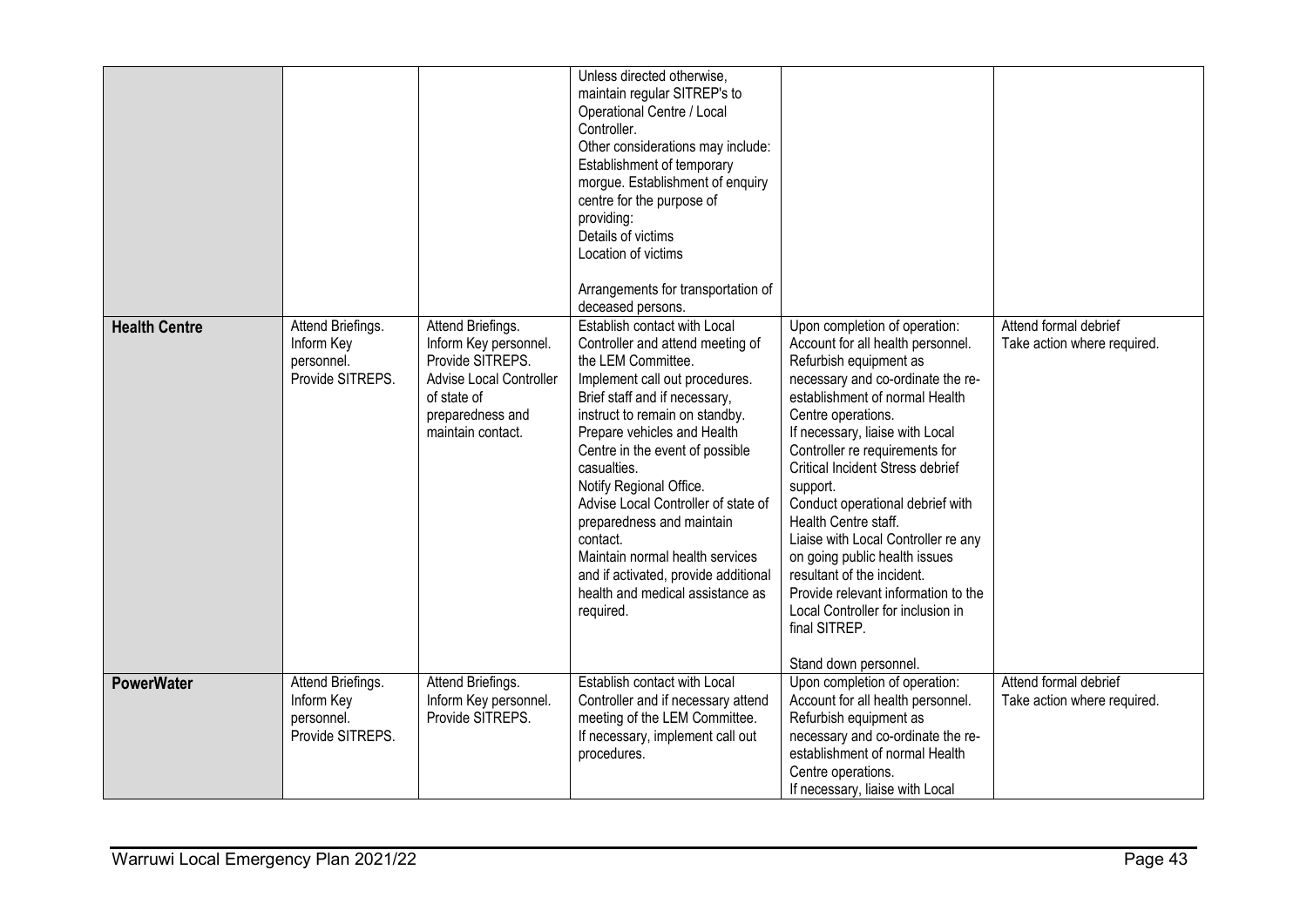|                                                   |                                                                   |                                                                                                                                                   |                                                                                                                                                                                                                                                                                                                                                                                                                                                                                                                                                                                                    | Controller re requirements for<br><b>Critical Incident Stress debrief</b>                                                                                                                                                                                                                                                                                                                                                               |                                                                         |
|---------------------------------------------------|-------------------------------------------------------------------|---------------------------------------------------------------------------------------------------------------------------------------------------|----------------------------------------------------------------------------------------------------------------------------------------------------------------------------------------------------------------------------------------------------------------------------------------------------------------------------------------------------------------------------------------------------------------------------------------------------------------------------------------------------------------------------------------------------------------------------------------------------|-----------------------------------------------------------------------------------------------------------------------------------------------------------------------------------------------------------------------------------------------------------------------------------------------------------------------------------------------------------------------------------------------------------------------------------------|-------------------------------------------------------------------------|
| <b>WARC</b>                                       | Attend Briefings.<br>Inform Key<br>personnel.<br>Provide SITREPS. | Attend Briefings.<br>Inform Key personnel.<br>Provide SITREPS.<br>Brief personnel and<br>place on standby.<br>Ascertain state of<br>preparedness. | On receipt of advice of<br>fire/bushfire threat:<br>Implement callout procedures.<br>Establish contact with Local<br>Controller.<br>Dispatch fire unit to area, assess<br>situation and advise Local<br>Controller.<br>Attend meeting of the LEM<br>Committee and brief committee.<br>Dispatch Units to fire scene,<br>reassess situation and take<br>appropriate action to contain fire<br>and extinguish if possible.<br>Continue to liaise with onsite<br>controller regarding requests for<br>assistance.<br>Once under control, patrol area<br>until satisfied fire is no longer a<br>threat. | Upon completion of operations;<br>Account for all personnel.<br>Account for ALL equipment used<br>and supervise:<br>Cleaning , Servicing/repair,<br>Refurbishment<br>Conduct operational debrief with<br>volunteer personnel.<br>If necessary, liaise with Local<br>Controller re Critical Incident<br>Stress Debriefing requirements.<br>Provide information for inclusion in<br>final SITREP as requested by the<br>Local Controller. | Attend formal debrief<br>Take action where required.                    |
| <b>School</b>                                     | Attend Briefings.<br>Inform Key<br>personnel.<br>Provide SITREPS. | Attend Briefings.<br>Inform Key personnel.<br>Provide SITREPS.                                                                                    | Provide Mustering point<br>shelter/catering assistance as<br>required by the Local Controller.<br>Provide fire prevention and<br>preparedness education to the<br>community.<br>Provide other assistance as<br>necessary.                                                                                                                                                                                                                                                                                                                                                                          | If necessary, liaise with Local<br>Controller re Critical Incident<br>Stress Debriefing requirements.<br>Provide information for inclusion in<br>final SITREP as requested by the<br>Local Controller.                                                                                                                                                                                                                                  | Attend formal debrief<br>Take action where required.                    |
| Yagbani Aboriginal<br>Corporation                 | Attend Briefings.<br>Inform Key<br>personnel.<br>Provide SITREPS. | Attend Briefings.<br>Inform Key personnel.<br>Provide SITREPS.                                                                                    | Provision of manpower and<br>welfare support.                                                                                                                                                                                                                                                                                                                                                                                                                                                                                                                                                      | Liaise with Local Controller re<br><b>Critical Incident Stress Debriefing</b><br>requirements.<br>Provide information for inclusion in<br>final SITREP as requested by the<br>Local Controller.                                                                                                                                                                                                                                         | Attend formal debrief<br>Take action where required.                    |
| <b>Warruwi NTES (NT</b><br><b>SES Volunteers)</b> | Attend Briefings.<br>Inform Key<br>personnel.<br>Provide SITREPS. | Brief personnel and<br>place on standby.<br>Ascertain state of<br>preparedness.                                                                   | Dispatch fire unit to area, assess<br>situation and advise Local<br>Controller.<br>Assist with Fire suppression                                                                                                                                                                                                                                                                                                                                                                                                                                                                                    | Liaise with Local Controller re<br><b>Critical Incident Stress Debriefing</b><br>requirements.<br>Provide information for inclusion in                                                                                                                                                                                                                                                                                                  | Attend formal debrief<br><b>Complete NTES Post Operations</b><br>report |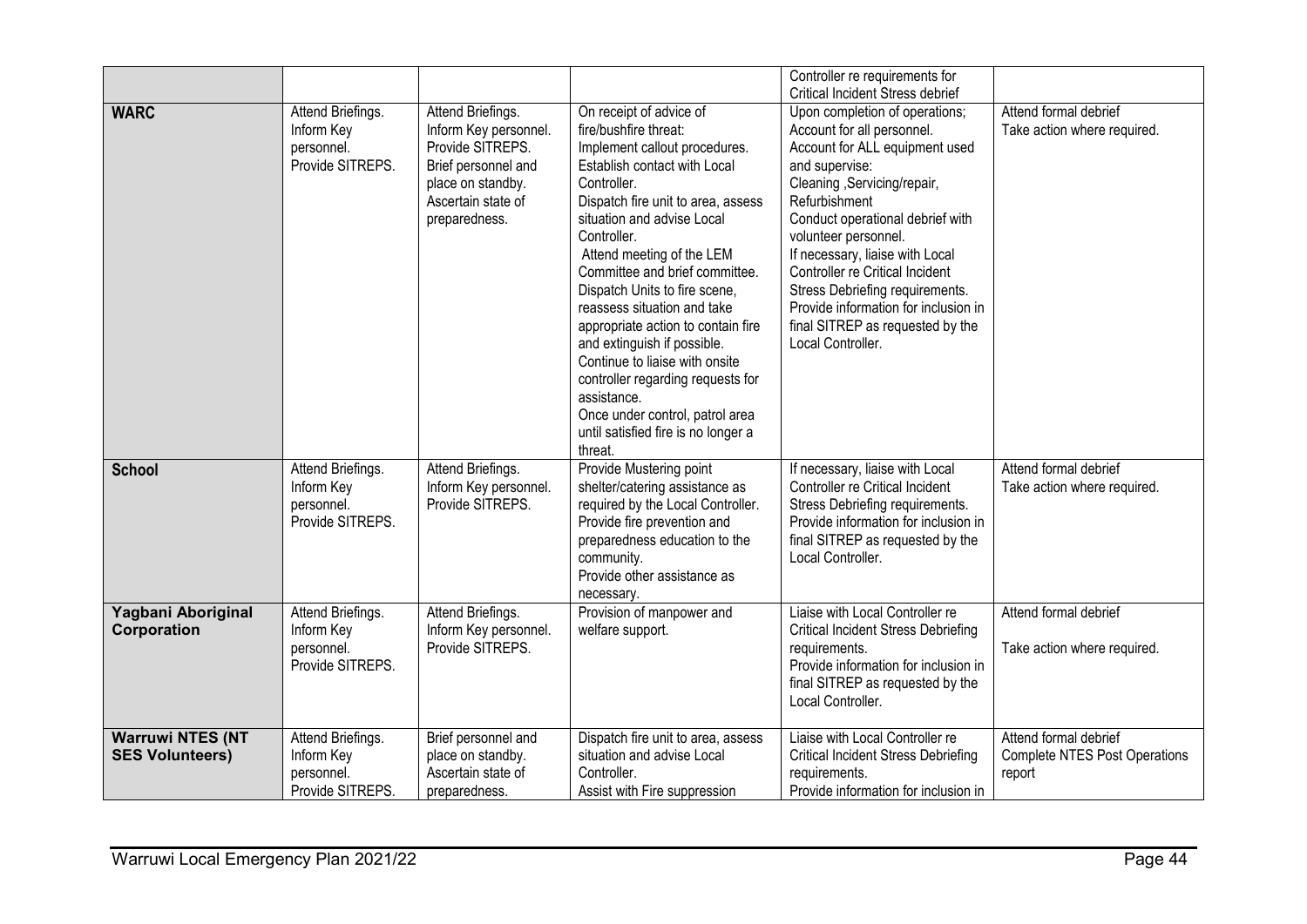|  | <sup>'</sup> Officer<br><b>Advise NTES Duty</b> | final SITREP as requested by the<br>Local Controller. |  |
|--|-------------------------------------------------|-------------------------------------------------------|--|
|--|-------------------------------------------------|-------------------------------------------------------|--|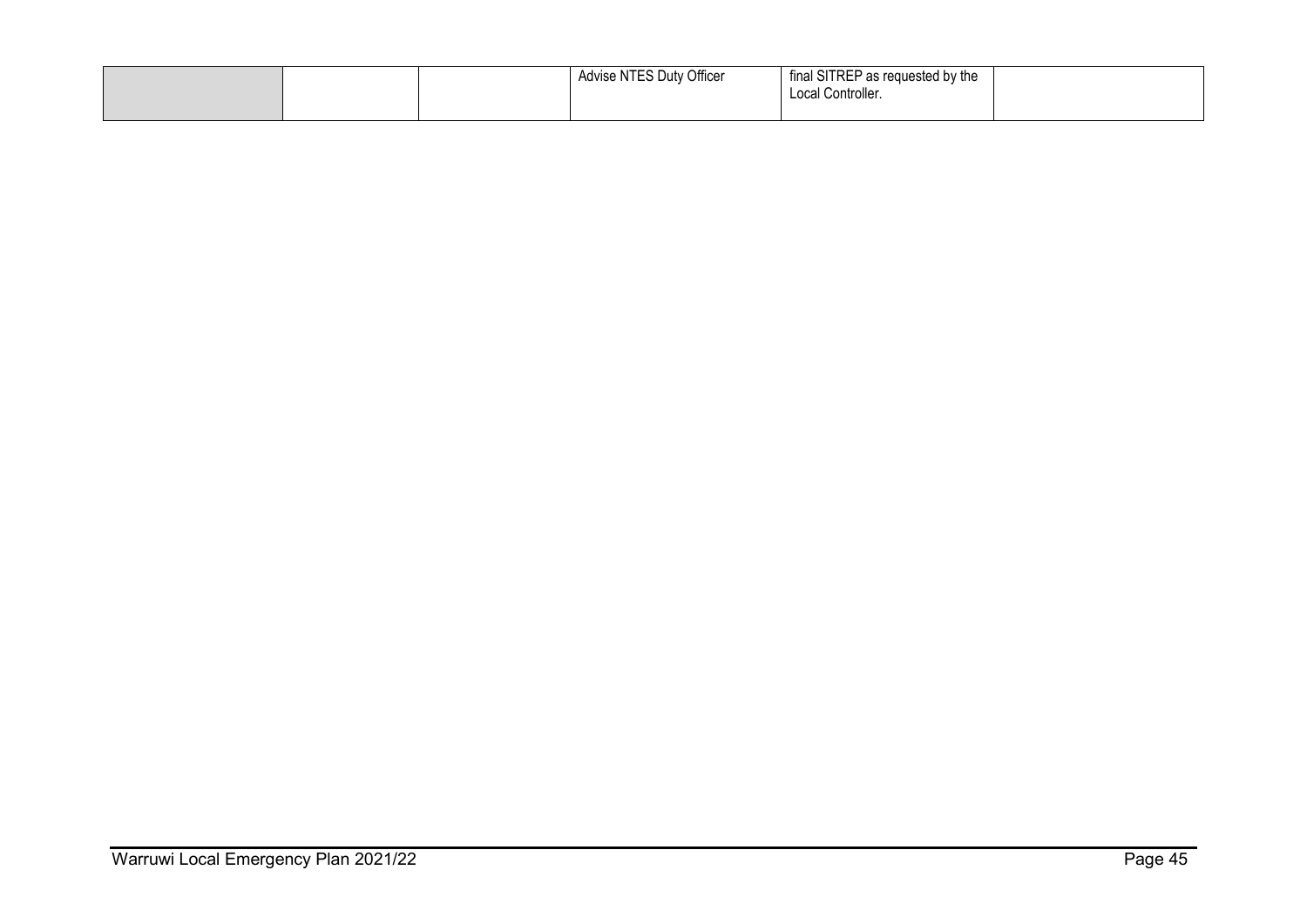#### <span id="page-45-0"></span>**Annex H: Evacuation Guideline**

Evacuation is a risk management strategy that can be used to mitigate the effects of an emergency or disaster on a community. Evacuation involves moving people to a safer location, and is usually considered to include the return of the affected community. It is recommended that when advance warning is available to notify the Territory Emergency Management Council.

Evacuation is a complex process that has five distinct steps:

- 1. decision
- 2. warning
- 3. withdrawal
- 4. shelter
- 5. return.

Each step is linked and must be carefully planned and carried out in order for the entire process to be successful. Given an evacuation centre will only be opened as a part an evacuation, it is vital to have an understanding of the five-step process.



*Source: Five stages of Evacuation, Qld Government, 2011.*

#### **Emergency Shelters**

An emergency shelter can generally only operate for up to **48 hours.**

Although staffed by various community service providers, an emergency shelter offers minimal support services. People accessing a shelter are expected to be selfsufficient and provide their own food and emergency supplies.

Where longer-term emergency accommodation and support is required following a disaster or event, an evacuation centre may be set up. An evacuation centre is designed to accommodate people for short to medium periods of approximately **four to six weeks**, although this figure may vary.

An evacuation centre will provide some or all of the following services:

- meals
- **beds**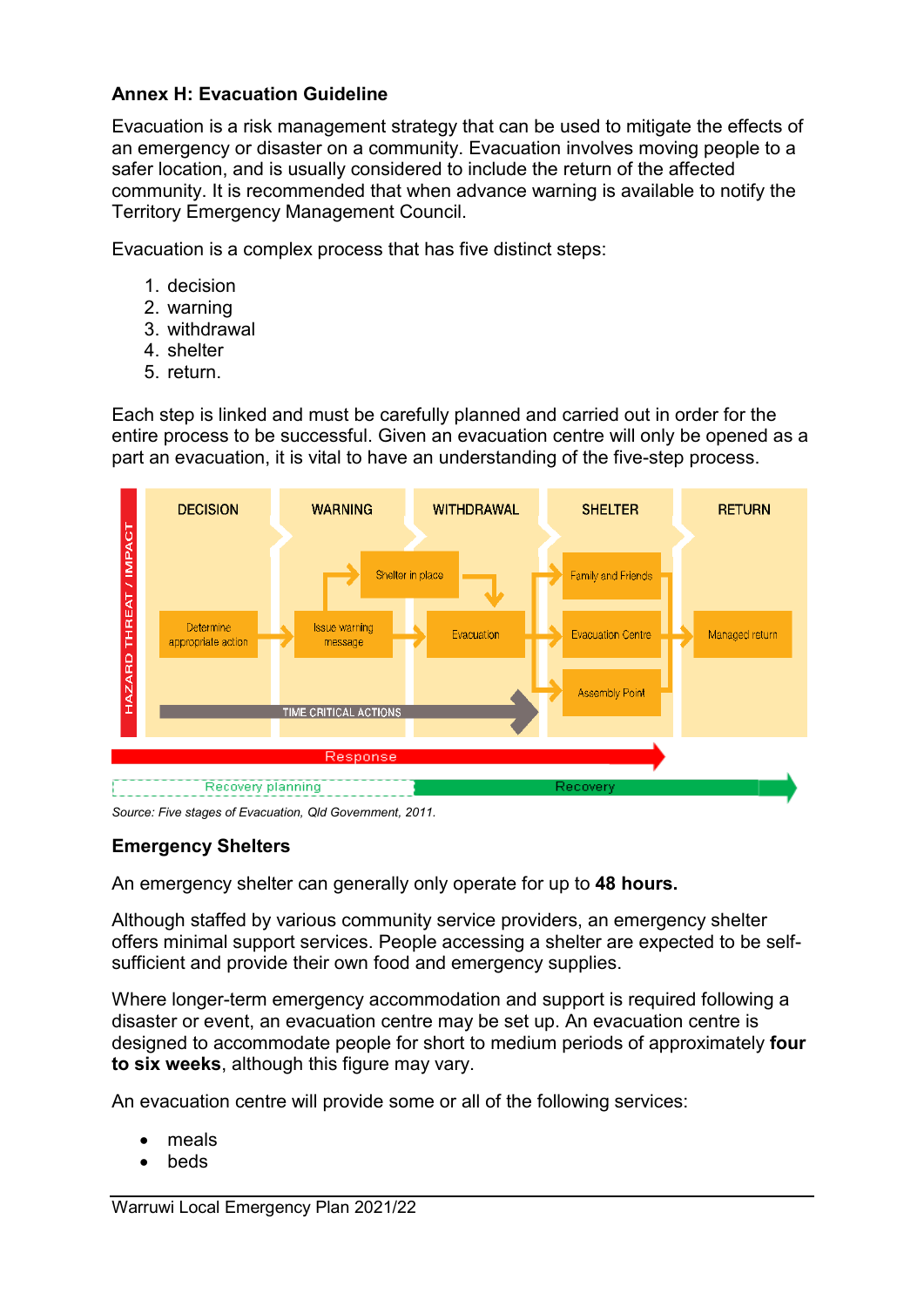- linen
- personal support
- medical services (or access to them)
- assistance accessing finances and recreational activities

An evacuation centre implies the provision of these services in contrast to an emergency shelter, in which people are expected to be self-sufficient.

#### **Identified Evacuation Centres**

For further information on evacuation centres / shelters management, refer to the NT Evacuation Centre Guide available on WebEOC.

#### **Evacuation Guidelines**

|                                                                                                               | <b>Stage 1 - Decision</b>                                                                                                                                                                                                                                                                                                                                                                                                                                                                                                                                                                                                                                                                                                                                                                                                                                                                                                                                                              |                                                                                          |
|---------------------------------------------------------------------------------------------------------------|----------------------------------------------------------------------------------------------------------------------------------------------------------------------------------------------------------------------------------------------------------------------------------------------------------------------------------------------------------------------------------------------------------------------------------------------------------------------------------------------------------------------------------------------------------------------------------------------------------------------------------------------------------------------------------------------------------------------------------------------------------------------------------------------------------------------------------------------------------------------------------------------------------------------------------------------------------------------------------------|------------------------------------------------------------------------------------------|
| <b>Authority</b>                                                                                              | The Northern Region Controller will authorise the<br>activation of the evacuation plan.<br>This evacuation plan is to be approved by the Territory<br>Emergency Management Council prior to activation.                                                                                                                                                                                                                                                                                                                                                                                                                                                                                                                                                                                                                                                                                                                                                                                | Regional Controller<br>in conjunction with<br><b>TEMC</b>                                |
| <b>Legal references</b>                                                                                       | Emergency Management Act 2013 and approved Local<br>Warruwi Local Emergency Plan (LEP).<br>It is recommended that the Minister declares an Emergency<br>Situation under section 18 of the Act when this evacuation<br>plan is activated.                                                                                                                                                                                                                                                                                                                                                                                                                                                                                                                                                                                                                                                                                                                                               |                                                                                          |
| <b>Alternative to</b><br>evacuation? I.e. shelter<br>in place, temporary<br>accommodation on-<br>site/nearby. | Residents will be progressively relocated within the<br>community to the Rec Hall for pre staging post a cyclone<br>impact.<br>Refer to the Warruwi staging arrangements.                                                                                                                                                                                                                                                                                                                                                                                                                                                                                                                                                                                                                                                                                                                                                                                                              | Warruwi Local<br>Controller to<br>arrange.                                               |
| <b>Summary of proposed</b><br>evacuation                                                                      | Decision - made by the Northern Region Emergency<br>Controller when Warruwi has sustained damage during a<br>cyclone that cannot support residents in situ during<br>recovery.<br>The Warruwi Local Controller to disseminate information to<br>the community.<br>Withdrawal - three stage process;<br>Warruwi community to the Rec Hall to be<br>а.<br>registered for evacuation to Darwin;<br><b>b.</b> Once registered, groups to move to the airstrip<br>assembly area using buses/vehicles;<br>Red Cross to register check utilising Register Find<br>c.<br>Reunite.<br>d.<br>Darwin Airport to < location to be determined><br>using buses (as per Transport Group<br>arrangements).<br>Shelter - evacuees will be encouraged to stay with friends<br>or family. The remainder will be accommodated at an<br>evacuation centre established in <location be<br="" to="">determined&gt;.<br/>Return - to be determined once recovery can sustain<br/>return to Warruwi.</location> | The decision will be<br>informed by<br>additional advice<br>from BOM up to<br>that time. |
| <b>Which</b><br>communities/outstations<br>or geographical area<br>does the evacuation                        | <b>Warruwi Community</b>                                                                                                                                                                                                                                                                                                                                                                                                                                                                                                                                                                                                                                                                                                                                                                                                                                                                                                                                                               |                                                                                          |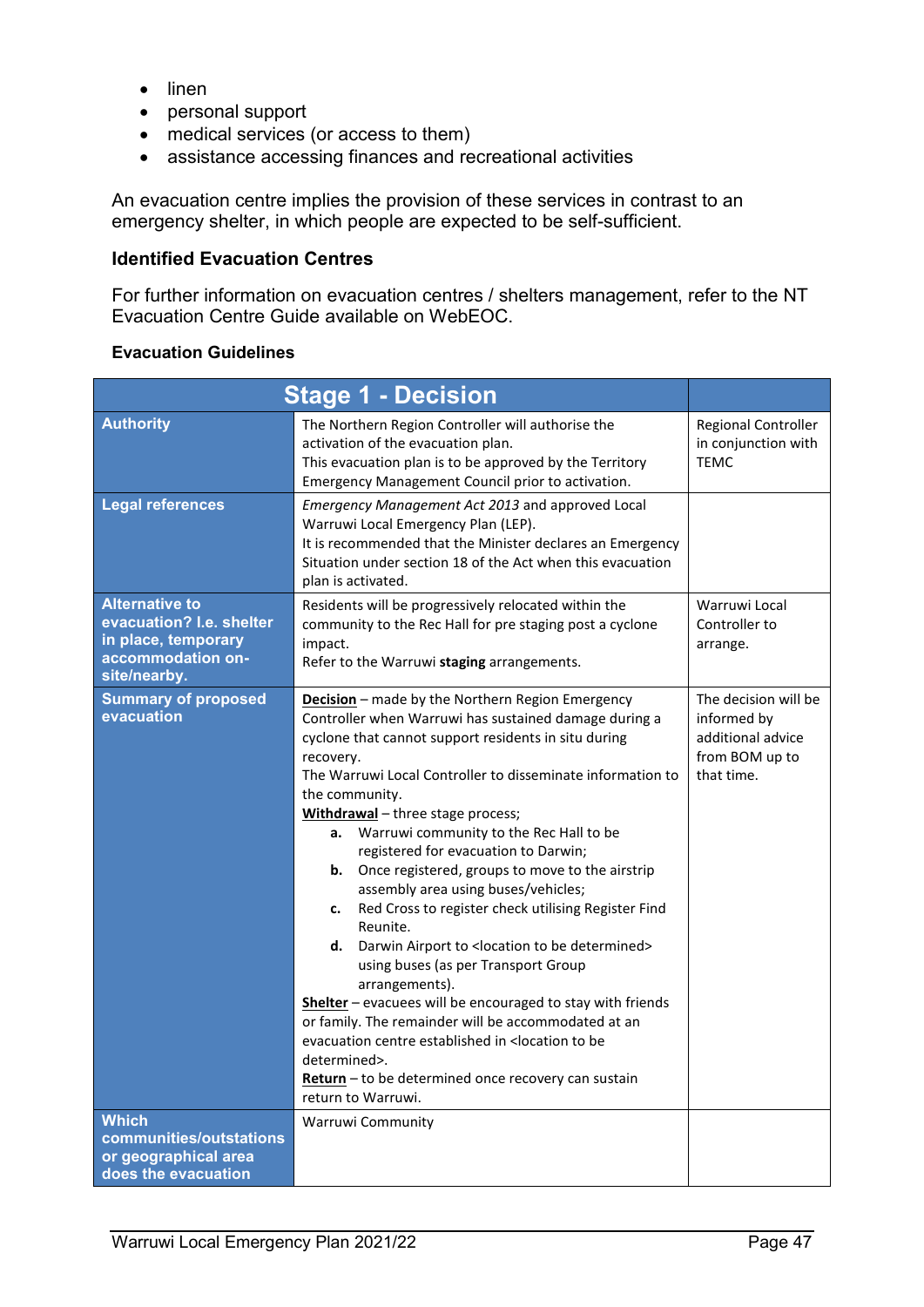| apply to?                                                                                            |                                                                                                                                                                                                                                                                                                                                                                                                                                                                                                                                                                                                                                                                                                                                                                                                                                                                                                                                                                                                                                                                                                                                                                                                                                                                                                                                                                                                                                  |                                                       |
|------------------------------------------------------------------------------------------------------|----------------------------------------------------------------------------------------------------------------------------------------------------------------------------------------------------------------------------------------------------------------------------------------------------------------------------------------------------------------------------------------------------------------------------------------------------------------------------------------------------------------------------------------------------------------------------------------------------------------------------------------------------------------------------------------------------------------------------------------------------------------------------------------------------------------------------------------------------------------------------------------------------------------------------------------------------------------------------------------------------------------------------------------------------------------------------------------------------------------------------------------------------------------------------------------------------------------------------------------------------------------------------------------------------------------------------------------------------------------------------------------------------------------------------------|-------------------------------------------------------|
| <b>Vulnerable groups</b><br>within the community                                                     | The Medical Group will liaise with local health staff and<br>provide information on medically vulnerable people.<br>The Identified people will be evacuated <at a="" be<br="" time="" to="">determined&gt;.</at>                                                                                                                                                                                                                                                                                                                                                                                                                                                                                                                                                                                                                                                                                                                                                                                                                                                                                                                                                                                                                                                                                                                                                                                                                 | Medical Group &<br>Transport Group to<br>action.      |
| <b>Community</b><br>demographics (approx.<br>total number, family<br>groups, cultural groups<br>etc) | Refer to Evacuation Centre Guidelines p.21 (section 4.2)<br>Examine the demographic breakdown of the community to<br>be evacuated including<br>The total number of people being evacuated.<br>$\bullet$<br>An estimate of the number of people likely to require<br>$\bullet$<br>accommodation in the evacuation centre.<br>A breakdown of the evacuees to be accommodated by<br>$\bullet$<br>age and gender. For example, the number of family<br>groups and single persons, adult males and females,<br>teenage males and females, and the number of<br>primary school-aged children, toddlers and infants.<br>A summary of cultural considerations, family groups,<br>$\bullet$<br>skin groups and community groups.<br>Potential issues that may arise as a result of these<br>$\bullet$<br>groups being accommodated in close proximity to one<br>another.<br>A summary of people with health issues, including<br>$\bullet$<br>chronic diseases, illnesses and injuries.<br>Details of vulnerable clients (other than medically<br>$\bullet$<br>vulnerable), such as the elderly, frail and disabled (and<br>if they are accompanied by support ie: family<br>members)<br>Details of community workers also being evacuated<br>$\bullet$<br>who may be in a position to support the operation of<br>the evacuation centre. Examples include teachers,<br>nurses, health workers, shire staff, housing staff and<br>police. | Warruwi Local<br>Controller to obtain<br>information. |
| What is the nature of the<br>hazard?                                                                 | Cyclone<br>$\bullet$                                                                                                                                                                                                                                                                                                                                                                                                                                                                                                                                                                                                                                                                                                                                                                                                                                                                                                                                                                                                                                                                                                                                                                                                                                                                                                                                                                                                             |                                                       |
| <b>Estimated duration of</b><br>the potential<br>evacuation?                                         | Approximately 10 days to 2 weeks.                                                                                                                                                                                                                                                                                                                                                                                                                                                                                                                                                                                                                                                                                                                                                                                                                                                                                                                                                                                                                                                                                                                                                                                                                                                                                                                                                                                                |                                                       |
| <b>Triggers for the</b><br>evacuation                                                                | Evacuation planning to commence when Warruwi<br>1.<br>is under a "Tropical Cyclone Watch".<br>Implement evacuation if the Cyclone category is at<br>2.<br>severe and impact has caused major damage and<br>disruption to all services.<br>Elderly and vulnerable people are to be<br>3.<br>considered for evacuation during the "TC Watch"<br>due to limited health services.<br>Further details of the intra-community relocation plan are<br>required.                                                                                                                                                                                                                                                                                                                                                                                                                                                                                                                                                                                                                                                                                                                                                                                                                                                                                                                                                                         | <b>Regional Controller</b>                            |
| <b>Self-evacuation</b>                                                                               | Where possible residents will be encouraged to self-<br>evacuate and make their own accommodation<br>arrangements if they wish to do so. Individuals and families<br>taking this option will be encouraged to register prior to<br>leaving the community.                                                                                                                                                                                                                                                                                                                                                                                                                                                                                                                                                                                                                                                                                                                                                                                                                                                                                                                                                                                                                                                                                                                                                                        | Warruwi Local<br>Controller                           |
| <b>Responsibility for the</b><br>coordination Stage 1                                                | Regional Controller<br><b>Local Controller</b>                                                                                                                                                                                                                                                                                                                                                                                                                                                                                                                                                                                                                                                                                                                                                                                                                                                                                                                                                                                                                                                                                                                                                                                                                                                                                                                                                                                   |                                                       |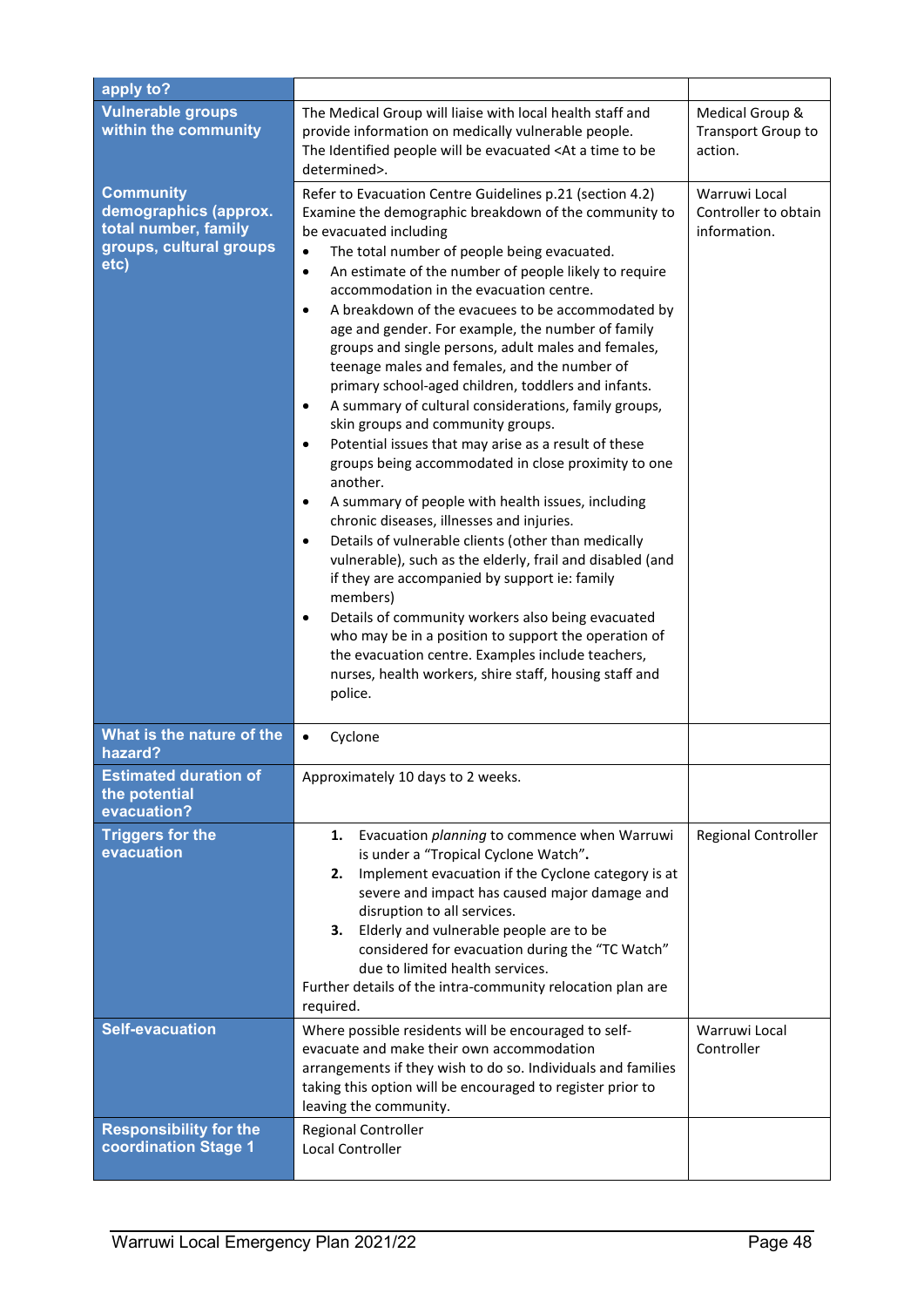|                                                                                            | <b>Stage 2 - Warning of Evacuation</b>                                                                                                                                                                                                                                                                                                                                                                                                                                                                                                                     |                                                                                 |
|--------------------------------------------------------------------------------------------|------------------------------------------------------------------------------------------------------------------------------------------------------------------------------------------------------------------------------------------------------------------------------------------------------------------------------------------------------------------------------------------------------------------------------------------------------------------------------------------------------------------------------------------------------------|---------------------------------------------------------------------------------|
| Who has the authority<br>to issue warnings?                                                | Bureau of Meteorology will issue Tropical Cyclone advice and<br>warnings.<br>All further public information will be approved by the Northern<br>Regional Controller in consultation with the Public Information<br>Group and NTES<br>The Warruwi Local Controller will coordinate the dissemination<br>of community level information.                                                                                                                                                                                                                     | Regional Controller<br>to liaise with<br><b>Information Group</b><br>and NTES   |
| <b>Process for issuing</b><br>evacuation warnings<br>and other information                 | At community level, the Warruwi Local Controller is to appoint<br>a community spokesperson to disseminate up to date<br>situational information at community meetings; which are to<br>be held immediately post a convening LEC meeting, at each<br>declared stage of the Warruwi LEP.<br>A media brief approved by the Local Controller at each LEC<br>meeting, will be announced over the Local Radio station<br>containing current situational information, relevant safety<br>information, what to prepare, when to self-evacuate, and<br>where to go. | Warruwi Local<br>Controller                                                     |
| When will warnings be<br>issued (relative to the<br>impact of the hazard)?                 | Immediately upon a decision to evacuate being made the<br>Warruwi LEC will commence coordinating residents to prepare<br>for transport.                                                                                                                                                                                                                                                                                                                                                                                                                    | Warruwi Local<br>Controller                                                     |
| <b>What information will</b><br>the messages contain?<br>(What do people need<br>to know?) | To be determined: considerations -<br>Outline of the proposed evacuation plan<br>$\overline{\phantom{a}}$<br>Measure to prepare residences<br>$\overline{\phantom{a}}$<br>Safety issues; not overloading transport<br>$\overline{\phantom{a}}$<br>Items to bring on the evacuation<br>$\blacksquare$<br>Arrangements for pets and animals<br>$\overline{\phantom{a}}$                                                                                                                                                                                      | Warruwi Local<br>Controller<br>Biosecurity &<br>Animal Welfare<br>Group liaison |
| <b>Responsibility for the</b><br>coordination of stage 2                                   | Local Controller / Regional Controller                                                                                                                                                                                                                                                                                                                                                                                                                                                                                                                     |                                                                                 |

| <b>Stage 3 - Withdrawal</b>                 |                                                                                                                                                                                                                                                                                                                                                                                                                                                                                                                                                                                                              |              |  |
|---------------------------------------------|--------------------------------------------------------------------------------------------------------------------------------------------------------------------------------------------------------------------------------------------------------------------------------------------------------------------------------------------------------------------------------------------------------------------------------------------------------------------------------------------------------------------------------------------------------------------------------------------------------------|--------------|--|
| <b>Outline</b>                              |                                                                                                                                                                                                                                                                                                                                                                                                                                                                                                                                                                                                              |              |  |
| <b>Warruwi Community</b><br>to the Airstrip | Lead -NTPOL<br>Overview – the community will gather at the Rec Hall<br>located approximately 300 metres from the airstrip prior to<br>being transported by community buses to the airstrip.<br>Risks/other considerations: Evacuation should be<br>undertaken during daylight hours, if possible. Risks include<br>inclement weather, persons with infectious diseases,<br>vulnerable persons, and frail/elderly persons, chronically<br>ill.<br>Estimated time en-route: __ minutes each way<br>Estimated timeframe overall: __ hours utilising current<br>resources.<br>Alternate transport options: Walk? | <b>NTPOL</b> |  |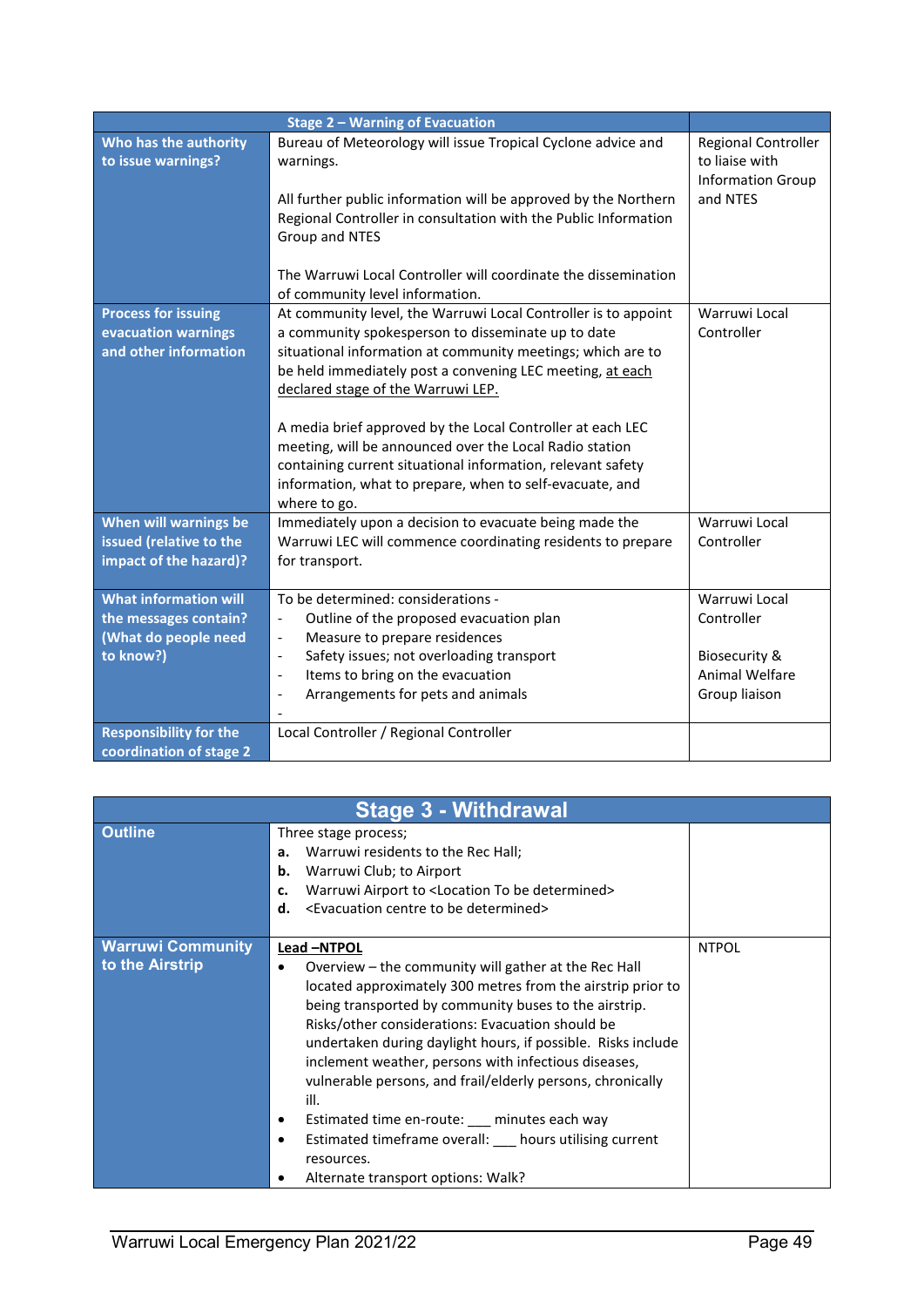| <b>Assembly area</b>                                                          | Warruwi<br>Warruwi club will be utilised as an assembly point where<br>people will be transported to after pick up from homes to await<br>registration, buses and onward transport. This will also be the<br>point where evacuee registration will take place. Basic services<br>should be provided i.e. drinking water, information.<br>Services to be provided: Red Cross<br>$\bullet$<br><b>Coordinator: Red Cross</b><br>Other details: Evacuee Registration - NTPFES College staff<br>$\bullet$<br>onsite will have log on access to the Register.Find.Reunite<br>system via the 3G network and hard copy registration<br>forms should there be a network failure.<br>Residents will need to register at the Rec Hall or Airport if<br>$\bullet$<br>(self-evacuating) to be permitted access to the evacuation<br>centre at <location be="" determined="" to="">.</location>                                                                                                                                                                          | <b>NTPOL</b>           |
|-------------------------------------------------------------------------------|------------------------------------------------------------------------------------------------------------------------------------------------------------------------------------------------------------------------------------------------------------------------------------------------------------------------------------------------------------------------------------------------------------------------------------------------------------------------------------------------------------------------------------------------------------------------------------------------------------------------------------------------------------------------------------------------------------------------------------------------------------------------------------------------------------------------------------------------------------------------------------------------------------------------------------------------------------------------------------------------------------------------------------------------------------|------------------------|
| <b>Warruwi to <location< b=""></location<></b>                                | Lead-NTPOL                                                                                                                                                                                                                                                                                                                                                                                                                                                                                                                                                                                                                                                                                                                                                                                                                                                                                                                                                                                                                                                 | <b>NTPOL</b>           |
| to be determined>                                                             | <b>Example</b>                                                                                                                                                                                                                                                                                                                                                                                                                                                                                                                                                                                                                                                                                                                                                                                                                                                                                                                                                                                                                                             |                        |
|                                                                               | Lead - Transport Group<br>Overview - Transport Group has identified commercial<br>operators and the Police Air Section able to provide evacuation<br>assistance.<br>Total proposed air assets:_______<br>Commercial operators will be charging commercial rates for<br>their services at a cost of $(\xi$ ___________.<br>The operation will begin at _______ hrs with the first aircraft,<br>leaving <to be="" determined=""> and arriving at Warruwi at<br/>hrs.<br/>The operation will continue throughout the day until all<br/><math display="inline">\bullet</math><br/>community members are evacuated. It is estimated that</to>                                                                                                                                                                                                                                                                                                                                                                                                                   |                        |
|                                                                               |                                                                                                                                                                                                                                                                                                                                                                                                                                                                                                                                                                                                                                                                                                                                                                                                                                                                                                                                                                                                                                                            |                        |
|                                                                               | all community member can be evacuated by ________hrs                                                                                                                                                                                                                                                                                                                                                                                                                                                                                                                                                                                                                                                                                                                                                                                                                                                                                                                                                                                                       |                        |
|                                                                               | (arriving in <to be="" determined="">).</to>                                                                                                                                                                                                                                                                                                                                                                                                                                                                                                                                                                                                                                                                                                                                                                                                                                                                                                                                                                                                               |                        |
| < Location > Airport<br>to Evacuation Centre<br><to be="" determined=""></to> | <b>Lead -Transport Group</b><br><b>Example</b><br>Overview - Buses (Buslink) will be on standby at <location to<br="">be determined&gt; Airport from ______ am to receive passengers<br/>and continue throughout the day transferring to <to be<br="">determined&gt; only, as required. Transport staff will be on the<br/>ground at <location be="" determined="" to=""> Airport to marshal<br/>passengers on buses only. Buses to be arranged by the<br/>Transport Group. Evacuees will be collected from <location to<br="">be determined&gt; Airport and transported to the <location be<br="" to="">determined&gt;.<br/>A reception team provided by NT Police will meet evacuees and<br/>facilitate transport.<br/>Details: to be determined<br/><math display="inline">\bullet</math><br/>Estimated time en-route: ____ minutes<br/><math display="inline">\bullet</math><br/>Estimated timeframe: possibly ____ hours, dependant on<br/>٠<br/>aircraft arrivals.<br/>Alternate transport options:</location></location></location></to></location> | <b>Transport Group</b> |
| <b>End point</b>                                                              | <location be="" determined="" to=""></location>                                                                                                                                                                                                                                                                                                                                                                                                                                                                                                                                                                                                                                                                                                                                                                                                                                                                                                                                                                                                            | EOC / Welfare          |
| <b>Transport of</b>                                                           |                                                                                                                                                                                                                                                                                                                                                                                                                                                                                                                                                                                                                                                                                                                                                                                                                                                                                                                                                                                                                                                            | coordination           |
|                                                                               | Medical Group to arrange transport of vulnerable people from                                                                                                                                                                                                                                                                                                                                                                                                                                                                                                                                                                                                                                                                                                                                                                                                                                                                                                                                                                                               | <b>Medical Group</b>   |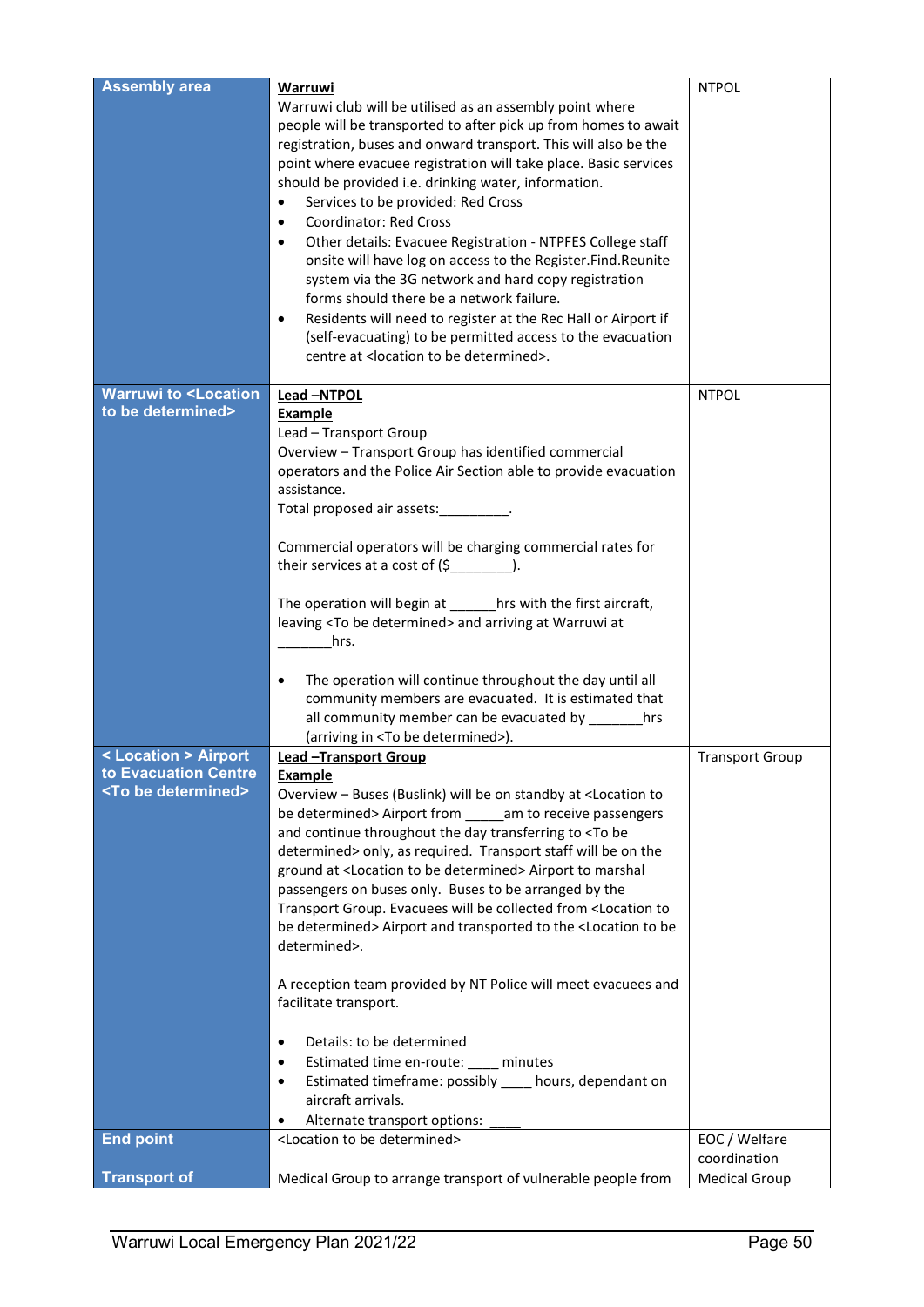| vulnerable members      | the community to <location be="" determined="" to="">.</location> |                   |
|-------------------------|-------------------------------------------------------------------|-------------------|
| of the community        |                                                                   |                   |
| <b>Registration and</b> | Example                                                           | Welfare Group /   |
| tracking                | Welfare Group to activate registration arrangements.              | <b>NTPOL</b>      |
|                         | Registration will be undertaken by NT Police and will occur at    |                   |
|                         | the Rec Hall. Names of evacuees will be obtained prior to         |                   |
|                         | boarding buses.                                                   |                   |
|                         | Where possible details of individuals and families self-          |                   |
|                         | evacuating to be obtained on arrival at the Warruwi Airstrip. If  |                   |
|                         | persons are not registered as evacuees or self-evacuees they      |                   |
|                         | will not be provided access to the evacuation shelter.            |                   |
| Who will coordinate     | Regional Controller.                                              | EOC coordination. |
| stage 3?                |                                                                   |                   |

| <b>Stage 4 - Shelter</b>                                                    |                                                                                                                                                                                             |                                 |  |  |
|-----------------------------------------------------------------------------|---------------------------------------------------------------------------------------------------------------------------------------------------------------------------------------------|---------------------------------|--|--|
| <b>Overview</b>                                                             | An evacuation centre will be established at the <location be<br="" to="">determined&gt;. The <location be="" determined="" to=""> will be the<br/>primary areas used.</location></location> |                                 |  |  |
| <b>Alternate shelter</b><br>options.                                        | Where possible evacuees will be encouraged to seek<br>alternative accommodation with family, friends or through<br>commercial accommodation.                                                |                                 |  |  |
| <b>Estimated duration</b><br>of the shelter phase                           | <to be="" determined="">.</to>                                                                                                                                                              |                                 |  |  |
| <b>Arrangements for</b><br>domestic animals                                 | No domestic animals are to accompany evacuees. Any self-<br>evacuees with domestic animals will be expected to make their<br>own arrangements for the animals.                              | <b>Advise Animal</b><br>Welfare |  |  |
| <b>Roles</b>                                                                |                                                                                                                                                                                             |                                 |  |  |
| <b>Director</b><br>$\bullet$                                                | <b>CMC</b>                                                                                                                                                                                  | <b>CMC</b>                      |  |  |
| <b>Deputy Director</b><br>$\bullet$                                         | <b>DCF</b>                                                                                                                                                                                  | <b>Welfare Group</b>            |  |  |
| Log./planning<br>$\bullet$                                                  | EOC.                                                                                                                                                                                        | NTES / NTPOL                    |  |  |
| <b>Admin teams</b><br>$\bullet$                                             | EOC                                                                                                                                                                                         | CMC / Welfare<br>Group          |  |  |
| <b>Shift manager/s</b><br>$\bullet$                                         | To be confirmed - drawn from pool of trained DCF staff.                                                                                                                                     | <b>Welfare Group</b>            |  |  |
| <b>Welfare Team</b><br>$\bullet$                                            | To be confirmed                                                                                                                                                                             | <b>Welfare Group</b>            |  |  |
| <b>Facility Team</b><br>$\bullet$                                           | Selected staff will lead this and arrange any maintenance<br>required using existing contractors.                                                                                           |                                 |  |  |
| <b>Sport and Rec</b><br>$\bullet$<br><b>Team</b>                            | To be confirmed                                                                                                                                                                             |                                 |  |  |
| <b>Medical Team</b><br>$\bullet$                                            | To be confirmed. It is likely St Johns volunteers will be<br>requested. Evacuees will be referred to off-site medical<br>services.                                                          | <b>Medical Group</b>            |  |  |
| <b>Public Health</b><br>$\bullet$<br><b>Team</b>                            | <to be="" confirmed=""></to>                                                                                                                                                                | <b>Public Health</b><br>Group   |  |  |
| <b>Transport Team</b><br>$\bullet$                                          | <to be="" confirmed=""></to>                                                                                                                                                                | <b>Transport Group</b>          |  |  |
| <b>Evacuation centre</b><br>set-up                                          | Refer to the Evacuation Centre Template for set-up<br>considerations                                                                                                                        |                                 |  |  |
| What strategy will be<br>put in place to close<br>the evacuation<br>centre? | Closure of the evacuation centre will be largely dependent on<br>the extent of inundation and complexity of the recovery<br>process.                                                        |                                 |  |  |

| Stage 5 - Return                                    |                                                   |  |  |
|-----------------------------------------------------|---------------------------------------------------|--|--|
| Indicators or triggers                              | (refer to recovery action plan for the community) |  |  |
| that will enable a return   Dept. of Chief Minister |                                                   |  |  |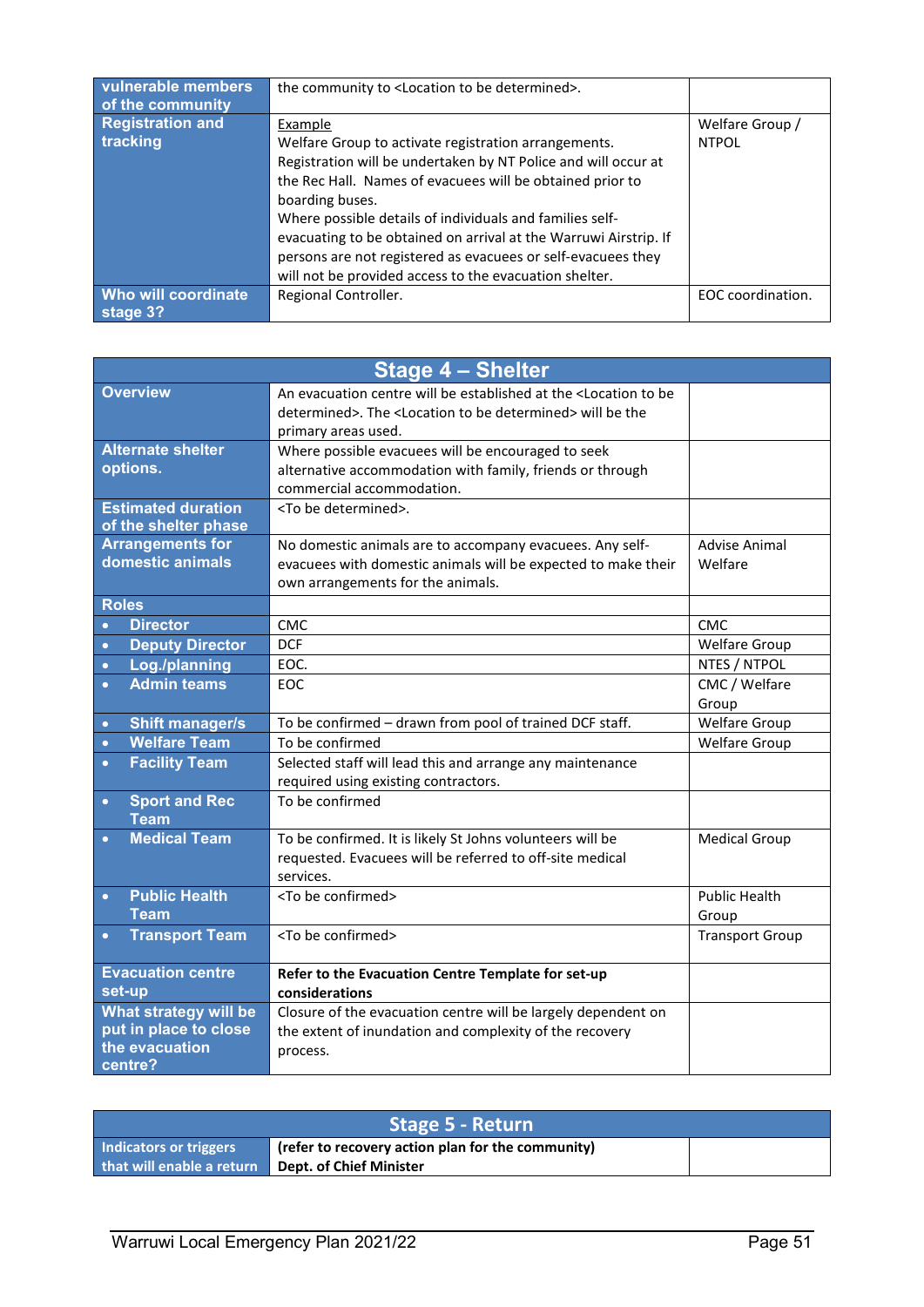| Who is responsible for<br>developing a plan for<br>the return?                            | Recovery Coordination in conjunction with IMT. |  |
|-------------------------------------------------------------------------------------------|------------------------------------------------|--|
| <b>Transportation</b>                                                                     | To be confirmed.                               |  |
| <b>Route/assembly</b><br>$\bullet$<br>points en-route                                     | To be confirmed.                               |  |
| <b>End point</b><br>$\bullet$                                                             | To be confirmed.                               |  |
| <b>How will information</b><br>about the return be<br>communicated to<br>evacuees?        | To be confirmed.                               |  |
| <b>What information needs</b><br>to be conveyed to the<br>evacuated community<br>members? | To be confirmed.                               |  |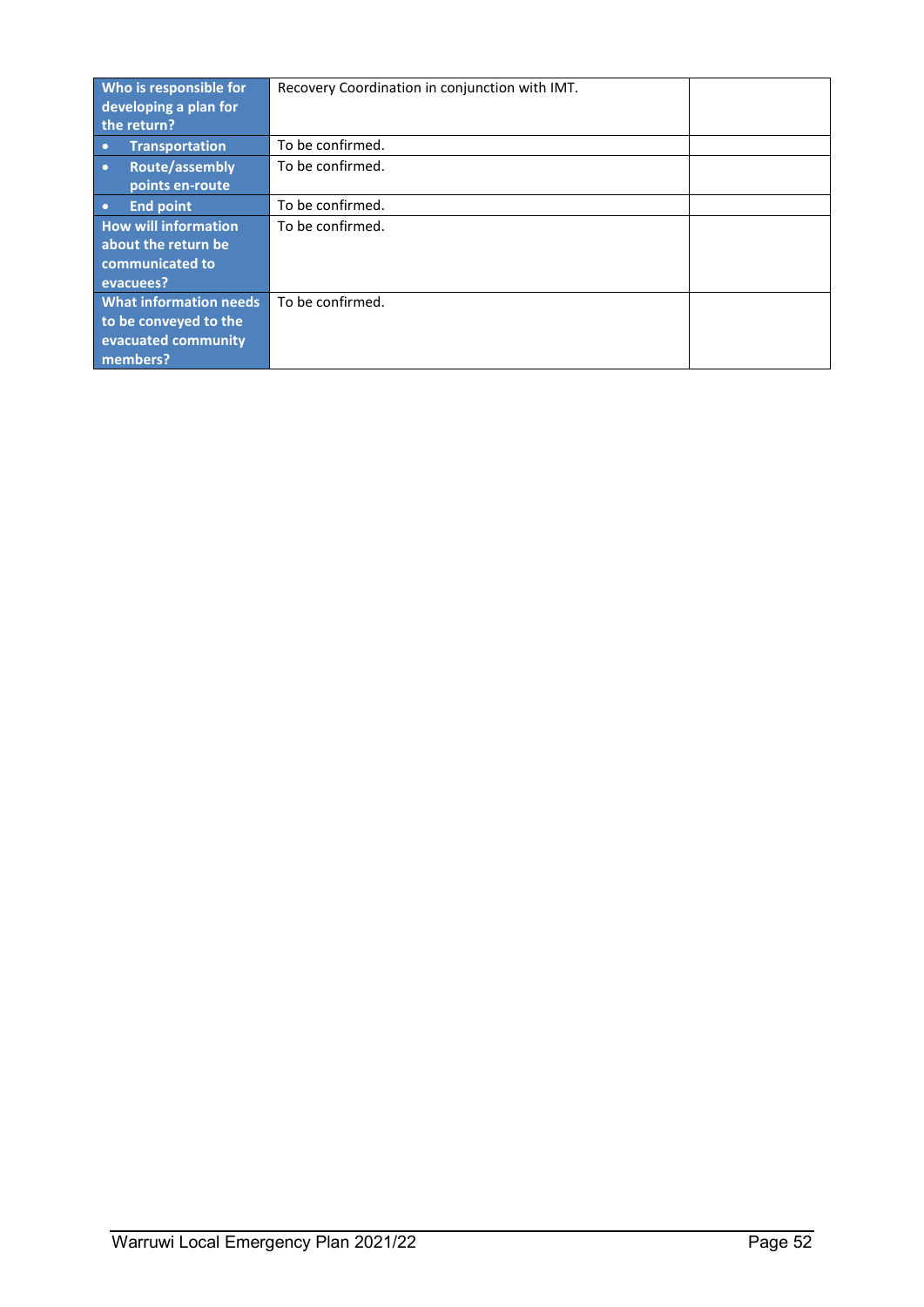#### <span id="page-52-0"></span>**Annex I: SITREP Template**

#### **SITUATION REPORT (SITREP)**

**SITREP NO:**

**Date:**

| <b>Period covered:</b> | From: | To: |
|------------------------|-------|-----|
| <b>AGENCY:</b>         |       |     |

**Created by:**

Current Situation:

Objectives:

Present Key Issues:

Future Key Issues:

Recommendation(s):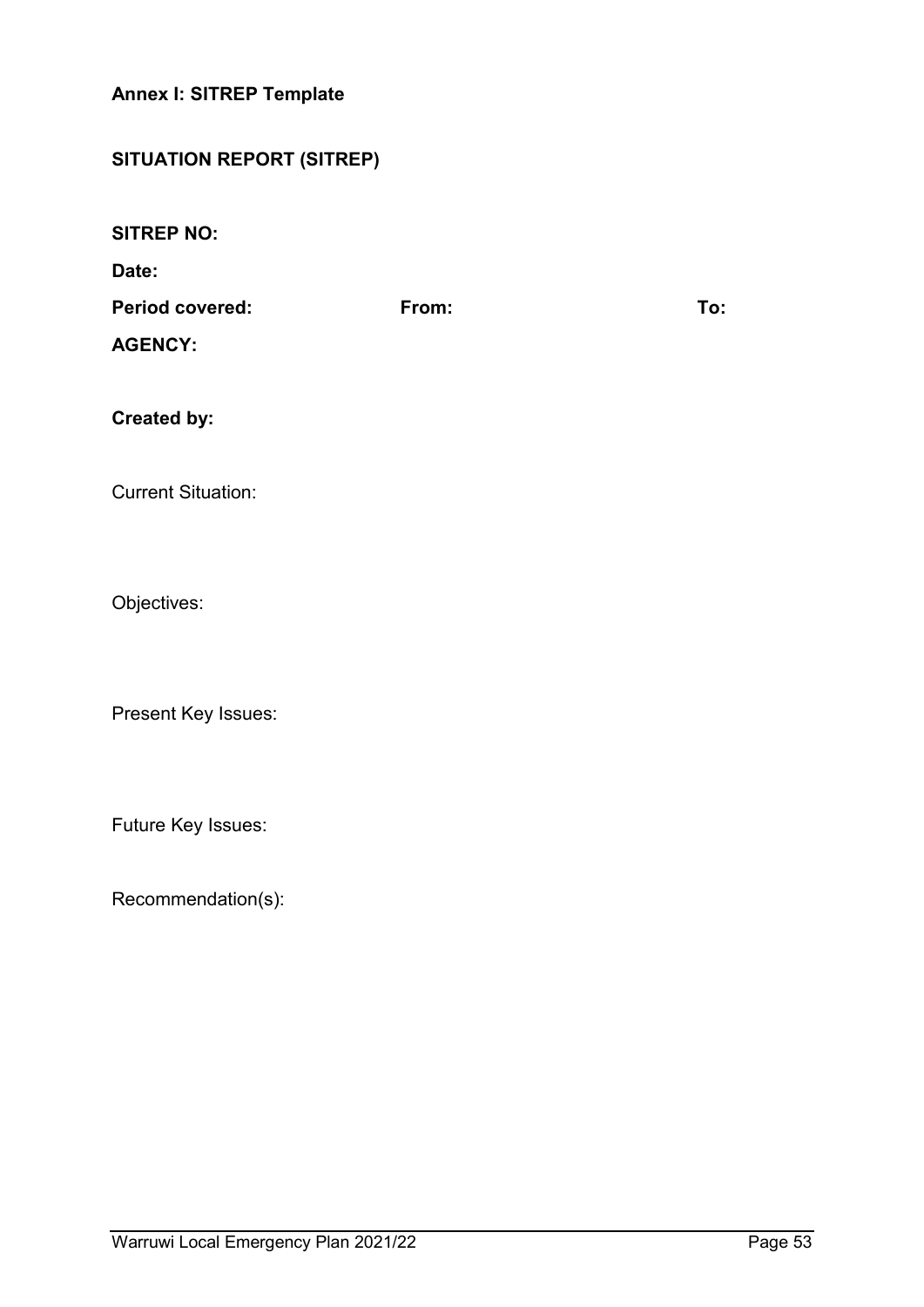#### <span id="page-53-0"></span>**Annex J: Summary of Response and Recovery Activities**

The following tables list a summary of possible response and recovery activities to be considered following an event.

Activities have been broken down and are listed under either response or recovery for simplicity and ease of use. In practice not all response activities will be completed during the response phase. Likewise not all recovery activities will commence after the transition to recovery.

The post event period of any event is highly dynamic produces many challenges, both foreseen and unpredicted. Response and Recovery Coordination must be flexible and able to adapt to the situation as it evolves.

This table is presented as a guide to assist emergency managers with operational decision making, planning and resource allocation. It also highlights the importance of Response and Recovery Coordination working collaboratively.

In most cases the points noted in this table and in the ensuing document are outlined in greater detail in functional group or agency plans.

|    |                            |                                                                                                                                                                                                                                                                                                                                                                               | <b>Transitional</b> |                                                                                                                                                                                                                                                                                                                                                                               |  |                                                                             |
|----|----------------------------|-------------------------------------------------------------------------------------------------------------------------------------------------------------------------------------------------------------------------------------------------------------------------------------------------------------------------------------------------------------------------------|---------------------|-------------------------------------------------------------------------------------------------------------------------------------------------------------------------------------------------------------------------------------------------------------------------------------------------------------------------------------------------------------------------------|--|-----------------------------------------------------------------------------|
|    |                            | <b>Response</b><br><b>PFES / EOC</b>                                                                                                                                                                                                                                                                                                                                          | <b>Arrangements</b> | <b>Recovery</b><br><b>DCM / TCCC</b>                                                                                                                                                                                                                                                                                                                                          |  |                                                                             |
|    |                            |                                                                                                                                                                                                                                                                                                                                                                               |                     |                                                                                                                                                                                                                                                                                                                                                                               |  |                                                                             |
|    | <b>Activity</b>            | <b>Response activities</b>                                                                                                                                                                                                                                                                                                                                                    |                     | <b>Recovery activities</b>                                                                                                                                                                                                                                                                                                                                                    |  |                                                                             |
| 1. | Situational<br>awareness   | Survey and rescue teams<br>Road clearance teams<br>Impact assessment teams<br>General public<br>Media reports                                                                                                                                                                                                                                                                 |                     | Ω                                                                                                                                                                                                                                                                                                                                                                             |  | Continues in recovery through the use of<br>impact assessments and Outreach |
| 2. | Public<br>Information      | Public Information Group stood up<br>Spokes persons identified<br>SecureNT activated                                                                                                                                                                                                                                                                                          |                     | Continues in recovery<br>□<br>$\Box$<br>Handover to long term recovery coordination                                                                                                                                                                                                                                                                                           |  |                                                                             |
| 3. | Survey and<br>Rescue       | Survey teams deploy to designated areas<br>Critical sites surveyed<br>Deploy rescue teams - NTFRS and TRS<br>provide primary USAR capability                                                                                                                                                                                                                                  |                     | Nil                                                                                                                                                                                                                                                                                                                                                                           |  |                                                                             |
| 4. | Road clearance             | Road patrol teams deploy and check assigned<br>routes<br>Road clearance to priority sites<br>Assess Stuart Hwy to Katherine (supply route)                                                                                                                                                                                                                                    |                     | Monitoring<br>completing<br>road<br>clearance<br>and<br>activities                                                                                                                                                                                                                                                                                                            |  |                                                                             |
| 5. | Emergency<br>accommodation | Emergency accommodation and shelter<br>- welfare assembly centres (WAC)<br>- evacuation centres<br>Provision of resources that will enable people<br>to remain in their homes<br>Emergency clothing                                                                                                                                                                           |                     | Evacuation centres may continue into recovery.<br>Temporary accommodation options                                                                                                                                                                                                                                                                                             |  |                                                                             |
| 6. | Medical                    | Hospital<br>road clearance to the hospital<br>$\blacksquare$<br>damage assessment<br>increase morgue capacity<br>$\overline{\phantom{a}}$<br>divert patients from remote<br>regional areas<br>power (fuel) and water supplies<br>Medical clinics and field hospitals<br>Determine the need for clinics to be<br>opened<br>Assess damage to clinics<br>Deploy field hospital/s | and                 | Hospital<br>Business continuity arrangements<br>Repair work<br>Department of Health- Health Centres<br>Repair work<br>$\overline{a}$<br>Reopen other clinics<br>Support vulnerable people to return home.<br>GP clinics and pharmacies<br>Ongoing liaison by the Medical Group<br>CareFlight - resume normal operations<br>St John Ambulance - resumption of core<br>business |  |                                                                             |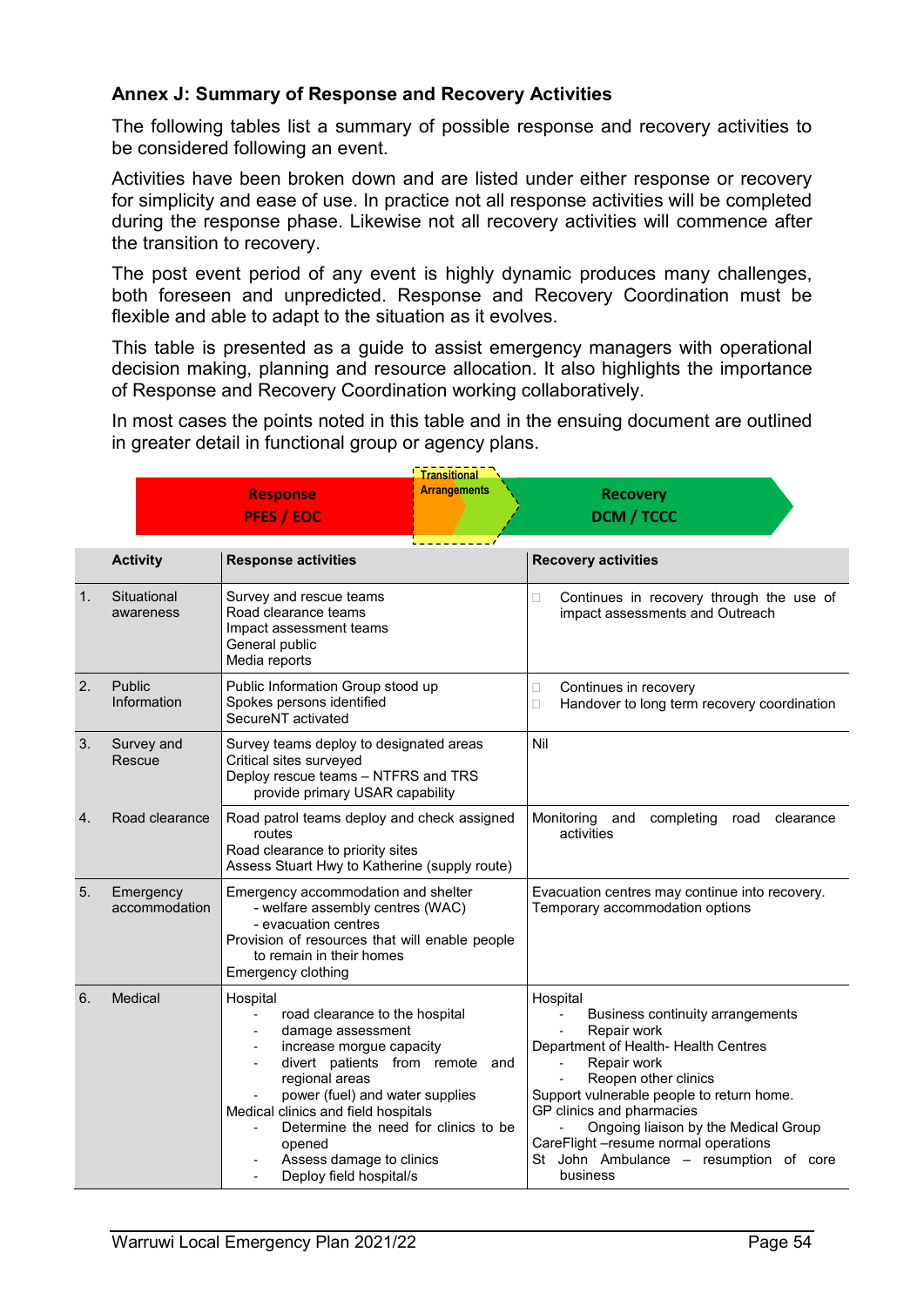|    |                                                     | Medical presence in WAC<br>□<br>Supplied by the Medical Group<br>Ambulance pick up points on key, cleared<br>□<br>roads<br>GP clinics and pharmacies<br>Identify GP clinics able to open<br>Identify pharmacies able to open<br>Medically vulnerable people<br>Support agencies to follow-up and<br>advise the Medical Group<br>Vulnerable people in shelters or<br><b>WAC</b><br>Support for vulnerable people at<br>shelters<br>Care Flight |                                                                                                                                                                                                                                                                                    |
|----|-----------------------------------------------------|-----------------------------------------------------------------------------------------------------------------------------------------------------------------------------------------------------------------------------------------------------------------------------------------------------------------------------------------------------------------------------------------------------------------------------------------------|------------------------------------------------------------------------------------------------------------------------------------------------------------------------------------------------------------------------------------------------------------------------------------|
| 7. | Essential goods<br>and services                     | Establish emergency feeding and food<br>distribution points<br>Assessing the damage to suppliers and<br>retailers of critical resources<br>Assess the impact on barge operations and<br>any effect on the ability to supply remote<br>communities<br>Implement interim banking arrangements                                                                                                                                                   | Encourage private business to reopen<br>Monitor levels and availability of critical<br>resources<br>Manage logistics arrangements supplying<br>resources to outlying communities<br>Public Health inspections (food outlets)<br>Banking sector business continuity<br>arrangements |
|    |                                                     | Fuel<br>Fuel suppliers and point of sale<br>Manage fuel supplies to emergency power<br>generation                                                                                                                                                                                                                                                                                                                                             | Liaise with fuel suppliers, distributors and<br>wholesalers. Monitor fuel levels<br>Infrastructure repairs                                                                                                                                                                         |
|    |                                                     | Cash<br>Assess damage to banks and ATMs<br>Implement temporary arrangements                                                                                                                                                                                                                                                                                                                                                                   | Implement long term arrangements                                                                                                                                                                                                                                                   |
| 8. | Evacuation                                          | Evacuations within community                                                                                                                                                                                                                                                                                                                                                                                                                  | Support services for evacuees                                                                                                                                                                                                                                                      |
|    |                                                     | Evacuation out of community<br>Registration                                                                                                                                                                                                                                                                                                                                                                                                   | Recovery information for evacuees                                                                                                                                                                                                                                                  |
| 9. | <b>Public Health</b>                                | Communicable disease control response<br>Drinking water safety standards<br>Sewage and waste disposal<br>Safe food distribution and advice<br>Vector and vermin control<br>Food and commercial premises                                                                                                                                                                                                                                       | Ongoing in recovery                                                                                                                                                                                                                                                                |
|    | 10. Utilities                                       | Power supply<br>Power generation<br>Water supply<br>Sewerage<br><b>Emergency sanitation</b>                                                                                                                                                                                                                                                                                                                                                   | Recovery of the power network<br>Recovery of water and sewerage infrastructure                                                                                                                                                                                                     |
|    | 11. Impact<br>Assessments                           | Training assessment teams<br>Initial Impact Assessments                                                                                                                                                                                                                                                                                                                                                                                       | <b>Secondary Impact Assessments</b><br>Continued assessments through outreach                                                                                                                                                                                                      |
|    | 12. Transport infra-<br>structure (supply<br>lines) | Air (Airport/Airstrip)<br>Clear the runway to allow air movements<br>Establish a logistics hub at the airport<br>Terminal damage and operational capability<br>assessment                                                                                                                                                                                                                                                                     | Monitor repairs and business continuity<br>□<br>activities                                                                                                                                                                                                                         |
|    |                                                     | Road<br>Highway and critical access roads damage<br>assessment<br>Repair work to commence immediately                                                                                                                                                                                                                                                                                                                                         | Planning and prioritising repair work of all<br>affected key Territory Highways (Stuart,<br>Barkly, Victoria and Arnhem)                                                                                                                                                           |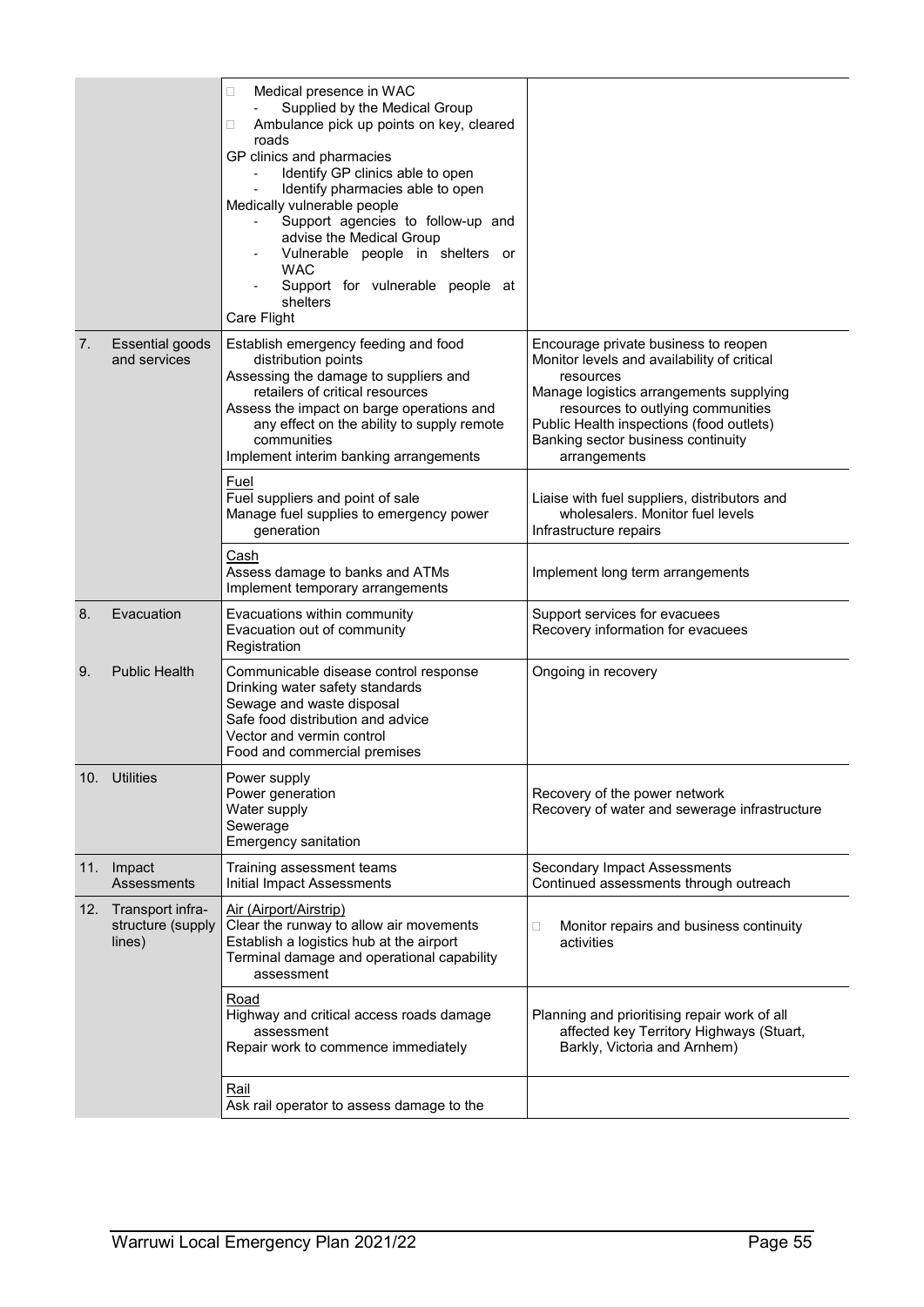|     |                                  | railway & associated infrastructure and report<br>outage estimation                                                                                                                                                              | Liaising with GWA and Australasia Rail to<br>П<br>monitor repair work                                                                                                                                                                                                                                                                  |  |
|-----|----------------------------------|----------------------------------------------------------------------------------------------------------------------------------------------------------------------------------------------------------------------------------|----------------------------------------------------------------------------------------------------------------------------------------------------------------------------------------------------------------------------------------------------------------------------------------------------------------------------------------|--|
|     |                                  | Port, Harbour and Barge<br>Assess damage to Port infrastructure and<br>harbour facilities<br>Assess the damage to barge facilities                                                                                               | Repairing infrastructure<br>Establish alternate arrangements for the supply<br>of remote communities                                                                                                                                                                                                                                   |  |
|     | 13. Waste<br>management          | Waste management requirements and<br>develop waste management plan if<br>required                                                                                                                                                | Continues in recovery                                                                                                                                                                                                                                                                                                                  |  |
| 14. | Repairs and<br>reconstruction    | Private housing<br><b>Impact Assessments</b><br>Temporary repairs<br>Government buildings<br>Damage assessment<br>$\blacksquare$<br><b>Public Housing</b><br><b>Impact Assessments</b><br>Private Industry<br>Damage assessments | Private housing<br>Information and support to facilitate<br>repairs.<br>Government buildings<br>Repairs and reconstruction<br>$\blacksquare$<br><b>Public Housing</b><br>Long term repair plans<br>$\blacksquare$<br>Private Industry<br>Repair and reconstruction<br>Temporary accommodation for a<br>visiting construction workforce |  |
|     | 15. Transport<br><b>Services</b> | Staged re-establishment of public transport<br>services                                                                                                                                                                          | Continues in recovery                                                                                                                                                                                                                                                                                                                  |  |
|     | 16. Tele-<br>communications      | Telstra and Optus will assess the damage to<br>their infrastructure<br>Put in place temporary measures to enable<br>landline and mobile services                                                                                 | Repair damage networks and infrastructure                                                                                                                                                                                                                                                                                              |  |
|     | 17. Public safety                | Police will maintain normal policing services to<br>the community                                                                                                                                                                | Gradual return to core business                                                                                                                                                                                                                                                                                                        |  |
|     | 18. Pets                         | Temporary emergency arrangements for pets.                                                                                                                                                                                       | Reunite pets with their owners and cease<br>emergency support arrangements                                                                                                                                                                                                                                                             |  |
|     | 19. Community<br>consultation    | Information provision regarding the overall<br>situation, response efforts, what services<br>are available and how to access them                                                                                                | Community consultation process regarding long<br>term recovery and community development                                                                                                                                                                                                                                               |  |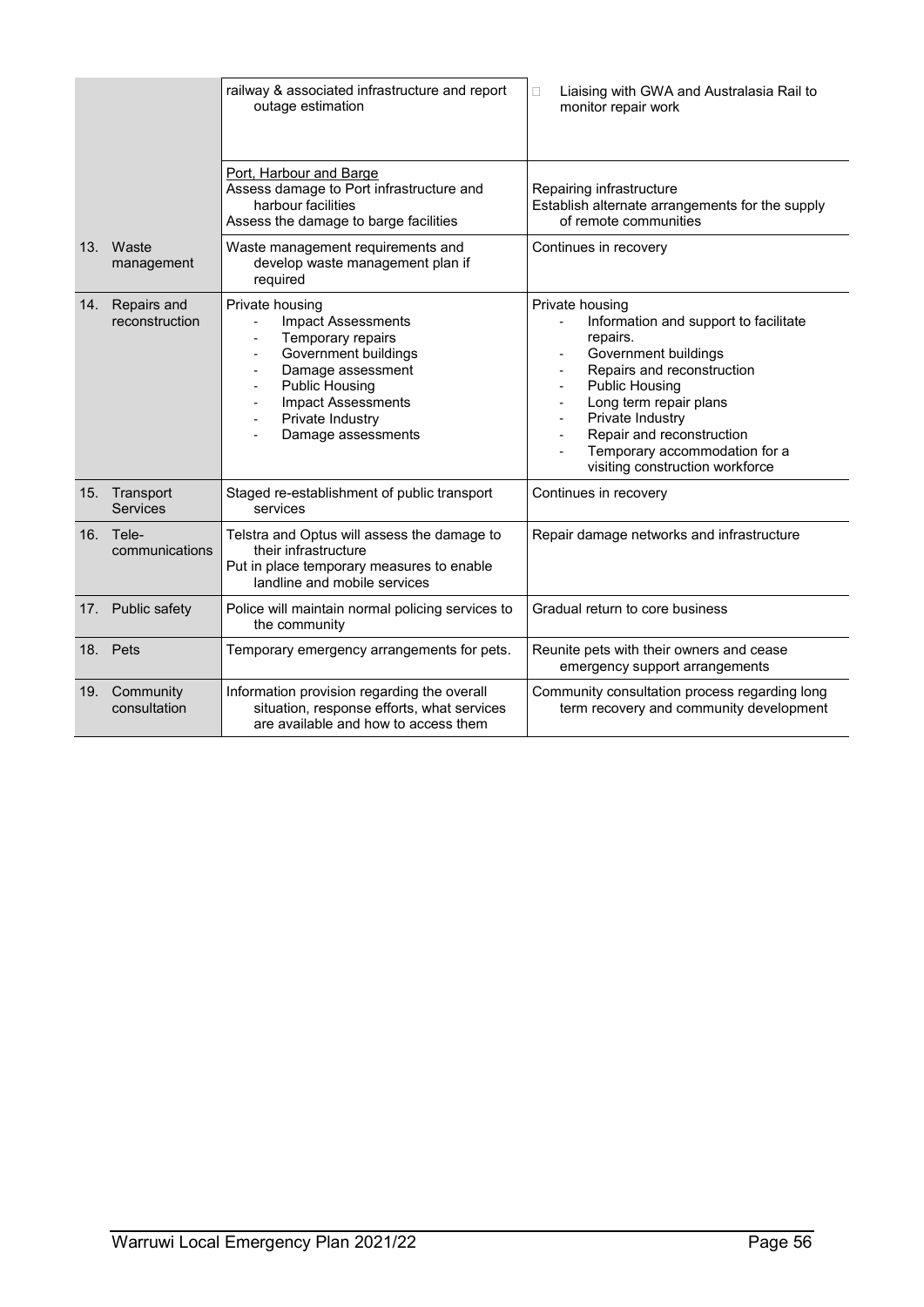## **Annex K: Contact Details**

<span id="page-56-0"></span>

| <b>Position/Functional</b>  | <b>Name</b>          | <b>Email address</b>                | <b>Work</b>  | <b>Mobile</b> | <b>After Hours</b> |
|-----------------------------|----------------------|-------------------------------------|--------------|---------------|--------------------|
| Group                       |                      |                                     |              |               |                    |
| <b>Local Controller</b>     | Craig HAMILTON       | craig.hamilton@pfes.nt.gov.au       | 08 8979 7858 |               |                    |
| <b>Ramingining Sergeant</b> |                      |                                     |              |               |                    |
|                             |                      |                                     |              |               |                    |
| <b>NTEs Territory Duty</b>  | On Call 24/7         | TerritoryDutyOfficer.NTES@pfes.nt.g |              |               |                    |
| Officer                     |                      | ov.au                               |              |               |                    |
|                             |                      |                                     |              |               |                    |
| Department of Health        | Katrina WISE         | Warruwi.clinicmgr@nt.gov.au         | 08 8979 0500 |               |                    |
| <b>Clinic Manager</b>       |                      |                                     |              |               |                    |
|                             |                      |                                     |              |               |                    |
| <b>WARC</b>                 | Stephen DAWKINS      | stephen.dawkins@westarnhem.nt.g     | 08 8970 3601 |               |                    |
|                             |                      | ov.au                               |              |               |                    |
|                             |                      |                                     |              |               |                    |
| <b>Warruwi Community</b>    | <b>Keira STEWART</b> | Keira.stewart@education.nt.gov.au   | 08 8979 0222 |               |                    |
| School                      |                      |                                     |              |               |                    |
|                             |                      |                                     |              |               |                    |
| Warruwi Community           | Stephen Westly       | operations@yagbani.org.au           | 08 8979 0113 |               |                    |
| art centre (Yagbani)        |                      |                                     |              |               |                    |
|                             |                      |                                     |              |               |                    |
|                             |                      |                                     |              |               |                    |
| Warruwi Store               | Peter                | ajurumu.store@alpa.asn.au           | 08 8979 0233 |               |                    |
|                             | <b>GETZEBDORFER</b>  |                                     |              |               |                    |
|                             |                      |                                     |              |               |                    |
| <b>WARC ESO (Power</b>      | Mark Gavenlock       | mark.gavenlock@westarnhem.nt.go     |              |               |                    |
| Water)                      |                      | v.au                                |              |               |                    |
|                             |                      |                                     |              |               |                    |
|                             |                      |                                     |              |               |                    |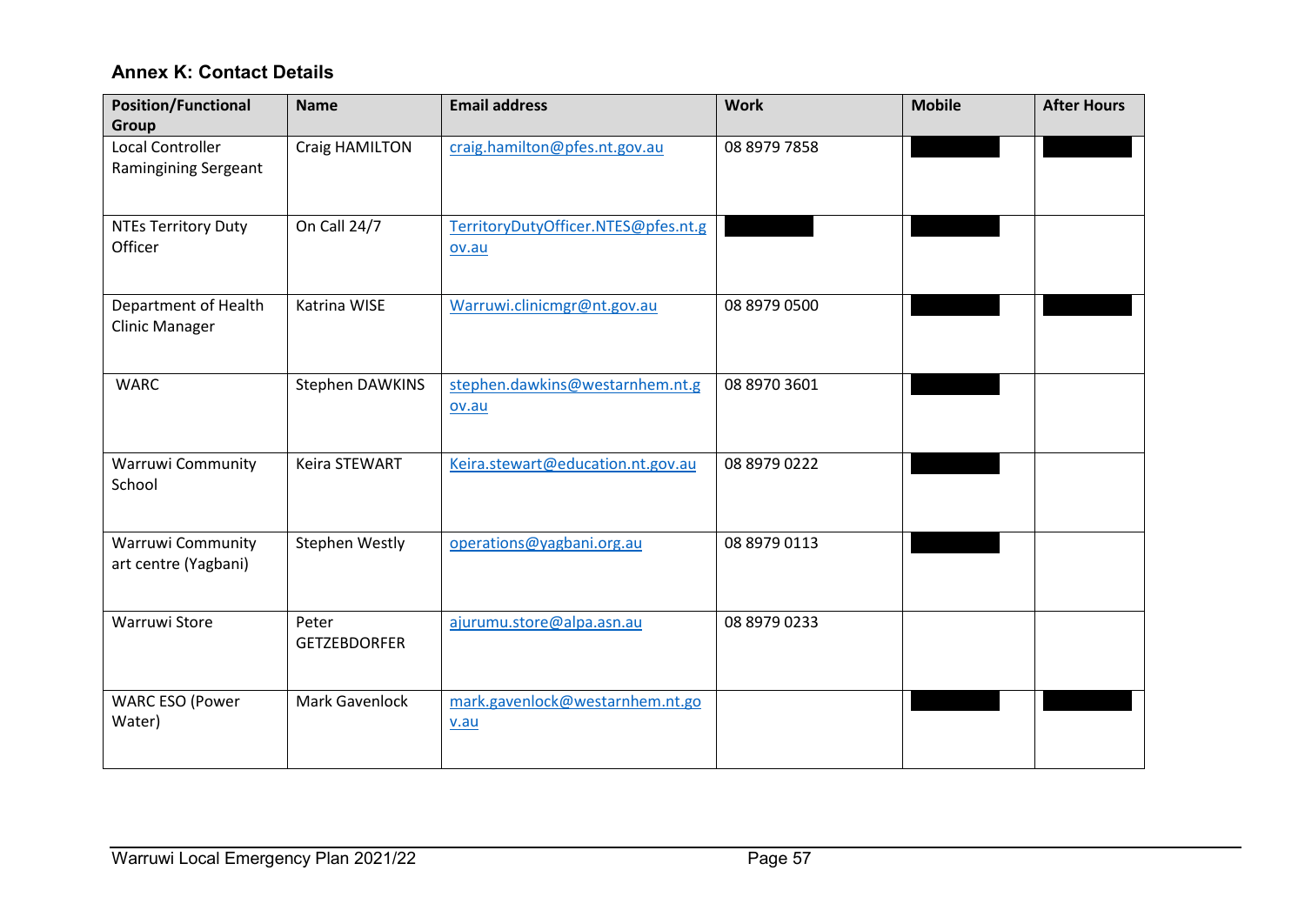| <b>NTES Unit Officer</b> | Ida Waianga    | ida.waianga@westarnhem.nt.gov.au  | 08 8979 0500 |  |
|--------------------------|----------------|-----------------------------------|--------------|--|
|                          |                |                                   |              |  |
| <b>Mardbalk RANGERS</b>  | Peter PHILLIPS | mardbalkrc@nlc.org.au             | 08 8979 0344 |  |
|                          |                |                                   |              |  |
| Invited to each meeting  | Bunug          | <b>Elder of Warruwi Community</b> |              |  |
| for community input:     |                |                                   |              |  |
| Invited to each meeting  | Jenni I        | <b>Traditional Owner</b>          |              |  |
| for community input:     |                |                                   |              |  |
|                          |                |                                   |              |  |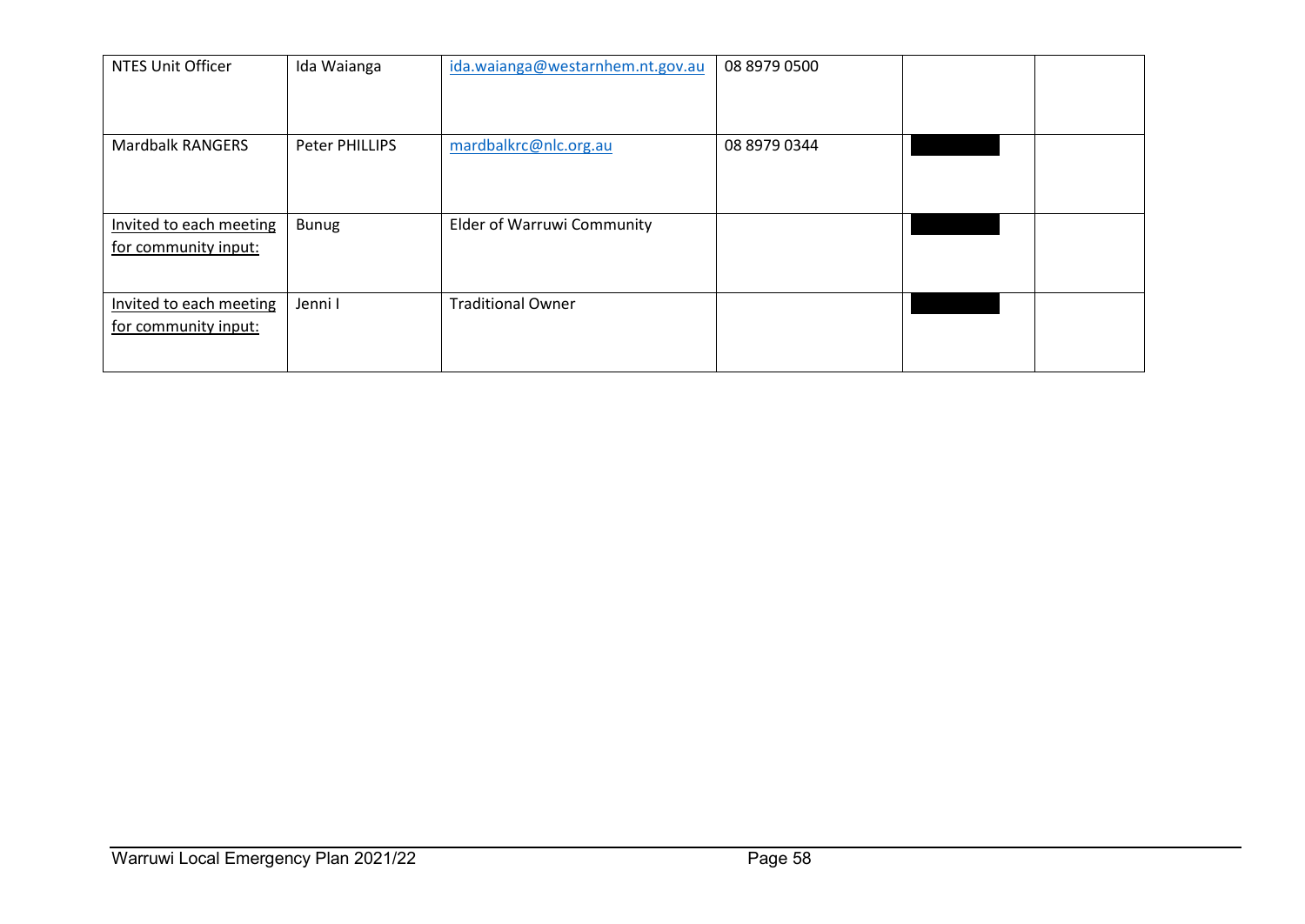#### <span id="page-58-0"></span>**Annex L: Debrief**

- 1. The purpose of this Annex is to provide a framework for a debrief process which complements the Whole of Government Debrief Process. The process should not be confused with training or exercise evaluations but rather considered as a lessons learned opportunity. Lessons learned leads to improved operational effectiveness, increased cost efficiency and reduced operational risk.
- 2. The Debrief Process embeds continuous improvement into the delivery of activities pursuant to the Territory Emergency Plan (TEP). Consistent approaches to lessons learned will encourage adaptability, and flexibility across all functional areas; sharing of knowledge and experiences will assist with ongoing continuous improvement of people and organisations.
- 3. Implemented judiciously, a lessons learned approach can have a positive impact on organisational culture commensurate with increasing opportunities to achieve goals. Whilst lessons learned often begins in one organisation through an internal debrief processes, those lessons learned are often transferable across multi-agencies; this Whole of Government Debrief Process and Lessons Management aims to ensure learnings are translatable across multiple organisations.
- 4. One of the most critical steps in the lessons management is the collection of information and observations of persons involved in the operation. The collection of this information is not limited to persons involved in the operation itself or the actions of those who provided a response, but includes those who had involvement prior to including the promulgation and implementation of plans (as lessons to be learned is not limited to how an emergency was managed but also includes the planning processes).
- 5. Debriefing is more than simply producing a report at the end of an operation. It forms part of the broader process of learning and has significant influential impact on an agency and sensitises people into doing the right thing. It prevents confusion and misinterpretation for future operations and drives home the main reasons the agency implores a lessons management system – to ensure that the agency learns from their mistakes and what they do well and drives continuous improvement.
- 6. Debriefs are not about distributing blame, but rather shifting focus towards improving capacity and capability to respond to incidents in a way that reflects improved planning, process, technology, support, training and development. The inevitability that exists with decisions made on a risk based approach carries a certain level of accepted risk and this needs to be taken into account when debriefing.
- 7. During any operation, anyone involved in the operation should be recording activities where there are lessons to be learned; activities can include decision making and consequential responses.
- 8. Where decisions are made by an Incident Management Team member or a Functional Group Leader, those decisions should be recorded in the Decision Log in the WebEOC event. Decision Logs can be referred to as part of the debrief process.
- 9. A Hot Debrief is held immediately after the incident response is complete or when a person concludes their shift in response to the incident. It allows rapid capture of real-time feedback aimed at addressing pressing or immediate concerns. This is a key time to address any health or safety issues and provides an opportunity for instant feedback.
- 10. The Hot Debrief will be fed into the Whole of Government Debrief Process and Lessons Management. For the purpose, the following template is to be used and uploaded to WebEOC.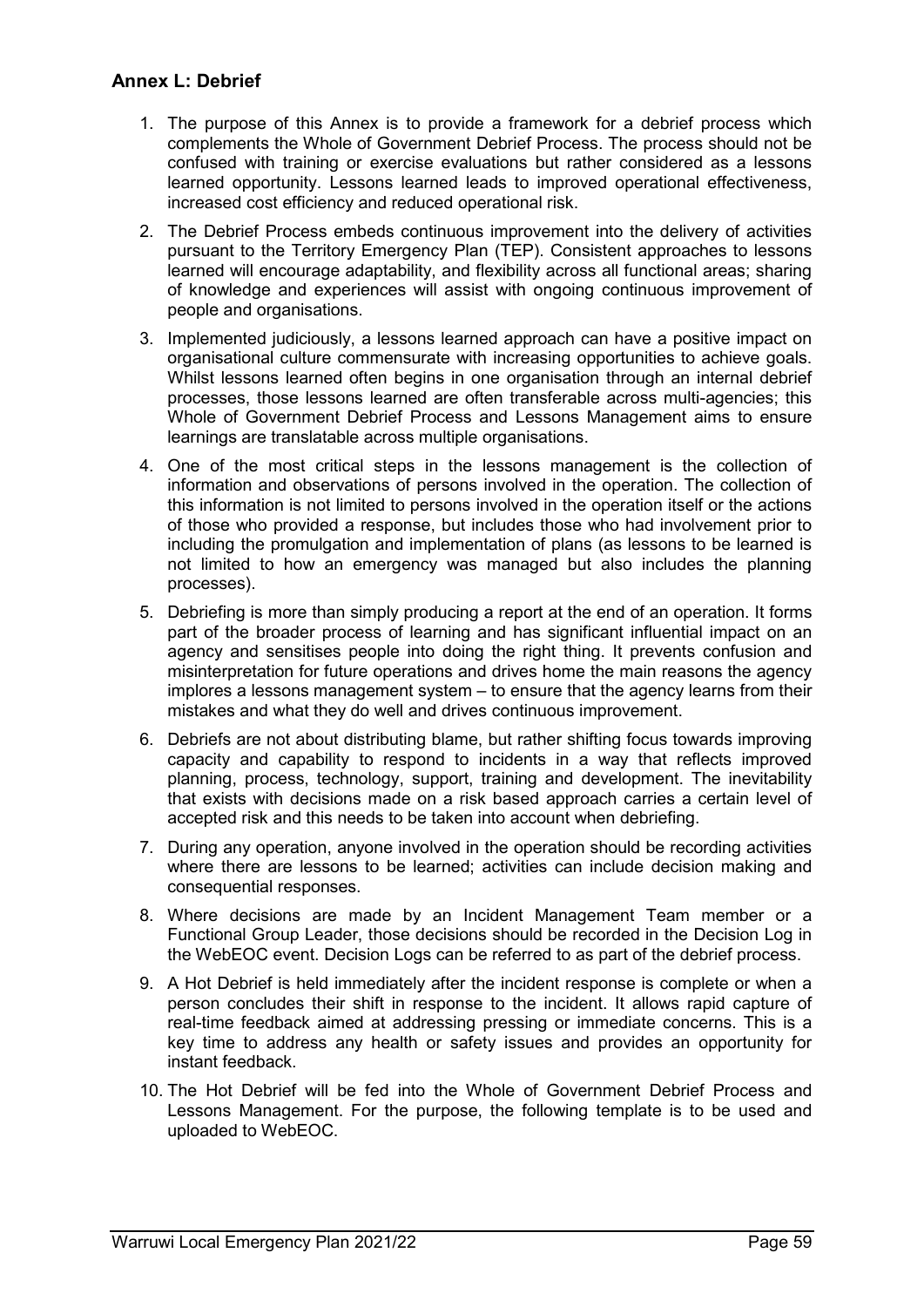## **RECORD OF DEBRIEF**

Operation / event: \_\_\_\_\_\_\_\_\_\_\_\_\_\_\_\_\_\_\_\_\_\_\_\_\_\_\_\_\_\_\_\_\_\_\_\_\_\_\_\_\_\_\_\_\_\_\_\_\_\_\_\_\_\_\_\_\_\_\_\_\_

| Date                                                                          |  |
|-------------------------------------------------------------------------------|--|
| Time                                                                          |  |
| Location debrief held                                                         |  |
| Operation background                                                          |  |
| (provide succinct detail of<br>sequence of events)                            |  |
| What went well                                                                |  |
| What could have been done<br>better                                           |  |
| What opportunities are there<br>for improvement                               |  |
| Did the agency have<br>sufficient capacity / capability                       |  |
| Other related issues that<br>contributed to the execution<br>of the operation |  |
| Open discussion points                                                        |  |
| Action items arising and<br>whom will monitor                                 |  |
| Are there any staff welfare<br>concerns                                       |  |
| Are there staff that deserve<br>recognition<br>detail of whom and why         |  |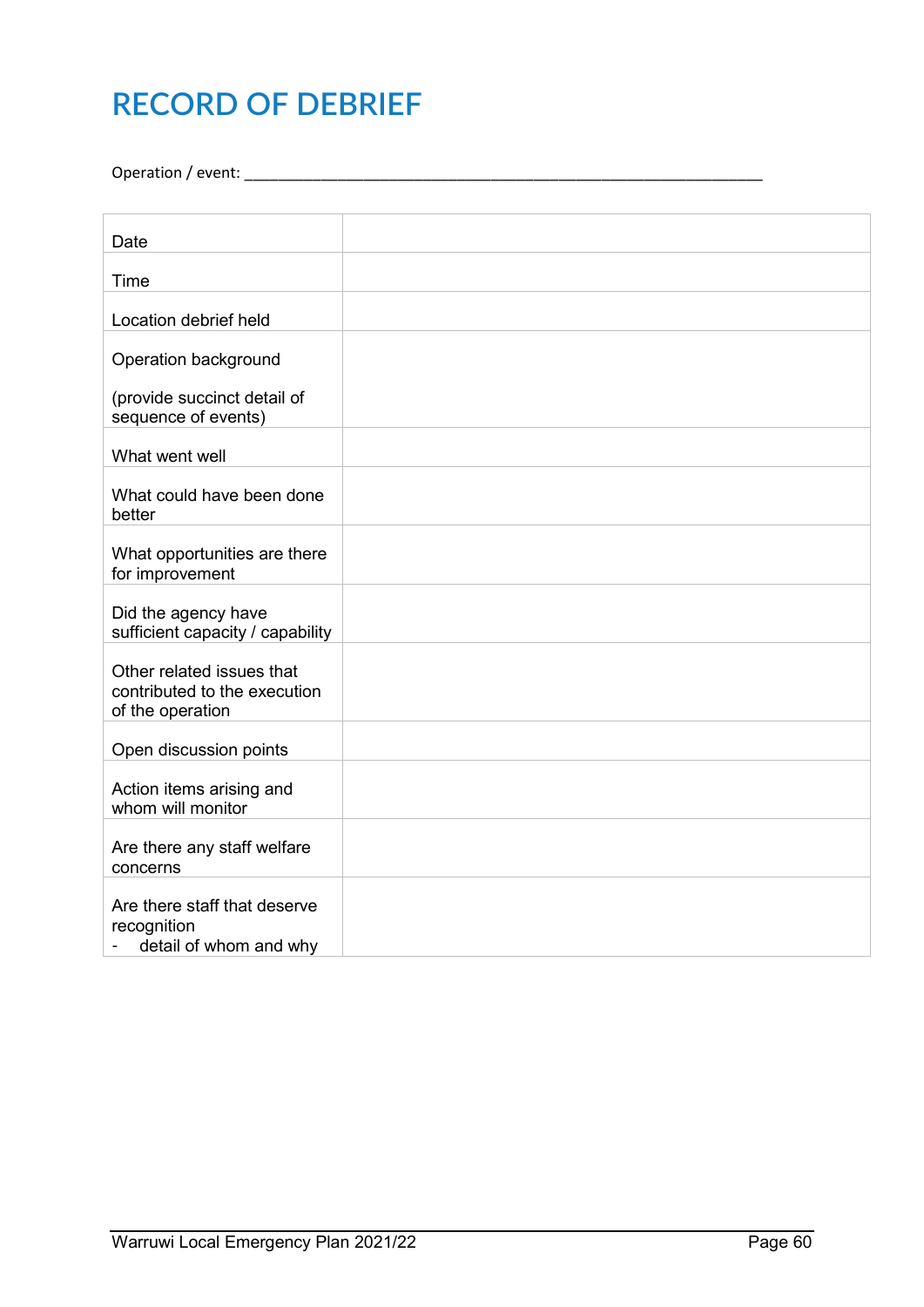#### **GLOSSARY**

<span id="page-60-0"></span>

| <b>Term</b>                  | In the context of this plan, this means:                                                                                                                                                                                                                                 |
|------------------------------|--------------------------------------------------------------------------------------------------------------------------------------------------------------------------------------------------------------------------------------------------------------------------|
| All Hazards Approach         | The application of one set of control, coordination and communication<br>policies and procedures in a universal manner to emergency situations of<br>varying type thereby promoting consistency of emergency management<br>at all levels.                                |
| Affected area                | A particular area where either an emergency situation, state of<br>emergency or state of disaster exists.                                                                                                                                                                |
| Approved emergency<br>plan   | Means a plan approved under section 10930, 13(2), 16(2) of the Act.                                                                                                                                                                                                      |
| Authorised Officer           | Person or persons authorised under section 98 of the Act.                                                                                                                                                                                                                |
| <b>Chief Executive</b>       | The appointed position that leads the governance and management of a<br>service responsible for the effective exercise of the relevant statutory<br>powers, authorities, duties and functions consistent with the NT<br>government policy.                               |
| Command                      | The authority to command is established in legislation or by agreement<br>with agency/organisations. Command relates to agencies/organisations,<br>functions and individuals. Situations are controlled.                                                                 |
| Comprehensive<br>approach    | The development of emergency and disaster arrangements to embrace<br>the aspects of prevention, preparedness, response, and recovery<br>(PPRR). PPRR are aspects of emergency management, not sequential<br>phases. Syn. 'disaster cycle', 'disaster phases' and 'PPRR'. |
|                              | Source: AEM Glossary                                                                                                                                                                                                                                                     |
| Control                      | The overall direction of activities, agencies or individuals concerned<br>(source; SERM Act). Control operates horizontally across agencies /<br>organisations, functions and individuals. Situations are controlled.                                                    |
| <b>Controlling Authority</b> | The authorised agency which has the overall direction of activities,<br>agencies or individuals concerned.                                                                                                                                                               |
| Coordination                 | The bringing together of agencies and individuals to ensure effective<br>emergency and rescue management but does not include the control of<br>agencies, organisations and individuals by direction.<br>Source: SERM Act.                                               |
| Debrief                      | A meeting held during or at the end of an operation with the purpose of<br>assessing the conduct or results of an operation.                                                                                                                                             |
| Delegate                     | A person nominated to act as the representative of an officially<br>appointed position holder, having the same powers and authority to<br>commit the resources of the official employee.                                                                                 |
| Emergency                    | Means an event that requires significant coordinated response using the<br>combined resources of the territory and non-government entities within<br>the Territory.                                                                                                      |
| Emergency<br>Management Act  | A Bill for an Act to provide for matters relating to emergency<br>management and for related matters.                                                                                                                                                                    |
| <b>Emergency Situation</b>   | Exists in an area once a declaration to that effect is declared by the<br>minister under section 3 of the Act.                                                                                                                                                           |
| <b>Functional Group</b>      | These responsibilities are laid out in functional plans and the Territory<br>Emergency Plan.                                                                                                                                                                             |
| Group Leader                 | The individual allocated responsibility to prepare for, respond to and<br>command and control a functional group in response to a specific                                                                                                                               |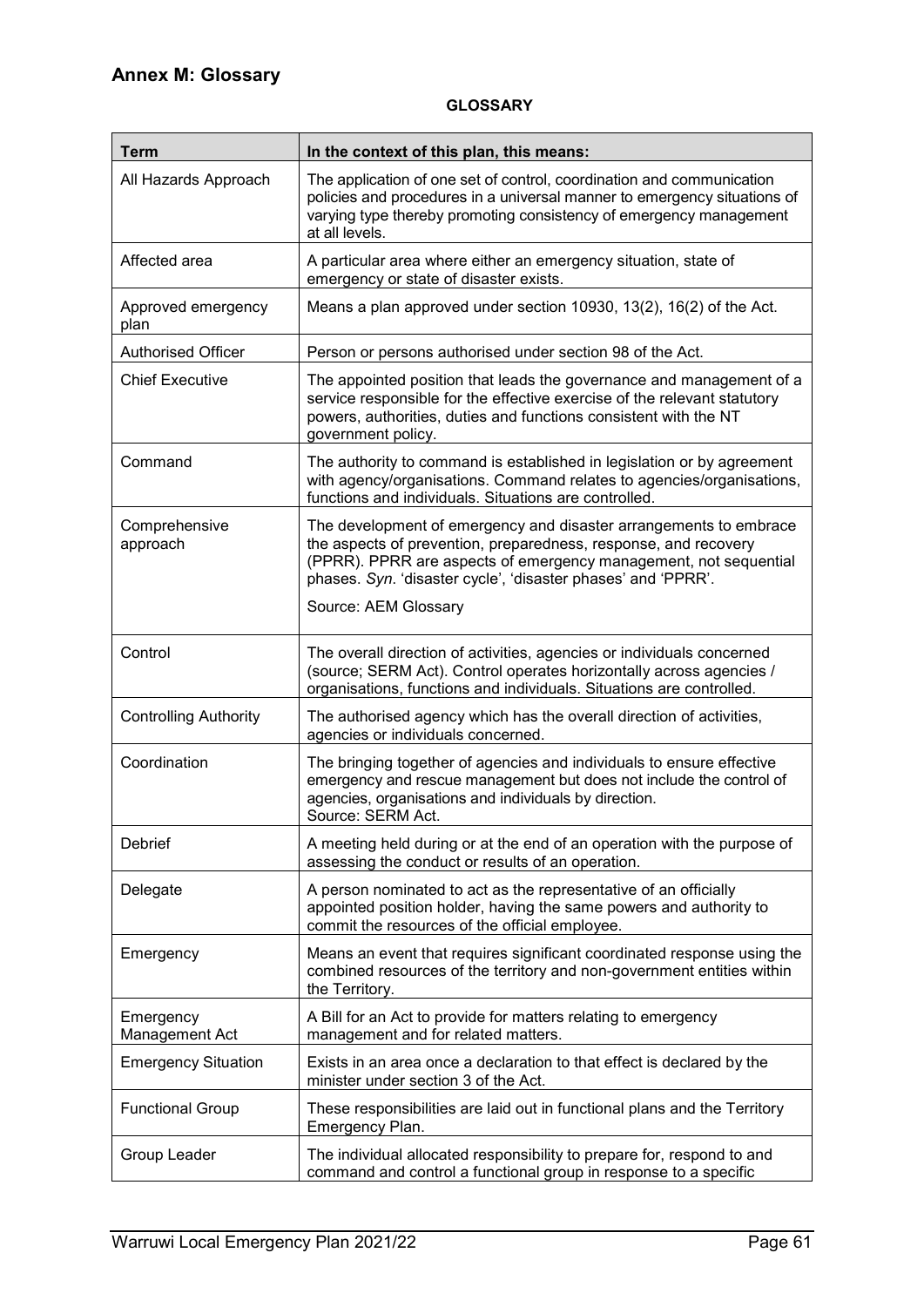|                                       | hazard based on their legislated and or technical capability and<br>authority.                                                                                                                                                    |
|---------------------------------------|-----------------------------------------------------------------------------------------------------------------------------------------------------------------------------------------------------------------------------------|
| Lead agency                           | An agency allocated responsibility to prepare for and respond to a<br>specific hazard based on their legislated and/or technical capability and<br>authority.                                                                     |
| <b>Hazard Management</b><br>Authority | The agency allocated responsibility to prepare for and respond to a<br>specific hazard based on their legislated and/or technical capability and<br>authority.                                                                    |
| Participating<br>organisations        | Agencies which provide a supporting role in preparing and responding<br>to a specific hazard based on their legislative and/or technical capability<br>and authority.                                                             |
| Preparedness                          | Arrangements to ensure that, should an emergency occur, all those<br>resources and services which are needed to cope with the effects can<br>be efficiently mobilised and deployed.                                               |
|                                       | Measures to ensure that, should an emergency occur, communities,<br>resources and services are capable of coping with the effects. See also<br>comprehensive approach.                                                            |
|                                       | Source: AEM Glossary.                                                                                                                                                                                                             |
| Prevention                            | Regulatory and physical measures to ensure that Emergencies are<br>prevented, or their effects mitigated. Measures to eliminate or reduce<br>the incidence or severity of emergencies. See also comprehensive<br>approach.        |
|                                       | Source: AEM Glossary.                                                                                                                                                                                                             |
| Recovery                              | The coordinated process of supporting emergency-affected<br>communities in reconstruction of the physical infrastructure and<br>restoration of emotional, social, economic and physical wellbeing. See<br>comprehensive approach. |
|                                       | Measures which support emergency-affected individuals and<br>communities in the reconstruction of the physical infrastructure and<br>restoration of emotional, economic and physical well-being.                                  |
|                                       | Source: AEM Glossary.                                                                                                                                                                                                             |
| Region                                | Means a region specified in a Gazette notice under section 27 of the<br>Act.                                                                                                                                                      |
| <b>Regional Controller</b>            | For a region, means the Regional Emergency Controller for the region<br>mention in section 54 of the Act.                                                                                                                         |
| Response                              | Actions taken in anticipation of, during, and immediately after an<br>emergency to ensure that its effects are minimised, and that people<br>affected are given immediate relief and support.                                     |
|                                       | Measures taken in anticipation of, during and immediately after an<br>emergency to ensure its effects are minimised. See also comprehensive<br>approach.                                                                          |
|                                       | Source: AEM Glossary.                                                                                                                                                                                                             |
| Responsibilities                      | The state or fact of being responsible, answerable, or accountable for<br>something within one's power, control, or management.<br>(Dictionary.com)                                                                               |
| Risk                                  | The effect of uncertainty or objectives. (ISO Guide 73.2009 Risk<br>management - Vocabulary)                                                                                                                                      |
| <b>Risk Identification</b>            | The process of finding, recognising and describing risks (ISO Guide<br>73.2009 Risk management - Vocabulary).                                                                                                                     |
| Stand down                            | Transition from responding to an event back to normal core business<br>and/or recovery operations. There is no longer a requirement to respond<br>to the event and the threat is no longer present.                               |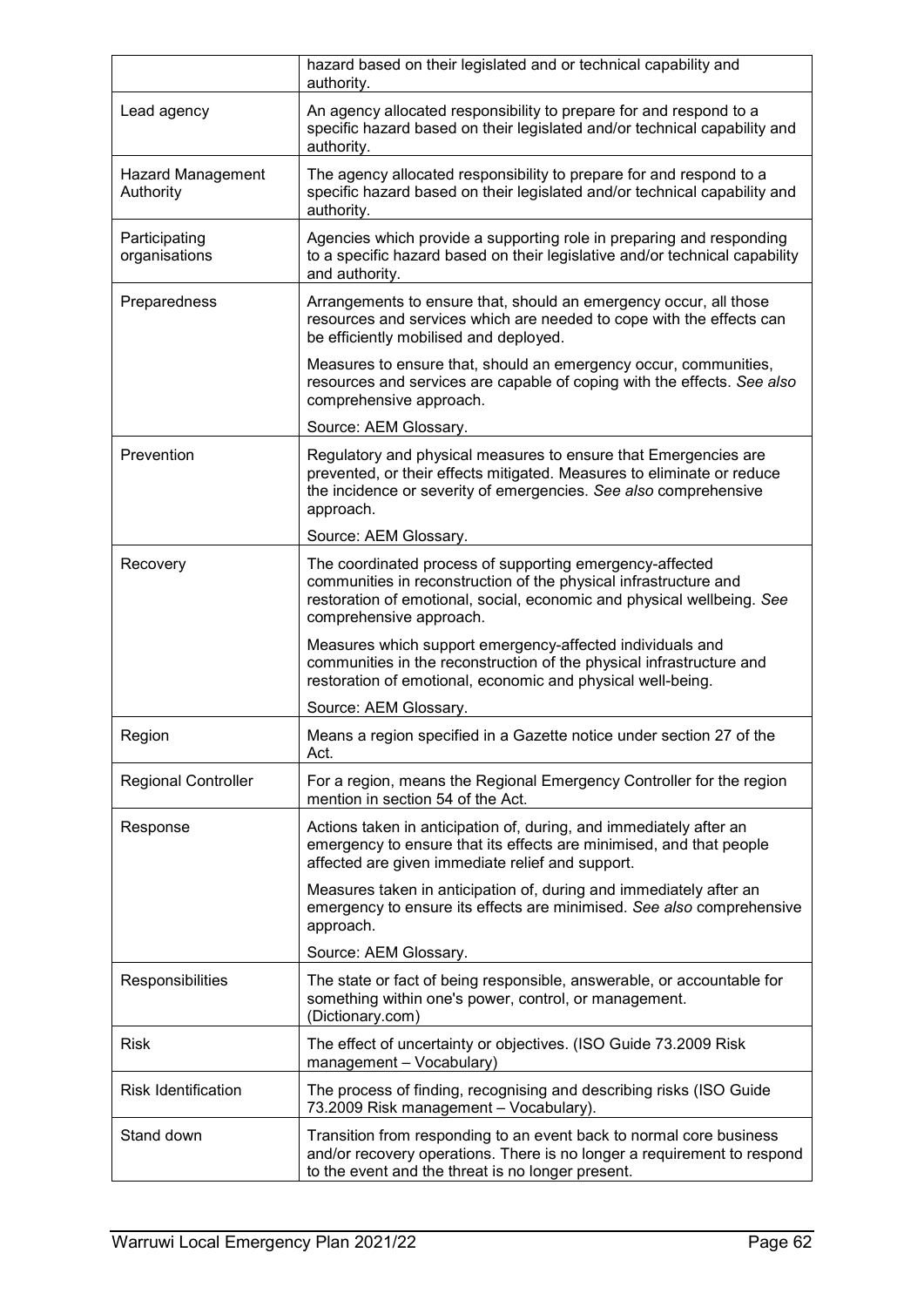| Stand up                                                | The operational state following "lean forward:" whereby resources are<br>mobilised, personnel are activated and operational activities<br>commenced. Disaster coordination centers are activated.                                                                                       |
|---------------------------------------------------------|-----------------------------------------------------------------------------------------------------------------------------------------------------------------------------------------------------------------------------------------------------------------------------------------|
| State of Disaster                                       | Means a state of disaster declared under section 21of the Act.                                                                                                                                                                                                                          |
| State of Emergency                                      | Means a state of emergency declared under section 19 of the Act.                                                                                                                                                                                                                        |
| Volunteer member                                        | Means a member of the NTES appointed under section 52 of the Act.                                                                                                                                                                                                                       |
| Vulnerability                                           | The conditions determined by physical, social, economic and<br>environmental factors or processes, which increase the susceptibility of<br>a community or persons to the impact of hazards (National Emergency<br>Risk Assessment Guidelines).                                          |
| <b>Territory Controller</b>                             | Means the Territory Emergency Controller mentioned in section 28 of<br>the Act.                                                                                                                                                                                                         |
| <b>Territory Emergency</b><br><b>Management Council</b> | The management council is established under the terms laid out in<br>Division 4 of the Act.                                                                                                                                                                                             |
| <b>Territory Recovery</b><br>Coordinator                | Means the Territory Recovery Coordinator mentioned in section 32 of<br>the Act.                                                                                                                                                                                                         |
| WebEOC                                                  | WebEOC is a critical information management system used throughout<br>the Northern Territory. It is used by agencies that have roles and<br>responsibilities under the NT Emergency Management Act during<br>prevention, preparation, response and recovery phases of any<br>emergency. |